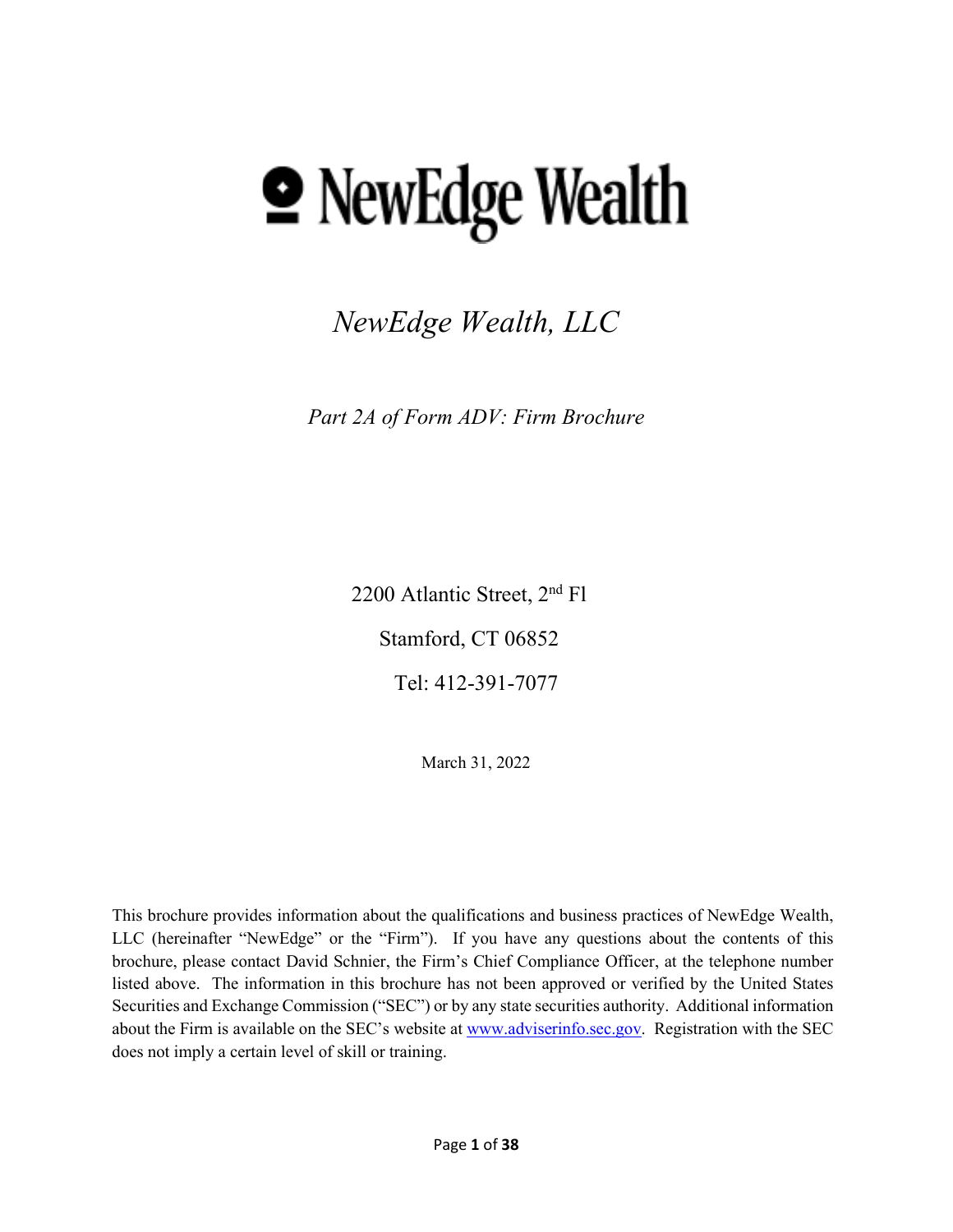# <span id="page-1-0"></span>**Item 2. Material Changes**

In this Item, the Firm is required to discuss any material changes that have been made to the brochure since the last annual amendment.

Since the last annual amendment, dated March 31, 2021, the following changes have been made:

- Item 4 Advisory Business New Edge Wealth, LLC was renamed NewEdge Wealth, LLC. In addition, its parent company, EdgeCo Wealth Management LLC, was renamed NewEdge Capital Group, LLC.
- Item 4 was updated to include the provision of financial planning services.
- Item 4- The Bank Deposit Program is no longer being offered as a sweep option for new accounts. After July 1, 2021, accounts opened through NewEdge Securities, Inc. (fka Mid Atlantic Capital Corporation), our affiliated introducing broker dealer, will be swept into a money market fund.
- Item 4 Regulatory Assets Under Management-Amounts were updated to reflect the current AUM of \$4,375,325,858.00.
- Item 4 was updated to reflect important information about IRA rollovers.
- Item 8 was updated to include important risks associated with structured notes, option strategies and socially responsible investing.
- Item  $10 GMW$  Advisors LLC is now under common ownership with NewEdge Wealth. Information regarding this affiliation has been added.
	- o Mid Atlantic Financial Management has been merger with and into GMW Advisors LLC and has been renamed NewEdge Advisors, LLC.
	- o Mid Atlantic Capital Corporation has been renamed NewEdge Securities, Inc.
- Item 17 was updated to include information about our proxy voting policies.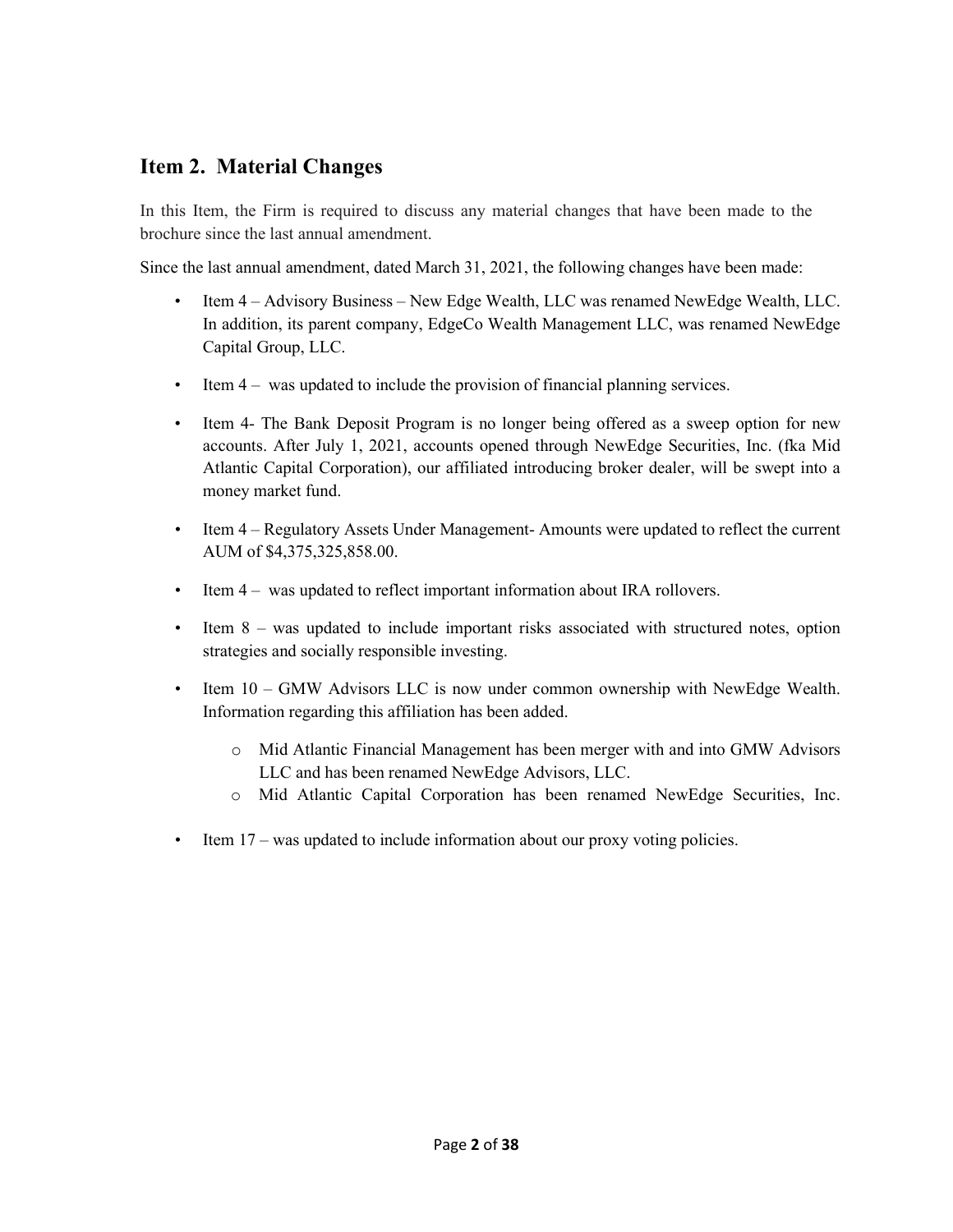# <span id="page-2-0"></span>**Item 3. Table of Contents**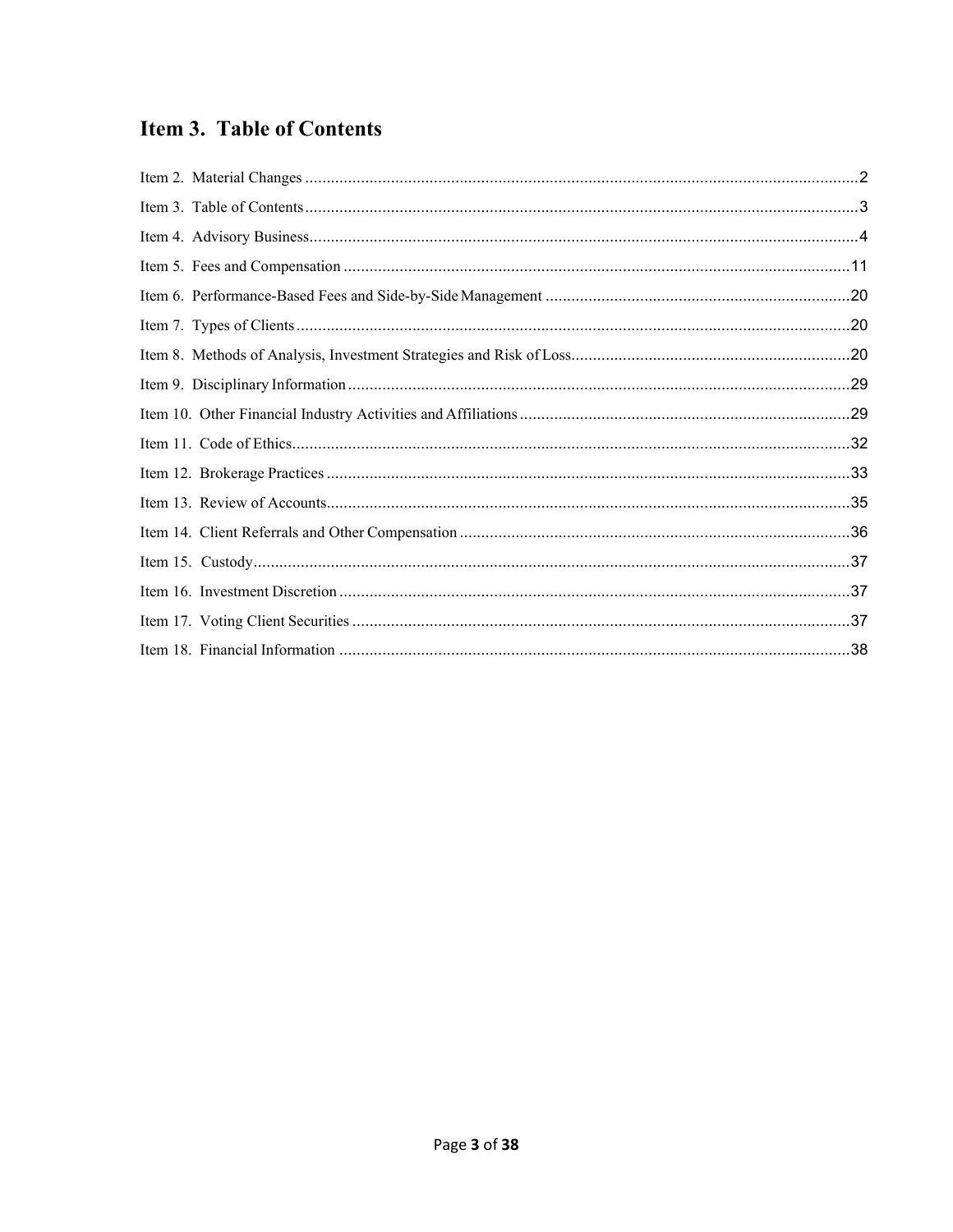# <span id="page-3-0"></span>**Item 4. Advisory Business**

NewEdge Wealth, LLC ("NewEdge", "Firm", "us" or "we") provides high net worth individuals and families a broad range of comprehensive investment advisory services. While our services depend on the specific arrangement with each client, our engagements generally include the provision of advisory services on a wrap fee basis. For more information about our wrap fee program, please see Form ADV Part 2A Appendix 1 - Wrap Fee Program Brochure, which is included as a supplement to this Firm Brochure.

The Firm filed for registration with the SEC as an investment adviser on March 1, 2020. As of March 28, 2022, NewEdge had assets under management of \$4,357,325,858 (\$3,520,512,411 Discretionary; \$836,813,447 Non-Discretionary).

NewEdge is a wholly owned subsidiary of NewEdge Capital Group , LLC, which is a wholly owned subsidiary of New Edge Wealth Holdings, L.P. New Edge Wealth Holdings, L.P. was formed on February 4, 2020 by EdgeCo Buyer, Inc. as part of a consolidation of its wealth management businesses. EdgeCo Buyer, Inc. is a wholly owned subsidiary of EdgeCo Investor Holdings, LP, a limited partnership formed in conjunction with the purchase of Mid Atlantic Capital Group, Inc. by investment funds affiliated with Parthenon Capital, LLC and Waterfall Asset Management, LLC, an SEC-registered institutional asset manager.

NewEdge is under common control with NewEdge Securities, Inc.("NES"), a registered broker-dealer and member of the Financial Industry Regulatory Authority, Inc. (FINRA), LPA Insurance Agency, a California registered insurance agency and NewEdge Advisors, LLC , an investment adviser registered with the SEC.

While this brochure generally describes the business of NewEdge, certain sections also discuss the activities of its supervised persons, which refer to the Firm's officers, partners, private wealth advisers, directors (or other persons occupying a similar status or performing similar functions), employees or any other person who provides investment advice on NewEdge's behalf and is subject to the Firm's supervision or control.

#### **Advisory Services**

NewEdge's clients can choose from a wide range of discretionary and non-discretionary advisory services (the "Advisory Services") including:

- Wealth Planning
- Financial Planning
- Asset Allocation
- Asset Management
- Portfolio Construction
- Separately Managed Accounts
- Institutional Consulting

NewEdge, through its Private Wealth Advisers (PWAs), tailors its advisory services to meet the needs of its individual clients and seeks to ensure, on a continuous basis, that client portfolios are managed in a manner consistent with those needs and objectives. NewEdge consults with clients on an initial and ongoing basis to assess their specific risk tolerance, time horizon, liquidity constraints and other related factors relevant to the management of their portfolios. Clients are advised to promptly notify NewEdge if there are

#### Page **4** of **38**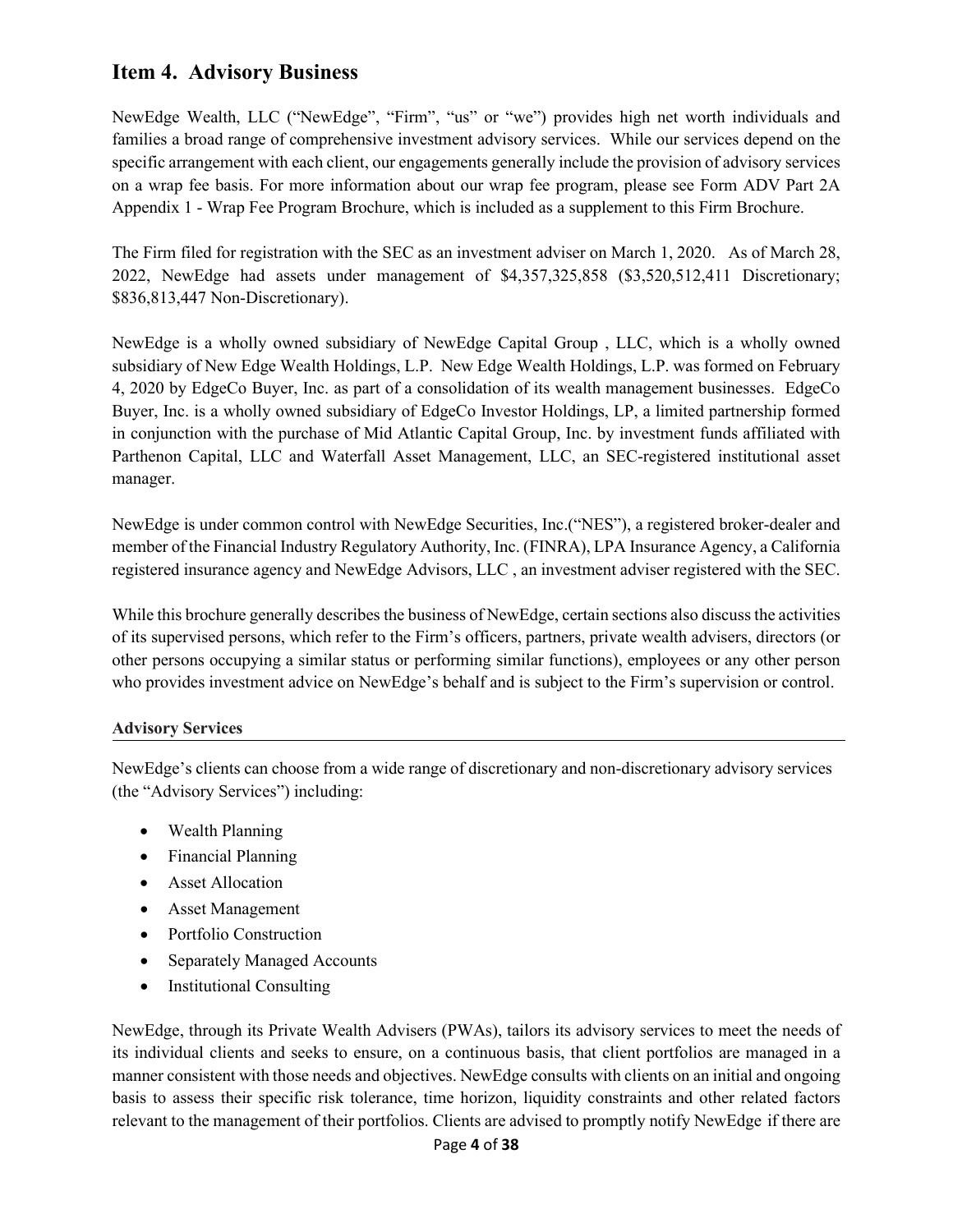changes in their financial situation or if they wish to place any limitations on the management of their portfolios. Clients may impose reasonable restrictions or mandates on the management of their accounts if NewEdge determines, in its sole discretion, the conditions would not materially impact the performance of a management strategy or prove overly burdensome to the Firm's management efforts.

The terms of the advisory services that NewEdge provides for each client is set forth in one or more investment advisory agreements between NewEdge and such client (the "Advisory Agreement"). Some platforms and programs may also require an agreement directly with a client in addition to the Advisory Agreement. Clients must rely on a third party to custody their securities and other assets and to execute securities transactions. Our client's assets are generally custodied at National Financial Services LLC ("NFS") or Fidelity Brokerage Services LLC (together with NFS, "Fidelity"). Clients whose assets are custodied with Fidelity will enter into a separate account agreement with Fidelity.

#### **Wealth Planning**

NewEdge offers clients a broad range of financial planning and investment advice services, which may include cash flow analysis, trust and estate planning, insurance planning, retirement planning, tax planning and other investment advice. In performing these services, NewEdge may rely on information received from the client or from the client's other professional advisor (e.g., attorneys, accountants, etc.,) and does not independently verify the accuracy of that information.

#### **Stand-Alone Financial Planning and Non-Investment Consulting Services**

NewEdge can also provide financial planning and non-discretionary investment-related consulting services regarding matters such as tax and estate planning, insurance, etc. on a stand-alone basis per the terms and conditions of a separate written agreement and fee, the fee for which shall generally be based upon the individual providing the service and the scope of the services to be provided. Prior to engaging NewEdge to provide planning or consulting services, clients are generally required to enter into a *Financial Planning and Consulting Agreement* and/or *Investment Consulting Agreement* with NewEdge setting forth the terms and conditions of the engagement (including termination), describing the scope of the services to be provided, and the portion of the fee that is due from the client prior to NewEdge commencing services.

#### **Asset Allocation**

NewEdge believes that asset allocation and investor behavior are primary drivers of investment returns. When providing asset allocation advice, NewEdge assists clients in the review and establishment of an asset allocation plan across a client's entire portfolio and makes recommendations based on the client's investment objectives, risk tolerance and market conditions. In the discretionary program, NewEdge will monitor the client's portfolio for deviations from the asset allocation plan (within certain agreed upon parameters) and, for assets over which NewEdge can exercise discretion, may make adjustments to bring the portfolio into conformity the client's plan.

NewEdge uses a variety of sources to create its asset allocation models including third party research from financial institutions as well as independent research from unaffiliated investment advisers that provide proactive, investment consulting and advisory services to sophisticated investors.

#### Page **5** of **38**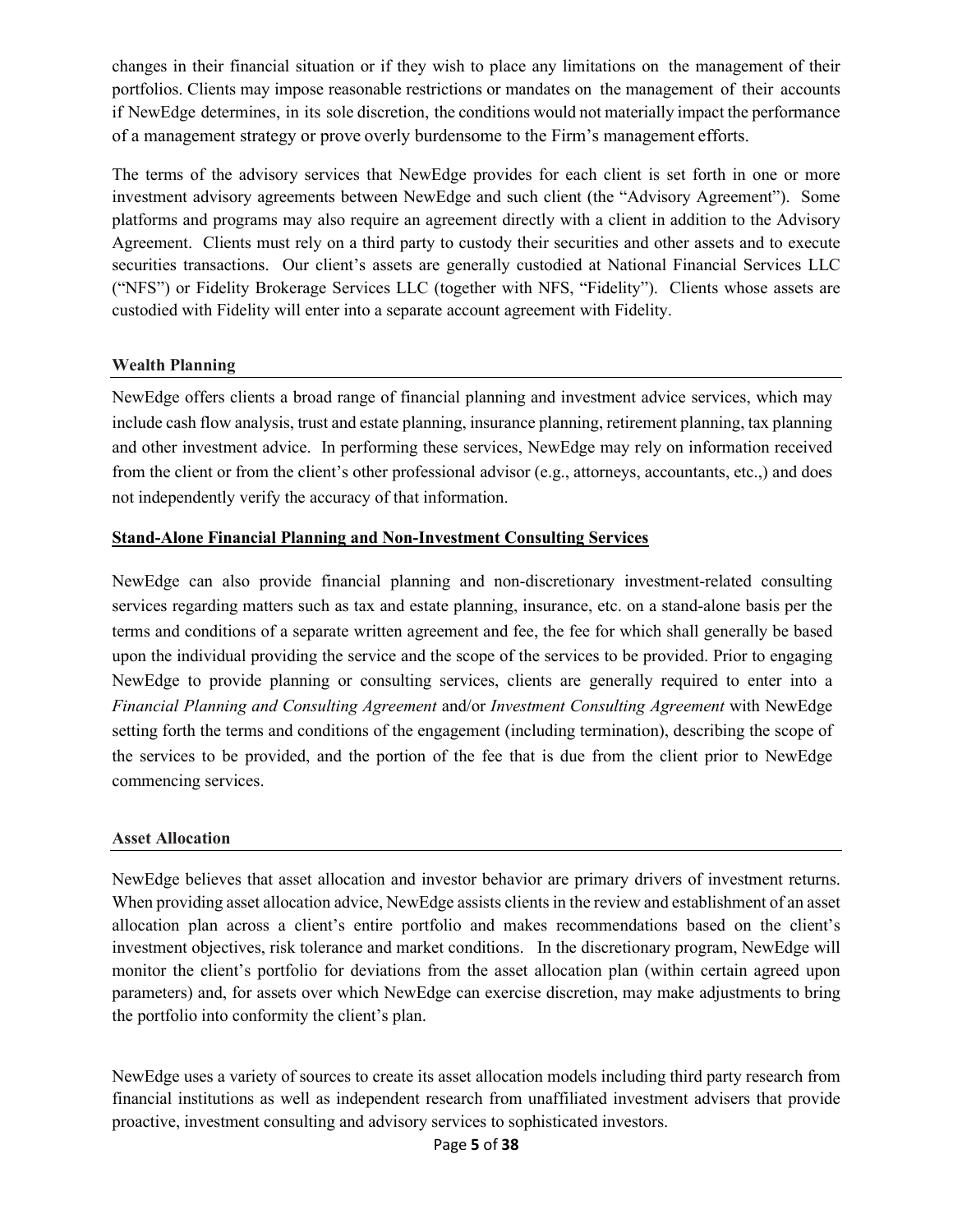NewEdge primarily advises clients on the allocation of their assets among various investments including but not limited to

- $\triangleright$  Separately managed accounts of independent investment advisers ("Independent") Managers");
- > PWA managed portfolios;
- unaffiliated registered funds, including mutual funds and exchange-traded funds; and
- affiliated and unaffiliated unregistered pooled investment vehicles ("Private Funds").

## *PWA Managed Portfolios*

NewEdge, through its PWAs, can provide investment advice on the assets in your accounts on either a discretionary or non-discretionary basis. Eligible investments include a wide variety of securities and other investments, such as foreign and domestic equity securities, investment and other grade bonds, and structured products, as well as mutual funds, ETFs, closed-end funds, unit investment trusts, real estate investment trusts, hedge funds, private equity funds, and other private placement alternative investments. Portfolios can be designed to manage client assets within a single asset class or across multiple asset classes.

NewEdge may also recommend strategies that are available through contractual arrangements with model only providers. The Firm believes this approach helps it to solve core administrative and technology issues through a flexible and open architecture solutions. NewEdge can offer solutions and services including: (1) portfolio rebalancing and tax optimization, (2) reporting and data aggregation, and (3) account reconciliation and asset transfers through electronic data feeds from trading firms, clearing firms and custodial firms.

Clients that determine to engage NewEdge on a non-discretionary investment advisory basis must be willing to accept that NewEdge cannot effect any account transactions without obtaining prior consent to any such transaction(s) from the client. Thus, in the event that NewEdge would like to make a transaction for a client's account, and client is unavailable, NewEdge will be unable to effect the account transaction (as it would for its discretionary clients) without first obtaining the client's consent.

#### *Separately Managed Accounts*

NewEdge may recommend or allocate a portion of a client's assets in certain Independent Managers to actively manage a portion of its clients' assets in accordance with the client's designated investment objective(s). In such situations, the Independent Manager[s] shall have day-to- day responsibility for the active discretionary management of the allocated assets. NewEdge shall continue to render investment supervisory services to the client relative to the ongoing monitoring and review of account performance, asset allocation and client investment objectives. Factors that NewEdge shall consider in recommending Independent Manager[s] include the client's designated investment objective(s), management style, performance, reputation, financial strength, reporting, pricing, and research. **Please Note**. The investment management fee charged by the Independent Manager[s] is separate from, and in addition to, NewEdge's investment advisory fee disclosed at Item 5 below. **ANY QUESTIONS**: NewEdge's Chief Compliance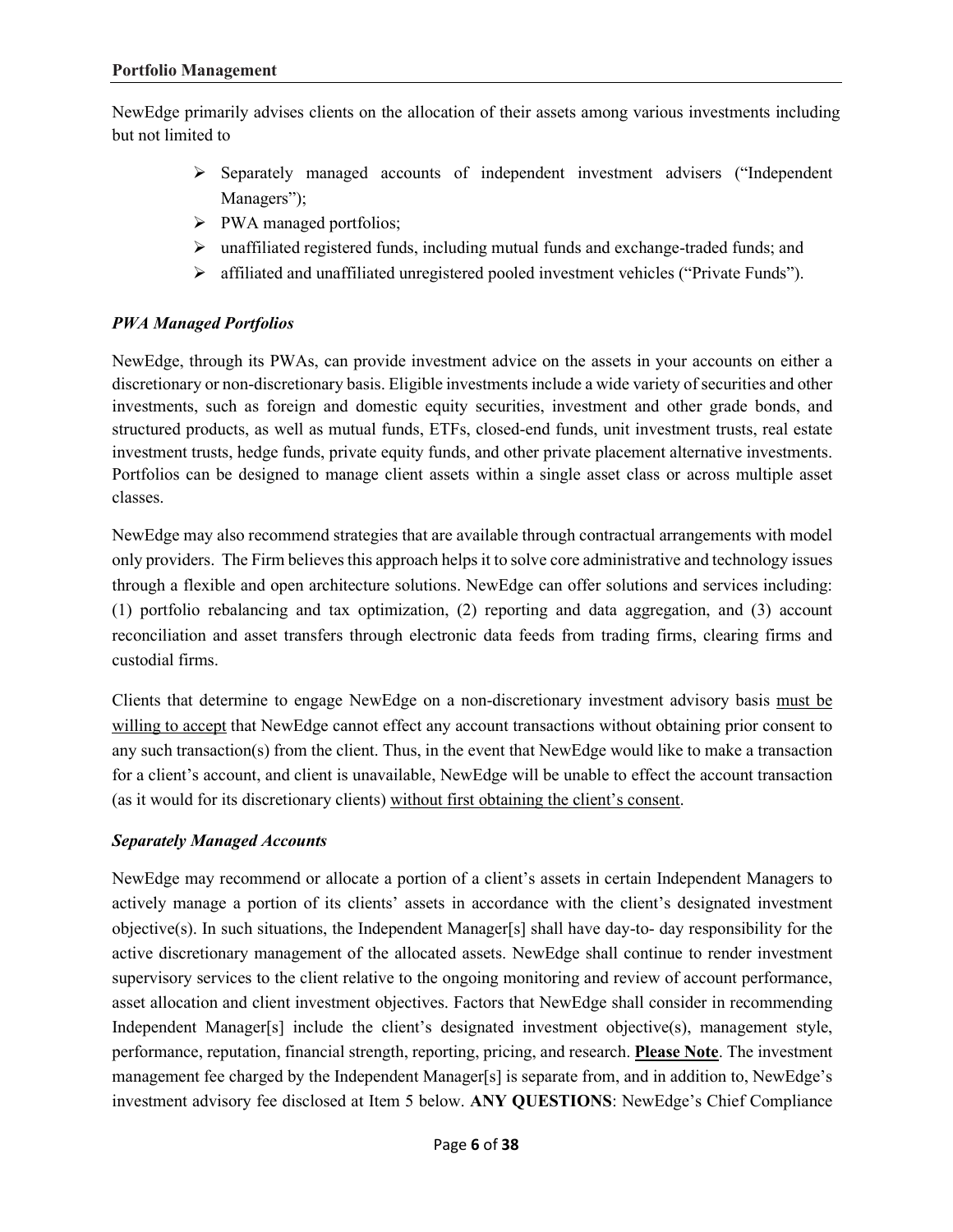Officer remains available to address any questions that a client or prospective client may have regarding the allocation of account assets to an Independent Manager(s), including the specific additional fee to be charged by such Independent Manager(s).

The specific terms and conditions under which a client engages an Independent Manager may be set forth in a separate written agreement with the designated independent manager. Alternatively, NewEdge may contract directly with the Independent Manager to advise on a sub-advisory basis. In addition to this brochure, clients may also receive the written disclosure documents of the respective Independent Managers engaged to manage their assets. In this arrangement, the Independent Manager has day-to-day responsibility for the active discretionary management of the allocated assets. NewEdge has no ability to affect the trading decisions of the Independent Managers once they are chosen but can advise on the decision to engage or terminate a particular manager.

*Envestnet Asset Management, Inc*. Envestnet is an investment management firm providing investment management and advisory services through Independent Managers. Envestnet provides NewEdge the ability to use the NFS custodial platform, or other custodial platforms, with the Independent Managers established on the Envestnet platform. Envestnet performs the initial and ongoing due diligence on Independent Managers and provides other "backoffice" operations needed for this type of program.

#### *Investment Restrictions*

Each client has the opportunity to place reasonable restrictions on the types of investments to be held in their portfolio. Restrictions on investments in certain securities or types of securities may not be possible due to, for example, the level of difficulty this would entail in managing the account. For the programs listed in this Brochure, you should contact your PWA to determine what types of restrictions you may request for your account.

# *Unaffiliated Private Investment Funds.*

NewEdge also provides investment advice regarding private investment funds, as well as direct investment in individual enterprises through the use of special purpose vehicles. NewEdge, on a non-discretionary basis, may recommend that certain qualified clients consider an investment in private investment funds, the description of which (the terms, conditions, risks, conflicts and fees, including incentive compensation) is set forth in the fund's offering documents. NewEdge's role relative to unaffiliated private investment funds shall be limited to its initial and ongoing due diligence and investment monitoring services. If a client determines to become an unaffiliated private fund investor, the amount of assets invested in the fund(s) shall be included as part of "assets under management" for purposes of NewEdge calculating its investment advisory fee. NewEdge's fee shall be in addition to the fund's fees. NewEdge's clients are under absolutely no obligation to consider or make an investment in any private investment fund(s).

# **Comprehensive Performance Evaluation and Reports**

NewEdge provides clients with periodic evaluation reports of accounts and each portion managed by the Firm and/or other Independent Managers and Private Investments. The report details the performance and asset allocation of said account(s), along with the relative portion of a client's accounts managed by NewEdge and/or each Independent Manager and Private Funds. NewEdge receives its information from account custodians, broker-dealers, Independent Managers, managers to Private Funds and/or other parties and while such information is believed to be accurate and reliable, the Firm cannot guarantee it. To the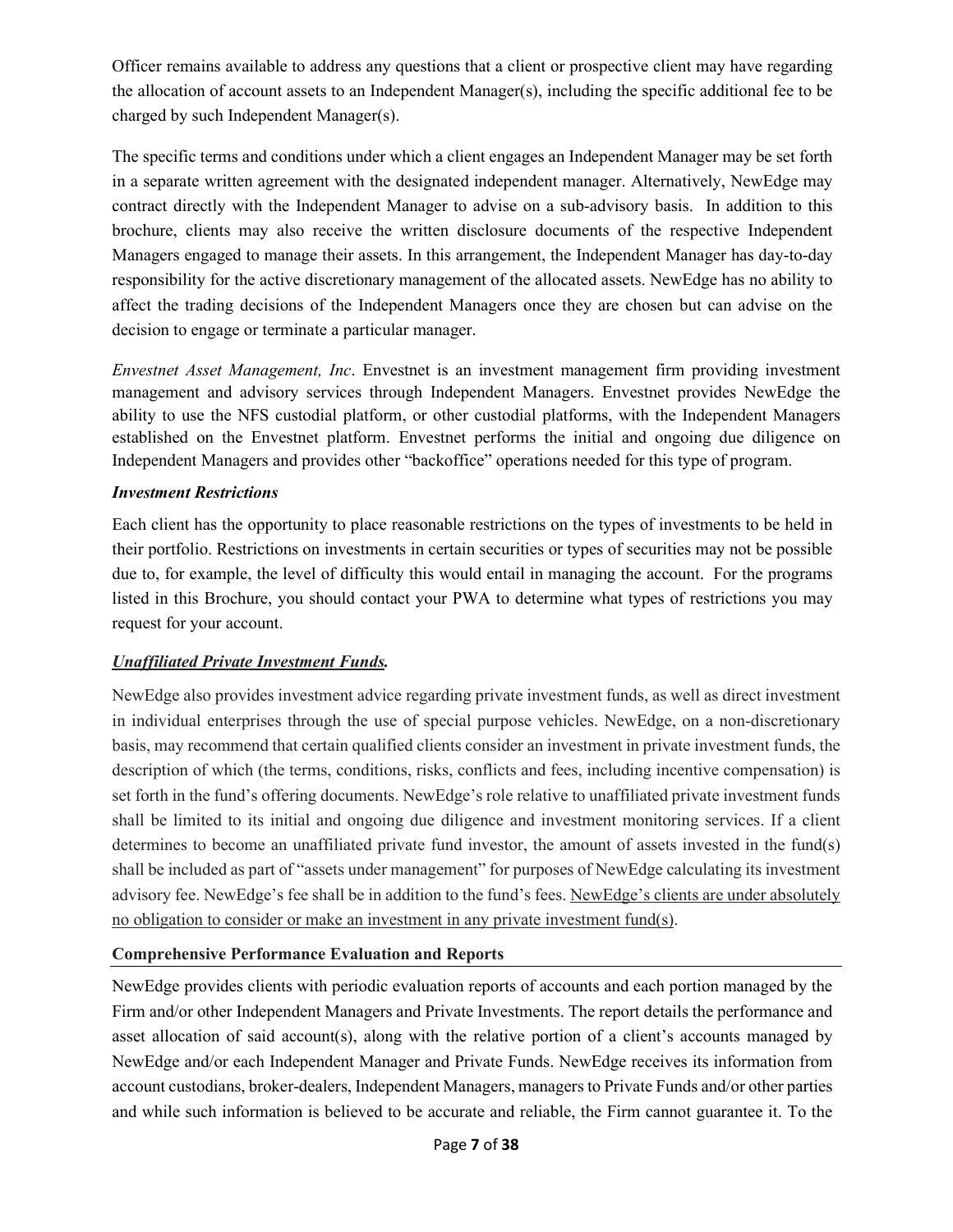extent that erroneous information is provided to NewEdge by another Independent Manager, managers to Private Funds, broker-dealers, account custodians or other parties, the Firm is not responsible for any inaccuracies which are contained in the report. At client's request, NewEdge will consider the asset classes of investments and property that are not invested with or through one of the Firm's investment advisory accounts ("Client Requested Assets") for asset allocation purposes and will report the performance of those investments relative to an appropriate benchmark, but will not otherwise provide due diligence or monitoring services on such assets. Including Client Requested Assets in performance reports does not constitute investment advice or a recommendation or endorsement by NewEdge of any such investment(s).

#### **Cash Sweep Services**

Generally, some portion of your account will be held in cash. When you open an account at Fidelity, free cash balances (i.e., cash not required to pay debits or charges) will be automatically deposited or "swept" nightly into a money market sweep fund or, for accounts opened prior to July 1, 2021, an FDIC-insured bank deposit sweep arrangement ("Bank Deposit Program" or "BDP"). Please refer to Item 5. Fees and Compensation for more information about compensation and conflicts of interest related to the Bank Deposit Program.

Over any given period, the interest rate on the bank deposit sweep may be lower than the rate of return on a money market fund which is not-FDIC insured or on bank account deposits offered outside of the platform. The rates offered on the bank deposit sweep may not be the highest rates available or rates that are comparable to money market funds. By comparison, money market sweep vehicles generally seek to achieve the highest rate of return consistent with their investment objectives, which can be found in their prospectuses.

**\_\_\_\_\_\_\_\_\_\_\_\_\_\_\_\_\_\_\_\_\_\_\_\_\_\_\_\_\_\_\_\_\_\_\_\_\_\_\_\_\_\_\_\_\_\_\_\_\_\_\_\_\_\_\_\_\_\_\_\_\_\_\_\_\_\_\_\_\_\_\_\_\_\_\_\_\_** 

#### **Miscellaneous**

*Limitations of Financial Planning and Non-Investment Consulting/Implementation Services* To the extent requested by the client, NewEdge will generally provide financial planning and related consulting services regarding matters such as tax and estate planning, insurance, etc. NewEdge will generally provide such consulting services inclusive of its advisory fee (exceptions could occur based upon assets under management, extraordinary matters, special projects, stand-alone planning engagements, etc. for which Firm may charge a separate or additional fee). Please Note. NewEdge believes that it is important for the client to address financial planning issues on an ongoing basis. **Please Also Note: NewEdge does not serve as an attorney, accountant, or insurance agent, and no portion of our services should be construed as same**. Accordingly, NewEdge does not prepare legal documents, prepare tax returns, or sell insurance products. To the extent requested by a client, we may recommend the services of other professionals for non-investment implementation purpose (i.e., attorneys, accountants, insurance, etc.), including NewEdge's representatives in their separate individual capacities as registered representatives of New Edge's affiliated broker-dealer, New Edge Securities, LLC ("NES"), an SEC registered and FINRA member broker-dealer, and as licensed insurance agents. The client is under no obligation to engage the services of any such recommended professional.

*Retirement Rollovers-Potential for Conflict of Interest* A client or prospective client leaving an employer typically has four options regarding an existing retirement plan (and may engage in a combination of these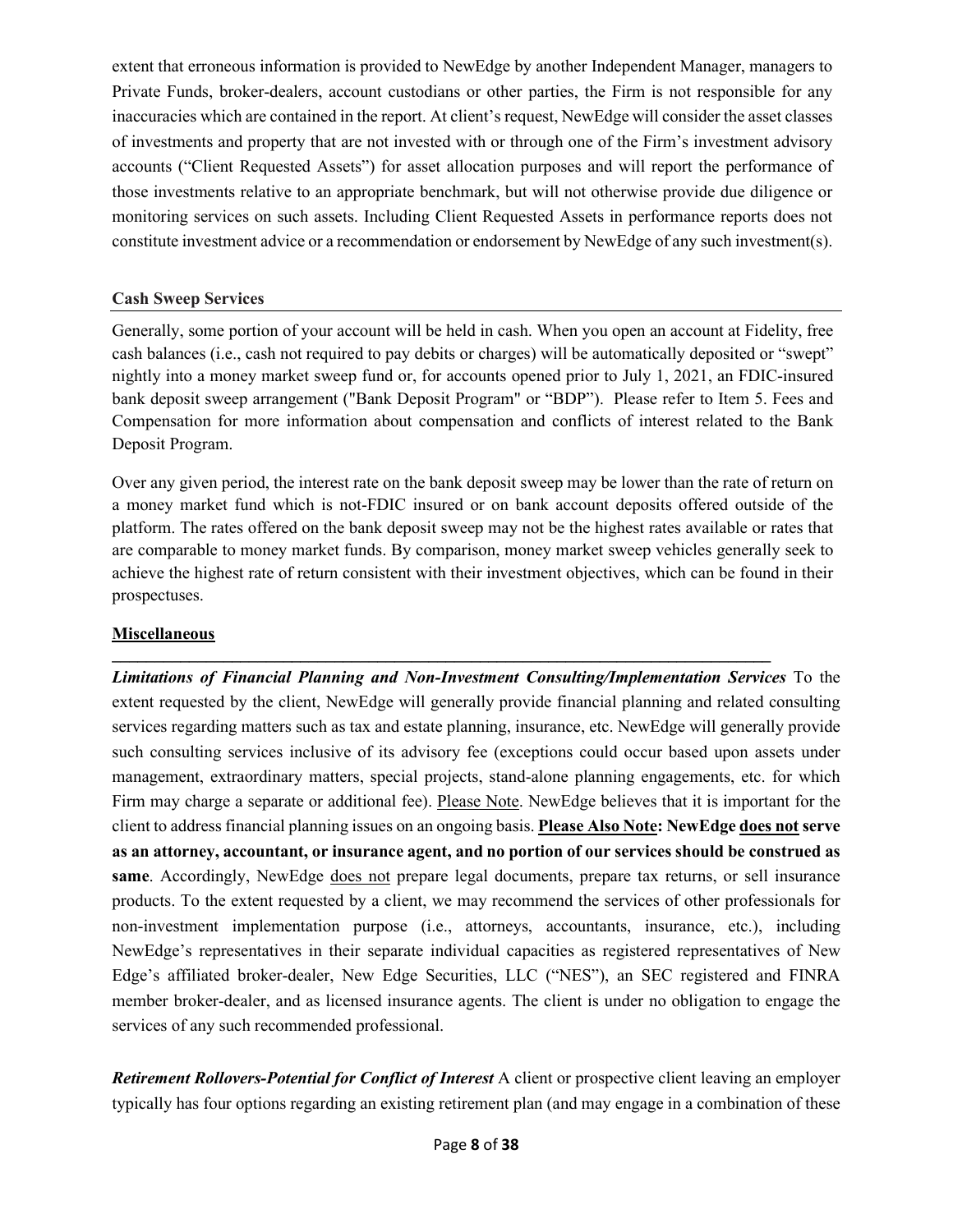options): (i) leave the money in the former employer's plan, if permitted, (ii) roll over the assets to the new employer's plan, if one is available and rollovers are permitted, (iii) roll over to an Individual Retirement Account ("IRA"), or (iv) cash out the account value (which could, depending upon the client's age, result in adverse tax consequences). If NewEdge recommends that a client roll over their retirement plan assets into an account to be managed by NewEdge, such a recommendation creates a conflict of interest if NewEdge will earn new (or increase its current) compensation as a result of the rollover. If NewEdge provides a recommendation as to whether a client should engage in a rollover or not (whether it is from an employer's plan or an existing IRA), NewEdge is acting as a fiduciary within the meaning of Title I of the Employee Retirement Income Security Act and/or the Internal Revenue Code, as applicable, which are laws governing retirement accounts**. No client is under any obligation to roll over retirement plan assets to an account managed by NewEdge, whether it is from an employer's plan or an existing IRA. NewEdge's Chief Compliance Officer remains available to address any questions that a client or prospective client may have regarding the potential for conflict of interest presented by such rollover recommendation.** 

*Structured Notes* NewEdge may purchase structured notes for client accounts. A structured note is a financial instrument that combines two elements, a debt security and exposure to an underlying asset or assets. It is essentially a note, carrying counter party risk of the issuer. However, the return on the note is linked to the return of an underlying asset or assets (such as the S&P 500 Index or commodities). It is this latter feature that makes structured products unique, as the payout can be used to provide some degree of principal protection, leveraged returns (but usually with some cap on the maximum return), and be tailored to a specific market or economic view. In addition, investors may receive long-term capital gains tax treatment if certain underlying conditions are met and the note is held for more than one year. Finally, structured notes may also have liquidity constraints, such that the sale thereof before maturity may be limited. In the event that a client has any questions regarding structured notes, NewEdge's Chief Compliance Officer remains available to address them. *See* Risks aassociated with Structured Notes at Item 8 below.

**Portfolio Activity** NewEdge has a fiduciary duty to provide services consistent with the client's best interest. NewEdge will review client portfolios on an ongoing basis to determine if any changes are necessary based upon various factors, including, but not limited to, investment performance, market conditions, fund manager tenure, style drift, account additions/withdrawals, and/or a change in the client's investment objective. Based upon these factors, there may be extended periods of time when NewEdge determines that changes to a client's portfolio are neither necessary, nor prudent. Clients remain subject to the fees described in Item 5 below during periods of account inactivity.

*Custodian Charges-Additional Fees*. As discussed below at Item 12 below, when requested to recommend a broker-dealer/custodian for client accounts, NewEdge generally (subject to change and addition, including the recommendation of Fidelity as custodian ) recommends that Securities serve as the introducing broker-dealer and National Financial Services ("NFS") serve as the custodian for client investment management assets. Broker-dealers/custodians such as Securities and NFS charge brokerage commissions, transaction, and/or other type fees for effecting certain types of securities transactions (i.e.,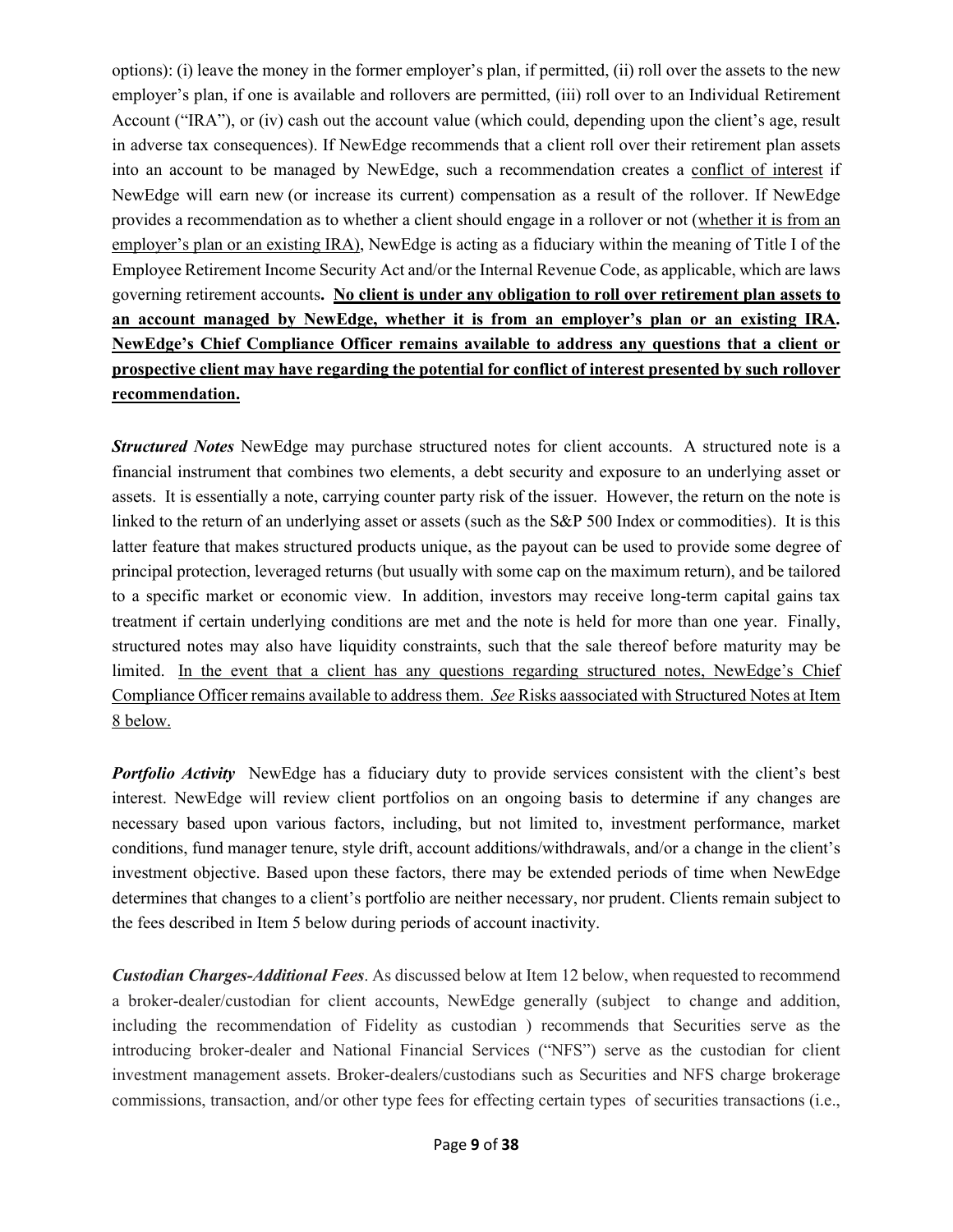including transaction fees for certain mutual funds, and mark-ups and mark-downs charged for fixed income transactions, etc.). The types of securities for which transaction fees, commissions, and/or other type fees (as well as the amount of those fees) shall differ depending upon the broker-dealer/custodian. When beneficial to the client, individual fixed-income and/or equity transactions may be effected through brokerdealers with whom NewEdge and/or the client have entered into arrangements for prime brokerage clearing services, including effecting certain client transactions through other SEC registered and FINRA member broker‐dealers (in which event, the client generally will incur both the transaction fee charged by the executing broker-dealer and a "trade-away" fee charged by the account custodian) These fees/charges are in addition to NewEdge's investment advisory fee at Item 5 below. Please Note: The use of Securities as the introducing broker-dealer presents a conflict of interest since an affiliate of NewEdge shall derive an economic benefit for the advisory engagement. However, assuming that NewEdge is engaged as a wrap program sponsor (*see below*), this conflict is mitigated. ANY QUESTIONS: NewEdge's Chief Compliance Officer remains available to address any questions that a client or prospective client may have regarding the above.

*Tradeaway/Prime Broker Fees*. In limited circumstances, if, in the reasonable determination of NewEdge, it would be beneficial for the client, individual equity and/or fixed income transactions may be effected through broker-dealers other than the account custodian, in which event, the client generally will incur both the fee (commission, mark-up/mark-down) charged by the executing broker-dealer and a separate "tradeaway" and/or prime broker fee charged by the account custodian. ANY QUESTIONS: Our Chief Compliance Officer remains available to address any questions that a client or prospective client may have regarding tradeaway arrangements.

*Cross Transactions*. In limited circumstances, when determined to be in the best interest of its clients, NewEdge may engage in a cross-transaction pursuant to which NewEdge may effect transactions between two of its managed client accounts (i.e., arranging for the clients' securities trades by "crossing" these trades when NewEdge believes that such transactions generally, thinly traded bonds are beneficial to its clients). Such a transaction presents a conflict of interest if Securities serves in an agency capacity. In addition, NewEdge has an interest in the price at which the cross trades are conducted since NewEdge's asset-based fees will be negatively impacted by lower bond values. The client can revoke NewEdge's cross-transaction authority at any time upon written notice to NewEdge.

*Client Obligations*. In performing our services, NewEdge shall not be required to verify any information received from the client or from the client's other professionals, and is expressly authorized to rely thereon. Moreover, it remains each client's responsibility to promptly notify NewEdge if there is ever any change in his/her/its financial situation or investment objectives for the purpose of reviewing/evaluating/revising our previous recommendations and/or services.

ANY QUESTIONS: Our Chief Compliance Officer, David Schnier, remains available to address any questions that a client or prospective client may have regarding these issues.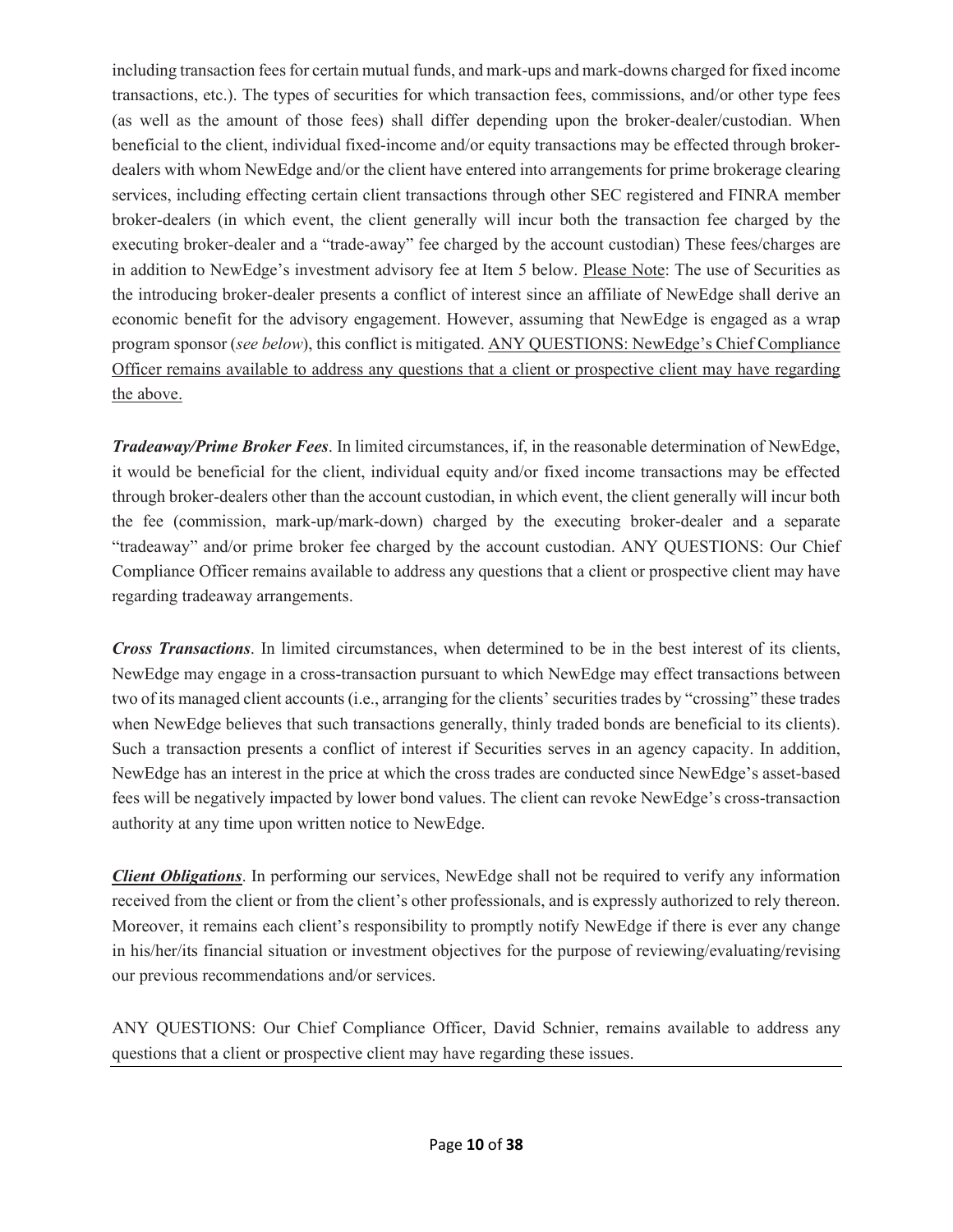# <span id="page-10-0"></span>**Item 5. Fees and Compensation**

NewEdge offers investment advisory services on a fee basis, which may include fixed fees, fees based upon assets under management and performance-based fees (collectively, "Advisory Fees"). Before engaging NewEdge to provide investment advisory services, clients are required to enter into an *Investment Advisory Agreement* with NewEdge setting forth the terms and conditions of the engagement (including termination), describing the scope of the services to be provided, and the fee that is due from the client.

# **Wrap vs Non-Wrap Fees**

Some clients choose to pay NewEdge an "unbundled" fee, whereby they pay a separate fee for (1) our investment advice, (2) third party brokerage services (including commissions) charged by broker dealers and (3) management fees charged by Independent Managers.

If you choose to pay us an Advisory Fee as opposed to a wrap fee, you will generally pay NewEdge a lower amount. However, you would need to separately pay a broker dealer for the cost of trade execution and custody. For strategies that include a significant amount of trading, your total costs and expenses could be higher in an "unbundled" fee structure.

Many of our clients choose to be charged a single "wrap" fee. This "wrap" fee is a combination of fees covering (1) our Advisory Fees, (2) third party brokerage and trading costs, commissions, custody fees, and fees for platform administration, and reporting services, and (3) investment management fees charged by the Independent Managers. ("Manager Fees"). For more information about the Firm's wrap fee program, please refer to Appendix 1 to NewEdge's ADV Part 2A – NewEdge Wealth, LLC Wrap Fee Program Brochure.

Under NewEdge's wrap program, the client generally receives investment advisory services, the execution of securities brokerage transactions, custody and reporting services for a single specified fee. Participation in a wrap program may cost the client more or less than purchasing such services separately. The terms and conditions of a wrap program engagement are more fully discussed in NewEdge's Wrap Fee Program Brochure. *Conflict of Interest*. Because wrap program transaction fees and/or commissions are being paid by NewEdge to the account custodian/broker-dealer, NewEdge could have an economic incentive to maximize its compensation by seeking to minimize the number of trades in the client's account. *See* separate *Wrap Fee Program Brochure.* NewEdge's Chief Compliance Officer remains available to address any questions that a client or prospective client may have regarding a wrap fee arrangement and the corresponding conflict of interest.

# **Advisory Fee**

Our Advisory Fee generally varies between 35 and 200 basis points  $(0.35\% - 2.00\%)$  calculated as an annual percentage of assets under management ("AUM"). The actual Advisory Fee for any particular client is set forth in their Advisory Agreement.

NewEdge shall generally price its advisory services based upon various objective and subjective factors. As a result, our clients could pay diverse fees based upon the type, amount and market value of their assets under management, the anticipated complexity of the engagement, and the anticipated level and scope of the overall investment advisory and consulting services to be rendered. Additional factors effecting pricing can include related accounts, employee accounts, competition, and negotiations. As a result of these factors, similarly situated clients could pay diverse fees, and the services to be provided by NewEdge to any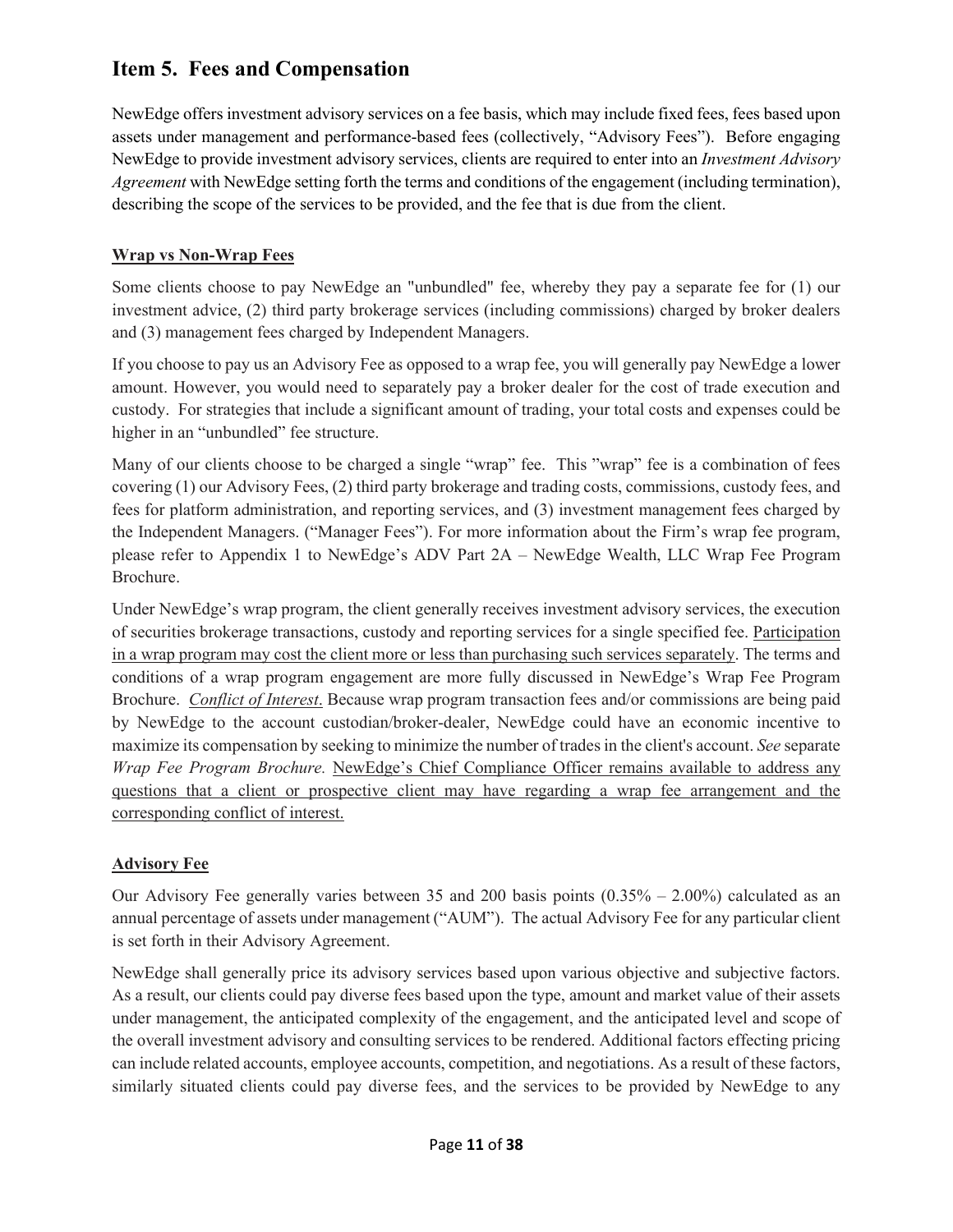particular client could be available from other advisers at lower fees. All clients and prospective clients should be guided accordingly.

## **Investment Manager Fees**

To the extent a client invests with an Independent Manager through our SMA Program, the Client will also pay a Manager Fee. Manager Fees generally range from 0.10% to 1.50% of AUM.

### **Wealth Services Fees**

NewEdge may charge a fixed annual fee or AUM based fee for providing a broad range of financial planning, discretionary investment management, non-discretionary investment advisory services, wealth planning, and other services designed to assist ultra-high net worth clients in managing their wealth (the "Wealth Planning Services"). Fees are negotiated based on the scope and complexity of the services.

The terms and conditions of the Wealth Planning Services are set forth in a wealth services agreement and NewEdge generally requires one-quarter of the fee payable upon execution of an agreement. The outstanding balance is generally due quarterly in advance.

## **Reporting Only Fees**

At the client's request, NewEdge may, on a brokerage basis, charge a fixed annual fee or AUM based fee ("Reporting Only Fee") for consolidating the performance of investments that are not purchased or sold through NewEdge, but which are nonetheless part of a client's overall asset allocation. This is not an advisory service provided by the Firm, but instead a service provided by the Supervised Persons in their capacity as registered representatives of NES. For more information about NES, please refer to "Commissions and Sales Charges for Recommendations of Securities" in this Item 5 below and Item 10 "Other Financial Industry Activities and Affiliations."

#### **Financial Planning Fees**

NewEdge may charge a fixed fee for providing financial planning and investment advice services under a stand-alone engagement. These fees are negotiable, but generally range from \$2,500 to \$50,000, depending upon the scope and complexity of the services and the professional rendering the services. If the client engages the Firm for additional investment advisory services, NewEdge may offset all or a portion of its fees for those services based upon the amount paid for the financial planning and/or investment advice services.

The terms and conditions of the financial planning and/or investment advice engagement are set forth in the Advisory Agreement. The financial planning fee is generally due upon delivery of the agreed upon services.

#### **Payment of Advisory Fees**

The Advisory Fee is prorated and charged monthly or quarterly, in advance, based upon the market value of the assets in your Account(s) ("Assets") on the last day of the previous billing period ("Billing Period").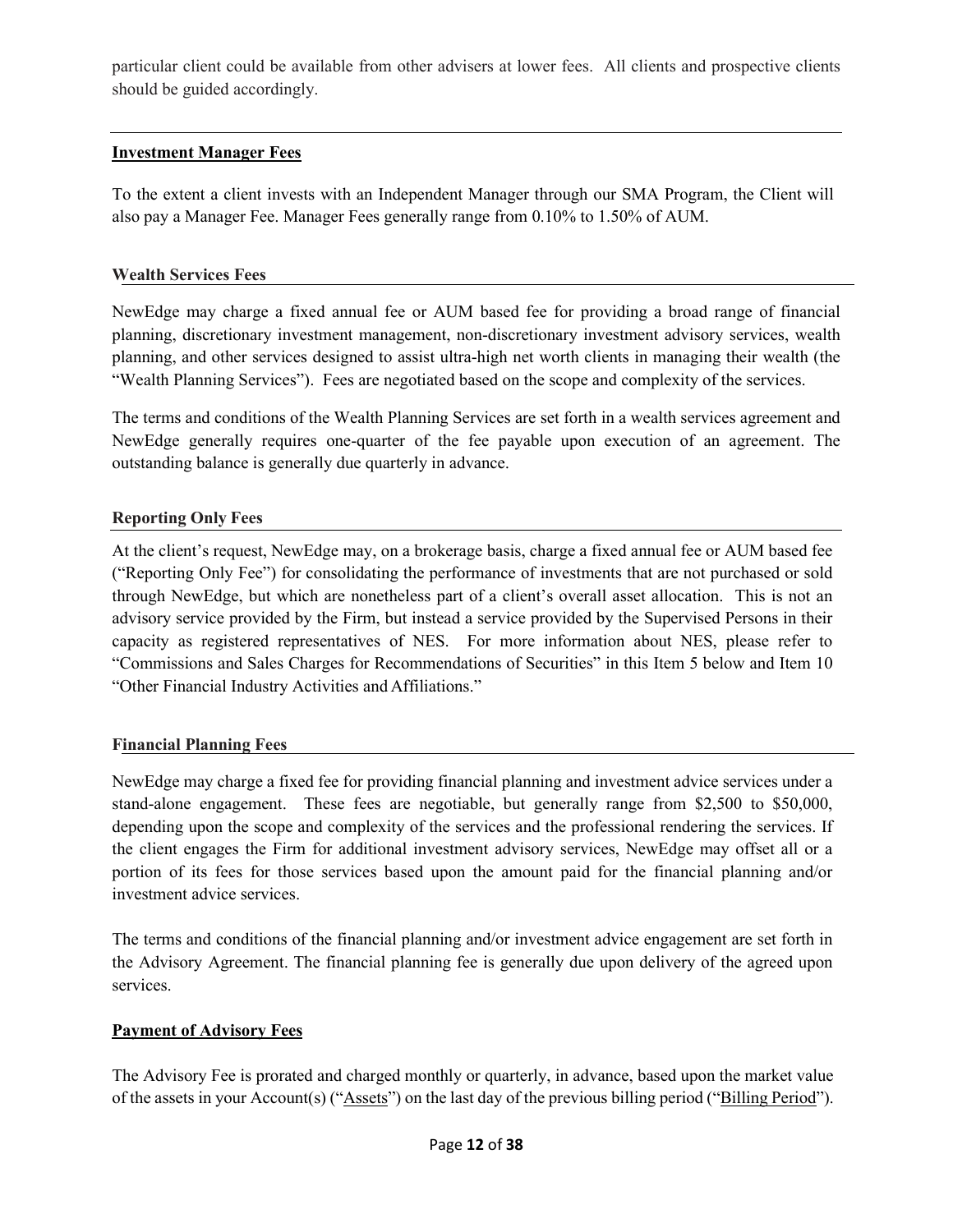For the initial period of an engagement, the fee is calculated in arrears on a pro rata basis based on the value of the assets when the Account is funded. In the event an Advisory Agreement is terminated, the Advisory Fee for the final billing period is prorated through the effective date of the termination and the outstanding or unearned portion of the Advisory Fee is charged or refunded to the client, as appropriate. The Custodian will determine fair market value for Advisory Fee calculation purposes.

To the extent NewEdge receives a rebate or revenue share from an investment manager of an alternative investment for which it is receiving an Advisory Fee from the client, NewEdge shall credit the value of such rebate pro rata to its clients invested in that alternative investment.

NewEdge may be authorized to use margin in the management of the client's investment portfolio. In these cases, the Advisory Fee will be assessed gross of margin such that the market value of the client's account and corresponding fee payable by the client to NewEdge will be increased. This results in a conflict of interest for the Firm to recommend the use of margin. The Firm seeks to mitigate this conflict by ensuring that its PWAs have an independent and objective investment rational for recommending the use of margin in a client's portfolio.

# **Cash Positions**

Cash and cash alternatives, such as institutional and "sweep" money market funds, are generally included in the value of the assets being managed by NewEdge when calculating our Advisory Fees. Clients should understand that the portion of the assets held in cash or cash alternatives would experience negative performance if the applicable Advisory Fee charged is higher than the return received on the cash balance.

At any specific point in time, depending upon perceived or anticipated market conditions/events (there being no guarantee that such anticipated market conditions/events will occur), NewEdge may maintain cash positions for defensive purposes. In addition, while assets are maintained in cash, such amounts could miss market advances. Depending upon current yields, at any point in time, NewEdge's advisory fee could exceed the interest paid by the client's money market fund.

# **Fee Discretion**

NewEdge may, in its sole discretion, negotiate to charge a lesser fee based upon certain criteria, such as anticipated future earning capacity, anticipated future additional assets, dollar amount of assets to be managed, related accounts, account composition, pre-existing/legacy client relationship, account retention and pro bono activities, the client's needs, complexity of the services required, and types of assets.

Clients may be able to obtain some, or all of the services offered through the Firm separately from our broker dealer affiliate or from other firms, and the costs of obtaining the services separately may be more or less than the fees set forth herein.

# **Direct Fee Debit**

Clients generally provide NewEdge and/or certain Independent Managers with the authority to directly debit their accounts for payment of the investment advisory fees. The Financial Institutions that act as the qualified custodian for client accounts, from which the Firm retains the authority to directly deduct fees, have agreed to send statements to clients not less than quarterly detailing all account transactions, including any amounts paid to NewEdge.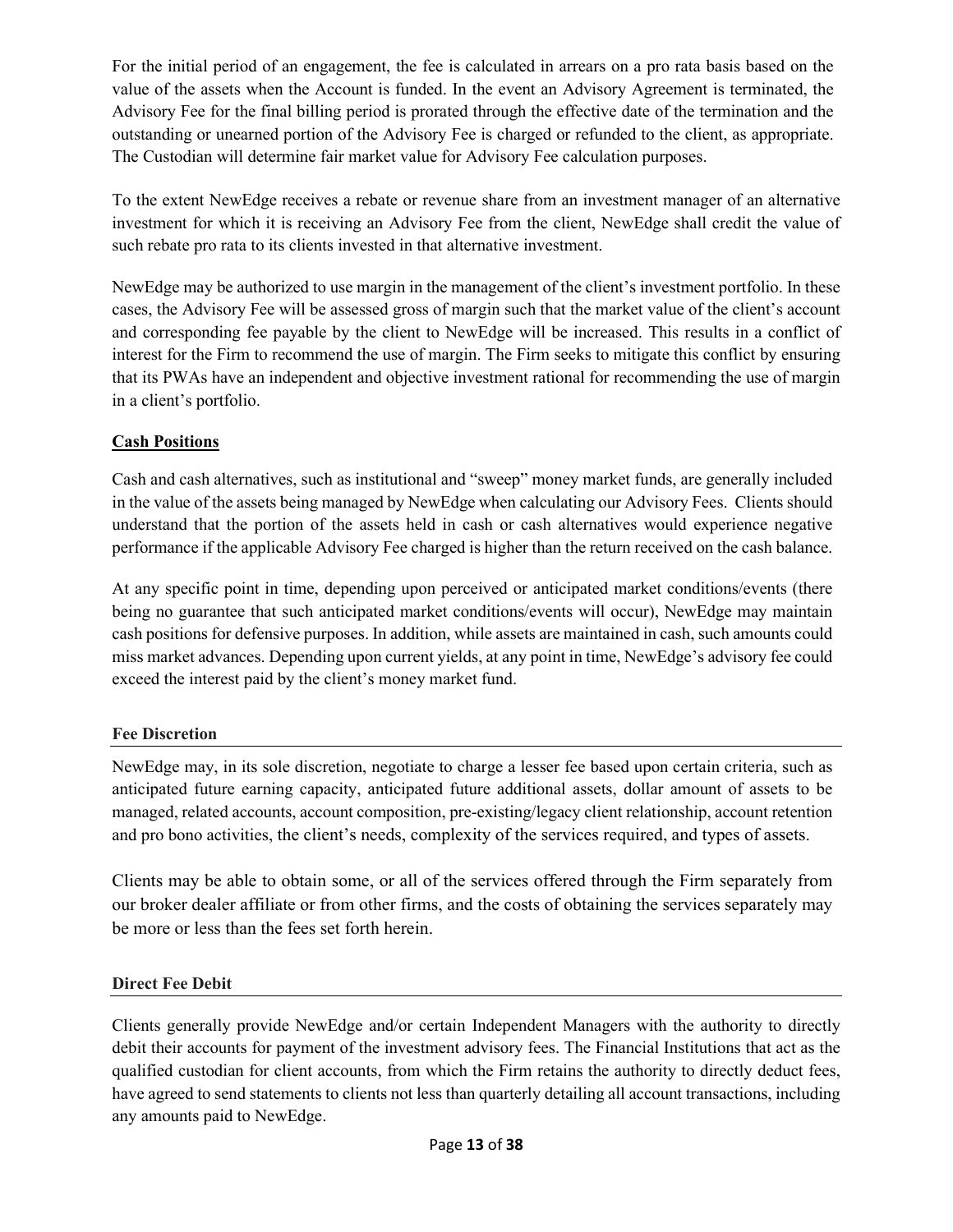NewEdge generally relies on the prices provided directly to it by account custodians (e.g., Fidelity). Custodians, in turn, generally rely on prices provided by reputable, independent third parties. Different custodians may value assets using a slightly different method (e.g., trade date versus settle date). As a result, if a client has assets held by a third-party custodian (other than Fidelity), the prices shown on a client's account statements provided by the custodian could be different from the prices shown on statements and reports provided by Fidelity. Therefore, in the event NewEdge bills the account, the account statement sent by Fidelity may differ from the reports sent by NewEdge. Clients are encouraged to compare the statements received from custodians with the NewEdge performance statement.

Fixed income securities, including brokerage certificates of deposit, are generally priced by custodians using valuations, which may be matrix- or model based, and do not necessarily reflect actual trades. These price valuations suggest current estimated market values, which may be significantly higher or lower than the amount a client would pay (or receive) in an actual purchase (sale) of the security. These prices, which custodians obtain from various sources, assume normal market conditions, and are based on large volume transactions.

If NewEdge references private investment funds owned by the client on any supplemental account reports prepared by NewEdge, the value(s) for all such private investment funds shall generally reflect either the initial purchase, the most recent valuation provided by the fund or the fund administrator and for reported purposes, contributions and distributions occurring since the most recent valuation from the administrator (adjusted value). In some cases, the most recent valuations may not be provided until several months after quarter end and they will typically be unaudited. If the evaluation reflects the initial purchase price (and/or a value as of a previous date), the current value(s) (to the extent ascertainable) could be significantly more or less than the original purchase price. Unless otherwise indicated, NewEdge shall calculate its fee based upon the latest value provided by the fund sponsor or administrator, as applicable.

Custodians may be unable to price certain securities or may assign prices that do not reflect current market conditions. In the normal course of providing investment advisory services to clients, NewEdge will assess the prices assigned by custodians and other sources.

#### **Additional Fees or Expenses**

#### *Mutual Funds*

NewEdge may recommend that certain clients invest account assets in open-end mutual funds (including money market funds), closed-end funds, exchange traded funds, and other registered collective investment vehicles that have various internal fees and expenses, which are borne by the client as an investor. The Advisory Fee also does not include the internal management, operating or distribution fees or expenses imposed or incurred by a mutual fund, ETF or other pooled investment vehicle held in a client's account. If a client's assets are invested in any mutual funds, ETFs, or other pooled investment vehicles, in addition to the Advisory Fee, the client will incur the internal management and operating fees and expenses, investment management and/or performance-based fees, redemption/early termination fees (which include fees on whole or partial liquidations of the client's assets in the investment vehicles) and other fees and expenses that may be assessed by the investment vehicle's sponsor, custodian, transfer agent, adviser, shareholder service provider or other service providers. These expenses may include administration, distribution, transfer agent, custodial, legal, audit and other fees and expenses. Further information regarding charges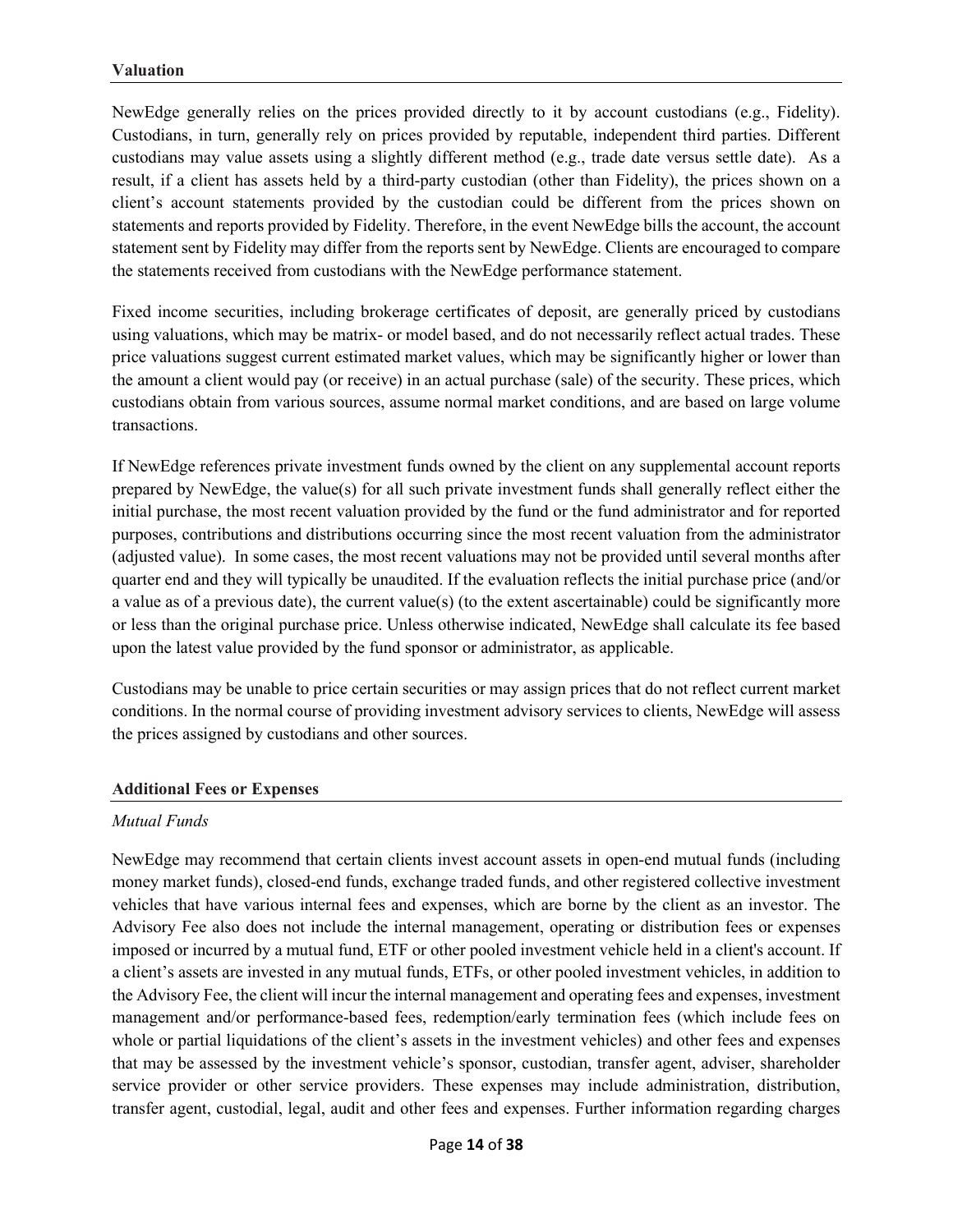and fees assessed may be found in the appropriate prospectus, offering memorandum, annual report and/or custodial agreement applicable to the corresponding investment vehicle.

NewEdge generally uses institutional or advisory share classes that typically have a higher initial minimum investment and lower expense ratios as compared with other retail share classes. However, in some instances, NewEdge may not be able to purchase institutional or advisory share classes though third party custodians. In other instances, NewEdge may be able to purchase other share classes, such as load waived A shares, which don't have a sales load but typically have a higher expense ratio than institutional share classes. Clients should not assume that they will only be invested in mutual funds with the lowest expense ratio, as we consider other factors beyond expense ratios when making recommendations to our advisory clients. .

## *Shareholder Service Fees*

Certain mutual funds pay Shareholder Services Fees. "Shareholder Services Fees" are often referred to as trailers, rebates or revenue sharing arrangements and are received from various mutual fund companies with respect to clients whose assets are invested in those mutual funds. The payment of these fees to investments advisers, their affiliates and Supervised Persons (as defined in Section 10 – "Other Financial Industry Activities and Affiliations") can be substantial, typically ranging from 5 to 50 basis points (0.05% to .50%) of the mutual fund balance depending on the mutual fund purchased. This practice creates a conflict of interest in so far as the Firm and its PWAs could have a financial incentive to recommend mutual funds over other investments and higher paying mutual funds over lower paying mutual funds.

Except as set forth below, neither NewEdge, nor its affiliates or Supervisory Persons are permitted to receive any Shareholder Service Fees with respect to assets in NewEdge's advisory account. To the extent that a fund only offers share classes that pay Shareholder Services Fee, NewEdge will credit payment received to clients.

In limited instances, certain mutual funds purchased in Fidelity's no transaction fee program ("NTF Program") pay revenue share to NES. In order to mitigate this conflict, the Firm does not share these payments with its PWAs and has policies and procedures in place to ensure that clients purchasing funds in the NTF Program that pay revenue share to NES only purchase such shares when they have the lowest expense ratio of the fund's share classes offered through NES.

Clients should also understand that the shares of certain mutual funds offered in these programs may impose short-term trading charges for redemptions (typically 1%-2% of the amount redeemed) made within short periods of time. These short-term charges are imposed by the funds (and not NewEdge) to deter "market timers" who trade actively in fund shares. Clients should consider these short-term trading charges when requesting liquidation of shares. These charges, as well as operating expenses and management fees, may increase the overall cost to the client by 1%-2% (or more) of the mutual fund, and are described in each fund's prospectus.

Certain ETFs may be classified as partnerships for U.S. federal income tax purposes, which may result in unique tax treatment, including Schedule K-1 reporting. Clients should consult their tax adviser for additional information regarding the tax consequences associated with the purchase, ownership, and disposition of such investments. Additional information is also available in the ETF prospectus, which is available upon request.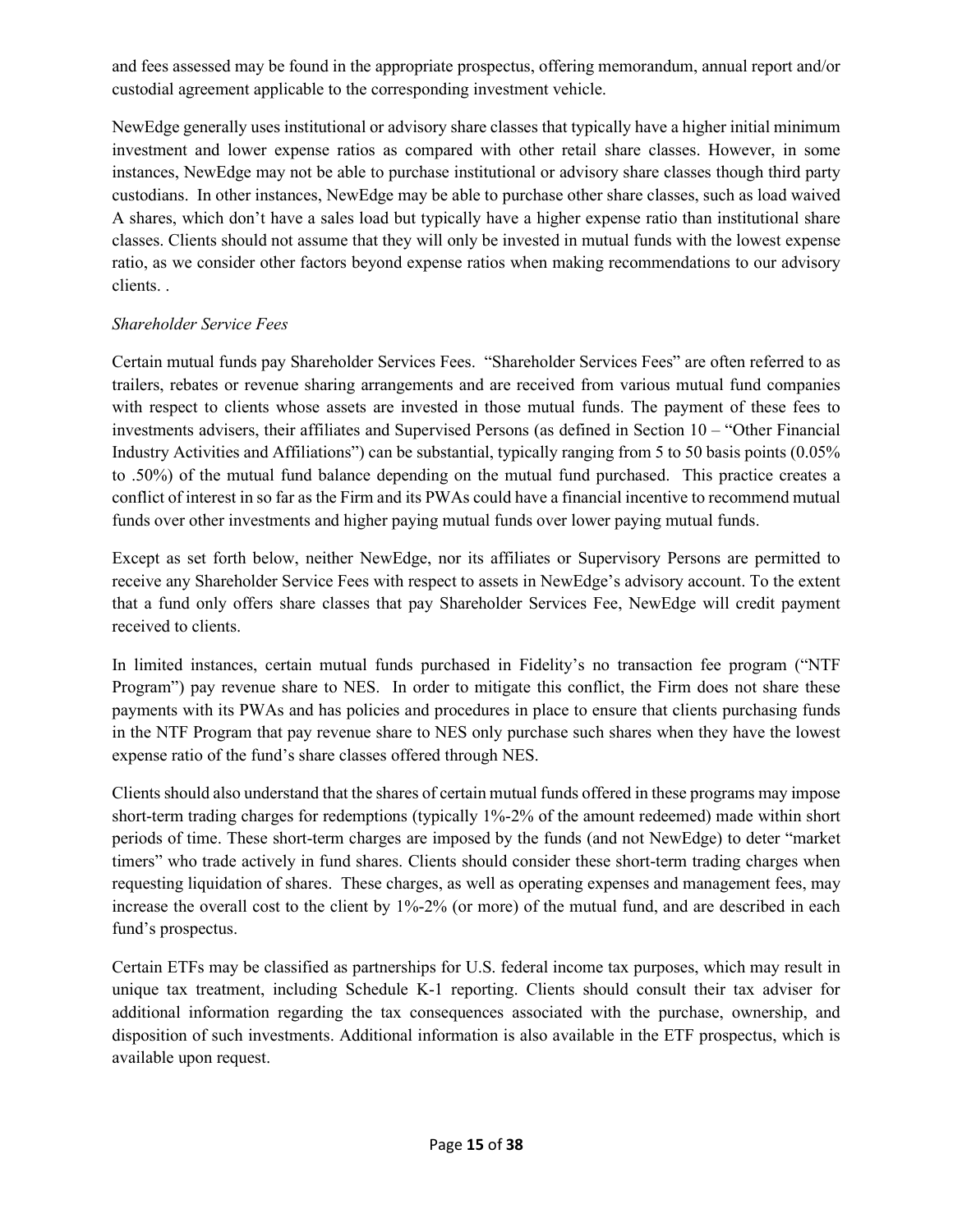#### *Independent Managers*

The NewEdge may allocate a portion of the client's investment assets among unaffiliated independent investment managers in accordance with the client's designated investment objective(s). In such situations, the Independent Manager[s] shall have day-to- day responsibility for the active discretionary management of the allocated assets. NewEdge shall continue to render investment supervisory services to the client relative to the ongoing monitoring and review of account performance, asset allocation and client investment objectives. Factors that NewEdge shall consider in recommending Independent Manager[s] include the client's designated investment objective(s), management style, performance, reputation, financial strength, reporting, pricing, and research. Please Note. The investment management fee charged by the Independent Manager[s] is separate from, and in addition to, NewEdge's investment advisory fee disclosed at Item 5 below. ANY QUESTIONS: NewEdge's Chief Compliance Officer remains available to address any questions that a client or prospective client may have regarding the allocation of account assets to an Independent Manager(s), including the specific additional fee to be charged by such Independent Manager(s).

#### *Brokerage Expenses*

NewEdge Securities, Inc. ("NES"), a broker dealer affiliate of NewEdge, acts as an introducing broker to effect transactions for clients through a relationship with NFS, an unaffiliated registered broker-dealer. NewEdge generally recommends that clients utilize the brokerage and custody services provided by NES and NFS. Pursuant to this arrangement, trading activity for clients will typically be effected through NES and executed and cleared by NFS. Certain PWAs and employees of NewEdge are also registered representatives of NES.

In addition to the Advisory Fees paid to NewEdge and Independent Managers, clients may also incur certain charges imposed by NES and other third parties, such as broker-dealers, custodians, trust companies, banks and other financial institutions (collectively "Financial Institutions"). These additional charges may include securities brokerage commissions (to the extent they are not included in a wrap fee relationship), transaction fees, custodial fees, fees attributable to alternative assets, reporting charges, margin costs, charges imposed directly by a mutual fund or ETF in a client's account, as disclosed in the fund's prospectus (e.g., fund management fees and other fund expenses), deferred sales charges, odd-lot differentials, transfer taxes, wire transfer and electronic fund fees, and other fees and taxes on brokerage accounts and securities transactions. The Firm's brokerage practices are described at length in Item 12 – "Brokerage Practices." In addition to the Advisory Fee, clients will bear a proportionate share of any fees and expenses associated with ADRs, GDRs, and REITs, if applicable, in which account assets are invested, and may also bear any fees and expense associated with converting non-U.S. securities into ADRs or GDRs, if applicable.

In the event an Independent Manager elects to utilize brokers or dealers other than NFS to affect a transaction in a recommended security, brokerage commissions and other charges for transactions not effected through NFS are generally charged to the client by the executing broker or dealer. In the event an Independent Manager elects to trade away from NFS, those transactions are generally traded from broker to broker and are usually cleared without any commissions. As a result, the net purchase or sale price reflected on trade confirmations provided by NFS on such trades may reflect brokerage commissions or dealer markups or markdowns charged by the executing broker, that are not separately itemized by NFS.

*Use of Margin*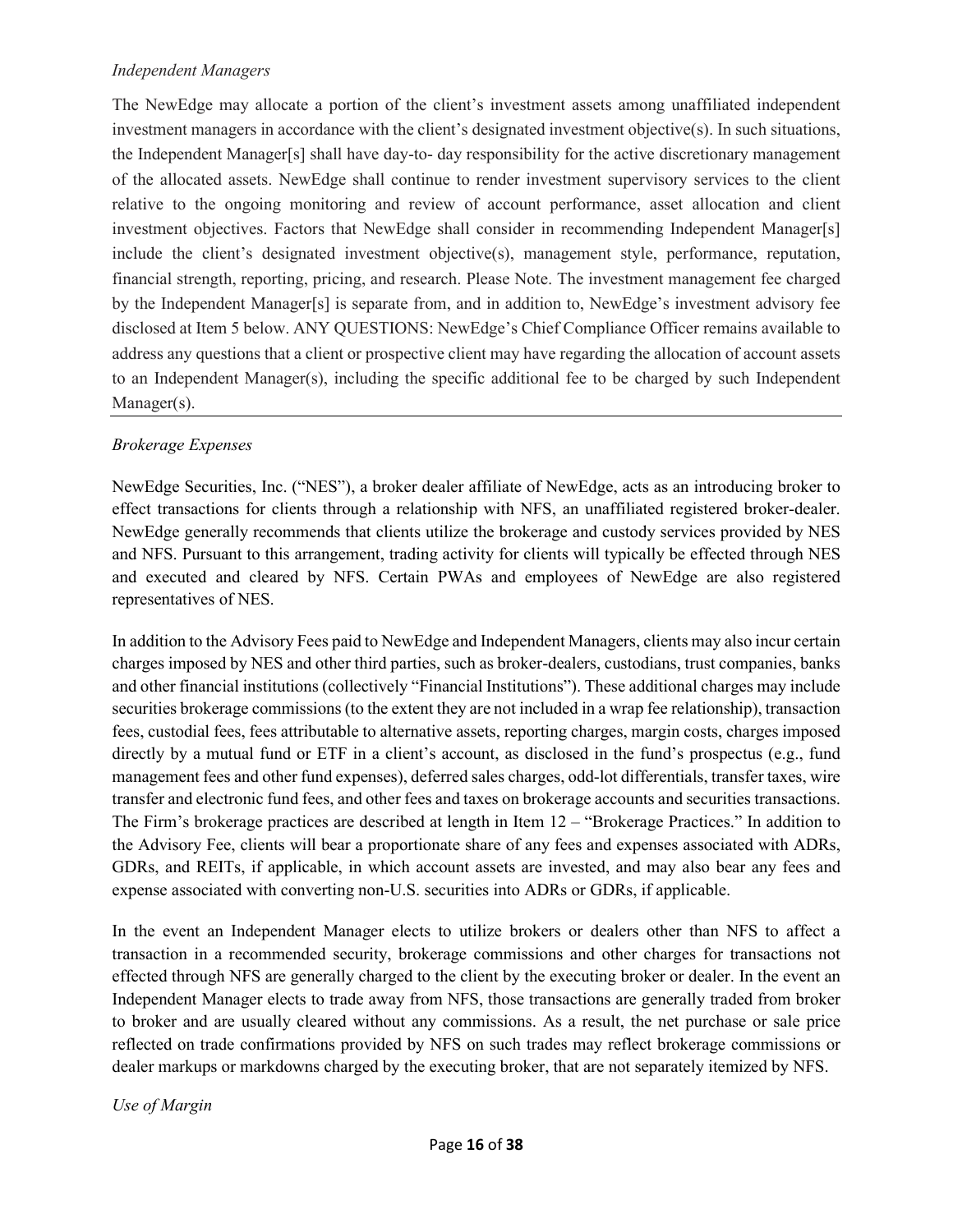Through execution of a separate Margin Agreement, eligible clients will have the ability to borrow cash against the value of certain assets held within such program (the "Margin Program"). Except for its long/short strategy, NewEdge does not recommend the use of margin for investment purposes. A *margin account* is a brokerage account that allows investors to borrow money to buy securities and/or for other non-investment borrowing purposes. The broker/custodian charges the investor interest for the right to borrow money and uses the securities as collateral. By using borrowed funds, the customer is employing leverage that will magnify both account gains and losses. Should a client determine to use margin, NewEdge will include the entire market value of the margined assets when computing its advisory fee. Accordingly, NewEdge's fee shall be based upon a higher margined account value, resulting in NewEdge earning a correspondingly higher advisory fee. As a result, the potential of conflict of interest arises since NewEdge may have an economic disincentive to recommend that the client terminate the use of margin. Please Note: The use of margin can cause significant adverse financial consequences in the event of a market correction. ANY QUESTIONS: Our Chief Compliance Officer remains available to address any questions that a client or prospective client may have regarding the use of margin.

For accounts custodied at NFS, NewEdge's affiliate, NES, receives from NFS a percentage of the margin rate charged to clients on borrowed funds, and PWAs may share in a portion of this compensation attributable to their clients' margin accounts. The receipt of this compensation creates an incentive for the Firm and its PWAs to recommend use of the Margin Program to clients. NewEdge seeks to address this conflict of interest by disclosing to clients the payment of compensation to the Firm and its PWAs under the Margin Program, and by imposing suitability requirements on clients seeking to utilize the NFS Margin Program. In addition, clients must meet the credit and suitability requirements of NFS. Clients should carefully review the terms and conditions of the Margin Program as described in the Margin Agreement. Margin costs and expenses are separate client changes and not part of the overall Advisory Fee.

# *Pledged Asset Loans (Non-Purpose Securities Backed Loans)*

A client who has a need to borrow money could determine to do so by using:

- Margin-The account custodian or broker-dealer lends money to the client. The custodian charges the client interest for the right to borrow money, and uses the assets in the client's brokerage account as collateral; and,
- **Pledged Assets Loan** In consideration for a lender (i.e., a bank, etc.) to make a loan to the client, the client pledges its investment assets held at the account custodian as collateral;

These above-described collateralized loans are generally utilized because they typically provide more favorable interest rates than standard commercial loans. These types of collateralized loans can assist with a pending home purchase, permit the retirement of more expensive debt, or enable borrowing in lieu of liquidating existing account positions and incurring capital gains taxes. However, such loans are not without potential material risk to the client's investment assets. The lender (i.e. custodian, bank, etc.) will have recourse against the client's investment assets in the event of loan default or if the assets fall below a certain level. NewEdge received the following economic benefits from Securities Backed Loans:

• by taking the loan rather than liquidating assets in the client's account, NewEdge continues to earn a fee on such Account assets; and,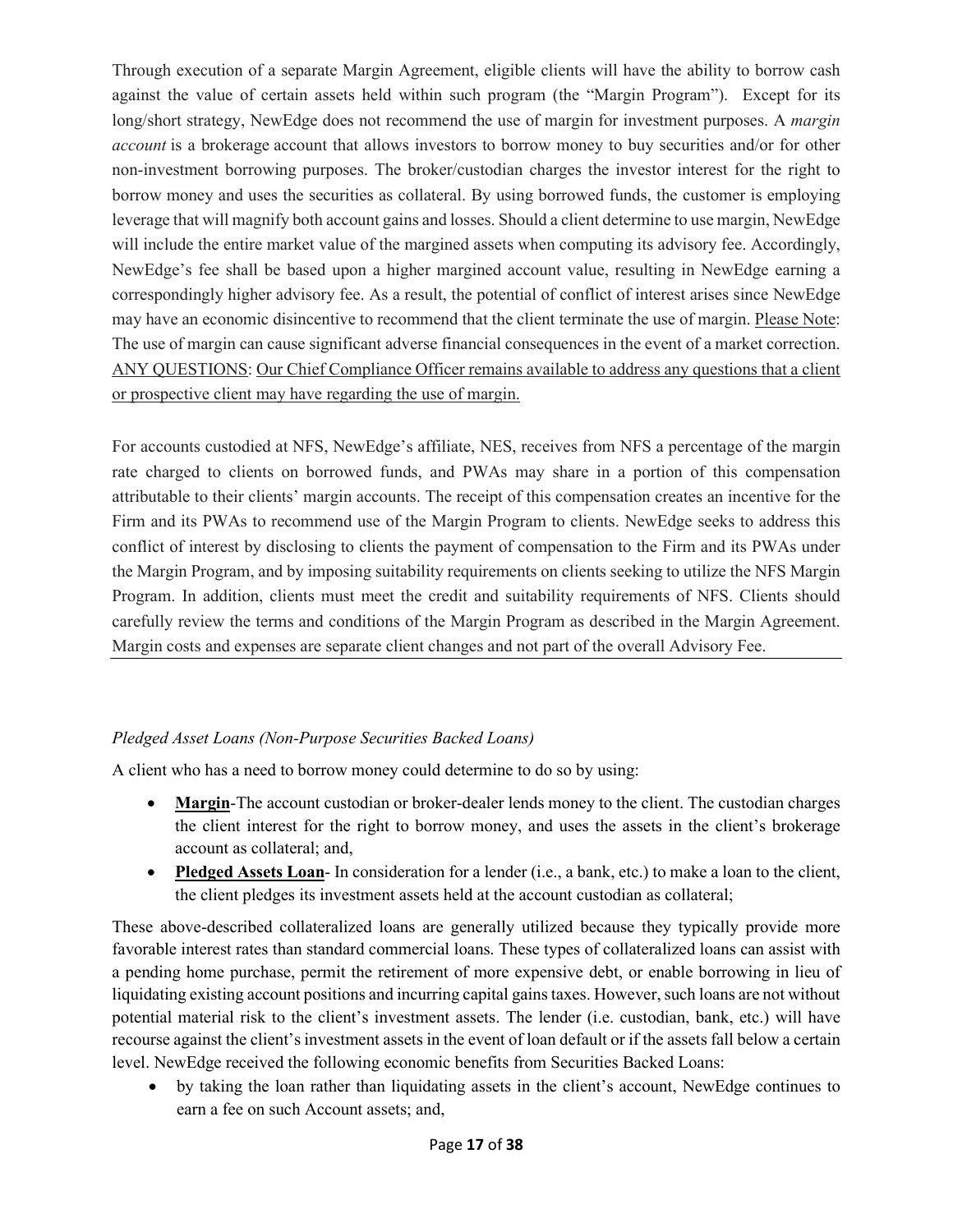- if the client invests any portion of the loan proceeds in an account to be managed by NewEdge, NewEdge will receive an advisory fee on the invested amount;
- if NewEdge or one of its representatives will be compensated by the Lender for making the introduction; and,
- if NewEdge's advisory fee is based upon the higher margined account value (*see* margin disclosure at Item 5 below), NewEdge will earn a correspondingly higher advisory fee. This could provide NewEdge with a disincentive to encourage the client to discontinue the use of margin.

### *Alternative Investments*

An important component of the selection process of Private Investments such as hedge funds, private equity funds, private real estate funds and structured products includes carefully reading the accompanying offering documents and/or prospectus prior to making a purchase decision. The offering documents contain important information that will help the client make an informed choice. Each prospective client investor will be required to complete a subscription agreement, pursuant to which the client shall establish that he/she is qualified for investment in the fund, and acknowledges and accepts the various risk factors that are associated with such an investment.

As part of the review process, a client should consider the fees and expenses associated with a particular alternative investment. It is important to note that the fees and expenses related to alternative investments are often higher than those of more traditional investments.

While each investment will differ in terms of both total fees and expenses and how those fees and expenses are calculated, the following section will discuss the primary categories of fees and expenses that are common to many alternative investments.

- *Management fees*: The manager for any particular investment will often charge a management fee that is based on the total value of your investment. As the value of your investment increases, the total management fees that a manager receives may increase. As the value of your investment decreases, the total management fees that a manager receives may decrease. These fees are similarly structured but are often higher than management fees associated with other, more traditional, investments such as mutual funds.
- *Incentive-based compensation*: Many alternative investment managers receive incentive-based compensation in addition to management fees. Incentive-based fees typically involve the manager retaining a percentage of profits generated for clients. Fees related to incentive compensation are often referred to as incentive/performance-based fees or carried interest. It is important to note that these fees are in addition to management fees that are charged by the manager and that the exact calculation of incentive fees or carried interest differs by product and manager. NewEdge does not typically share in any incentive-based compensation to which an investment manager is entitled.
- *Redemption fees:* Some investments may have direct or indirect costs related to liquidating your position, particularly if an investment is liquidated shortly after being purchased or if an investment is specifically designed to provide limited or no liquidity to investors.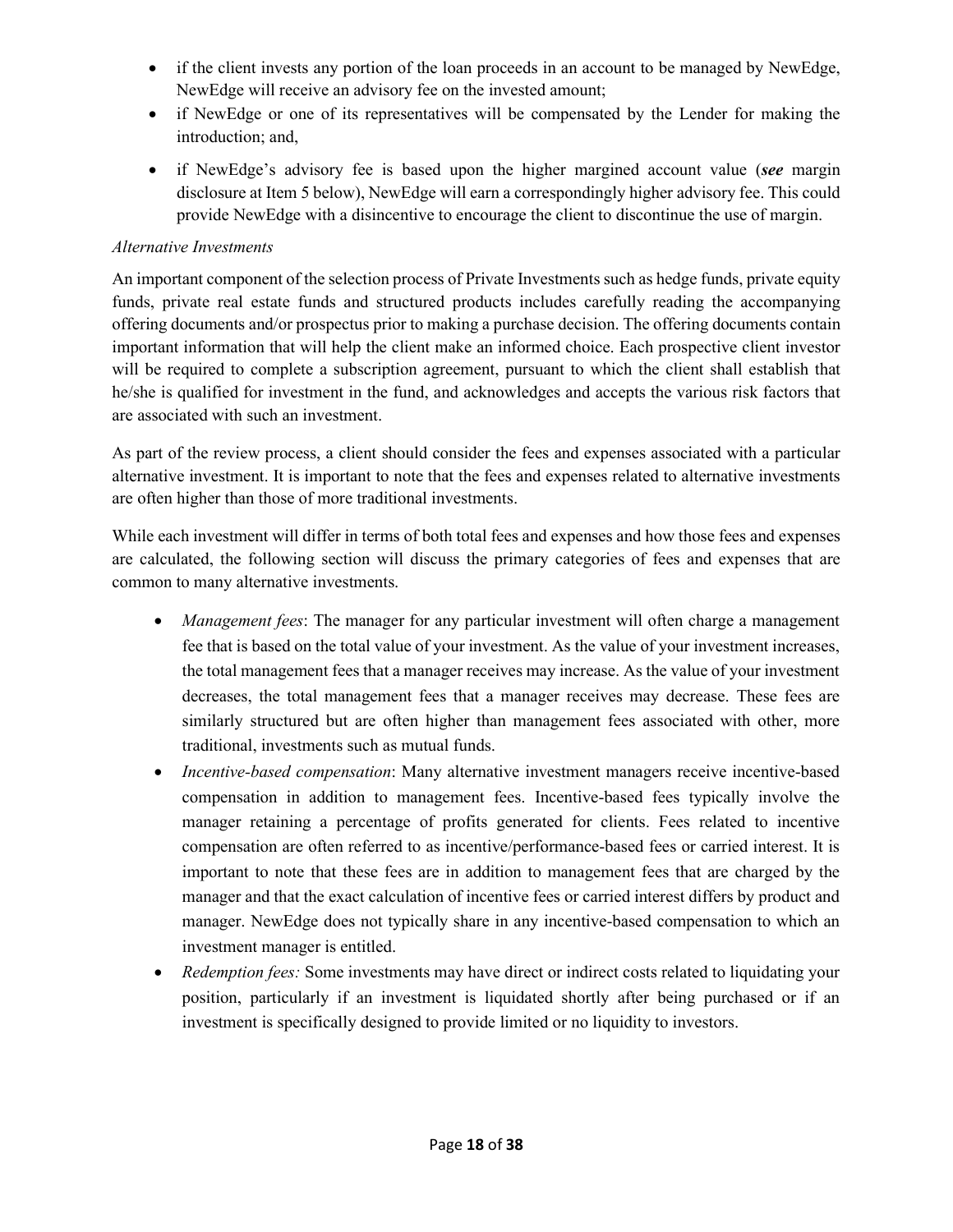#### **Account Additions and Withdrawals**

Clients may make additions to and withdrawals from their account at any time. Clients may withdraw account assets on notice to NewEdge, subject to the usual and customary securities settlement procedures. NewEdge may consult with its clients about the options and implications of transferring securities. Clients are advised that when transferred securities are liquidated, they may be subject to transaction fees, shortterm redemption fees, fees assessed at the mutual fund level (e.g., contingent deferred sales charges) and/or tax ramifications.

Clients should be aware that securities transferred into an account may have been subject to a commission or sales load when the security was originally purchased. After transfer into an advisory account, clients should understand that an advisory fee will be charged based on the total assets in the account, including the transferred security. When transferring securities into an account, clients should consider and speak to us about whether:

- a commission was previously paid on the security;
- client wishes for the security to be managed as part of the account and be subject to an advisory fee; or
- client wishes to hold the security in a brokerage account that is not managed and not subject to an advisory fee.

#### **Commissions and Sales Charges for Recommendations of Securities in Brokerage Accounts**

NewEdge's officers, partners, directors (or other persons occupying a similar status or performing similar functions), employees or other persons who provide investment advice on NewEdge's behalf and are subject to the Firm's supervision or control ("Supervised Persons") may, in their individual capacities, as insurance agents or registered representatives of a broker-dealer and/or other professionals be separately retained to render securities brokerage and insurance services under a separate commission-based arrangement.

The Firm's Supervised Persons, in their individual capacities as registered representatives of NES, may provide securities brokerage services and implement securities transactions under a separate commissionbased arrangement. Supervised Persons will be entitled to a portion of the brokerage commissions paid to NES, as well as a share of any ongoing distribution or service (trail) fees from the sale of mutual funds. Prior to effecting any transactions, clients are required to enter into a separate brokerage account agreement.

Clients should be aware that the Firm does not have the ongoing advisory responsibility to manage the assets held in the NES brokerage relationship. The Firm has policies and procedures to review whether an advisory client should have such a brokerage relationship.

#### **Compensation of PWAs**

PWAs are compensated, on an ongoing basis, based on a portion of the total NewEdge Advisory Fee. The amount of the compensation received by a PWA may be more or less than what the PWA would receive if you participated in other investment programs or paid separately for investment advice, brokerage and other services through another firm. Experienced PWAs moving their practices to NES or NewEdge may have received loans or other financial incentives based on reaching certain asset levels or revenues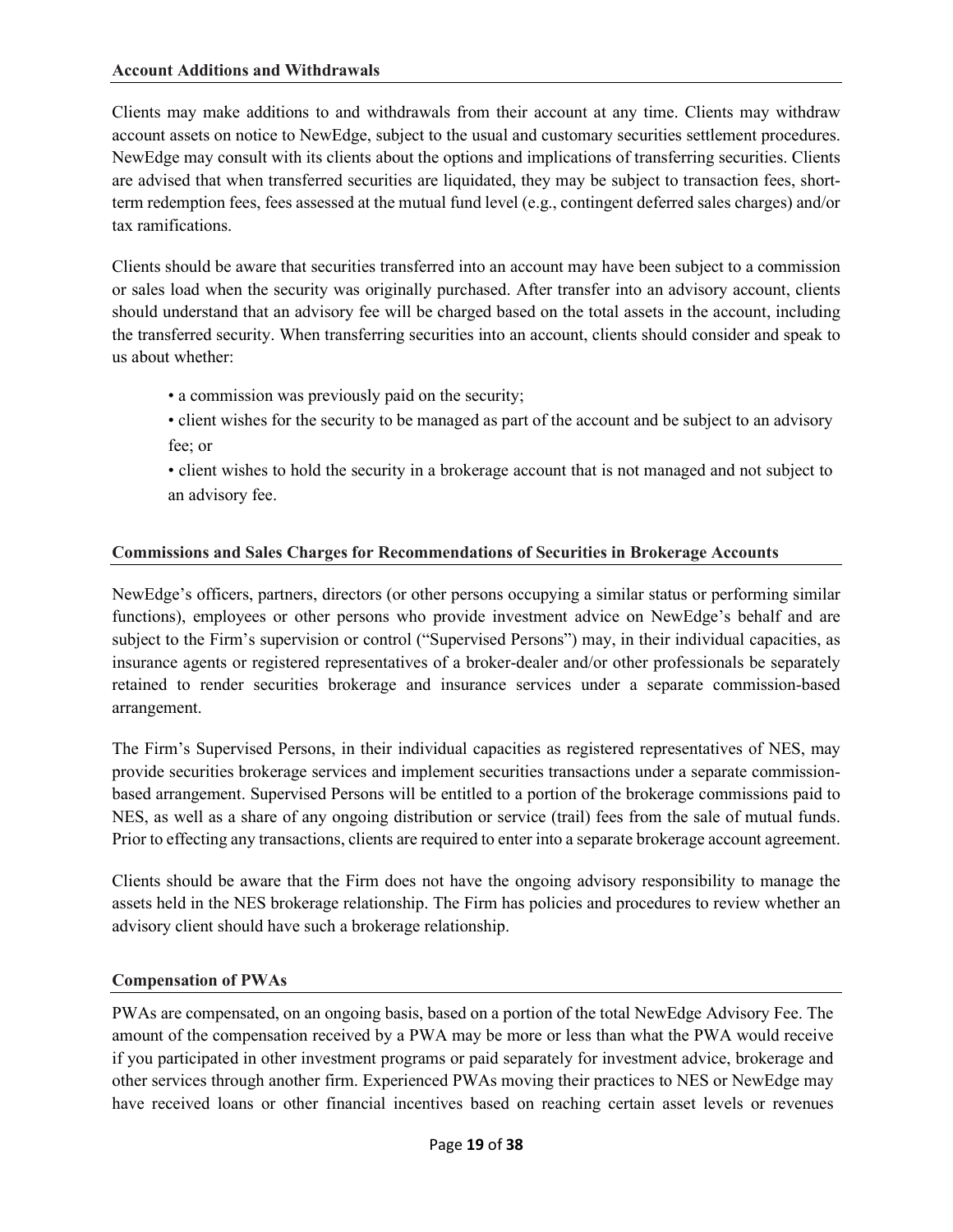generated. The Firm mitigates this potential conflict of interest by imposing suitability requirements and maintaining a supervisory system that includes conducting periodic supervisory visits and compliance inspections and audits. This conflict of interest is further mitigated by fiduciary obligations and regulatory and compliance rules and procedures to which the Firm and the PWAs are subject.

# <span id="page-19-0"></span>**Item 6. Performance-Based Fees and Side-by-Side Management**

NewEdge does not provide any services for a performance-based fee (i.e., a fee based on a share of capital gains or capital appreciation of a client's assets).

# <span id="page-19-1"></span>**Item 7. Types of Clients**

NewEdge offers services to high net worth families and individuals, family limited partnerships, family offices, foundations, endowments, trusts, estates, charitable organizations, corporations, privately offered pooled investment vehicles and business entities.

# **Minimum Account Value**

As a condition for starting and maintaining an investment management relationship, NewEdge generally imposes a minimum portfolio value of \$5,000,000 since many of the investments recommended require "qualified purchaser" status. NewEdge may, in its sole discretion, accept clients with smaller portfolios. NewEdge may aggregate the portfolios of family members to meet the minimum portfolio size.

*Please Note: Fee Differentials.* NewEdge shall generally price its advisory services based upon various objective and subjective factors. As a result, our clients could pay diverse fees based upon the type, amount and market value of their assets under management, the anticipated complexity of the engagement, and the anticipated level and scope of the overall investment advisory and consulting services to be rendered. Additional factors effecting pricing can include related accounts, employee accounts, competition, and negotiations. As a result of these factors, similarly situated clients could pay diverse fees, and the services to be provided by NewEdge to any particular client could be available from other advisers at lower fees. All clients and prospective clients should be guided accordingly. Please Note: Conflict of Interest. NewEdge shall generally compensate its representatives based upon the revenues derived from accounts that they service. The representative generally maintains the authority to determine/negotiate the percentage advisory fee. Thus, a conflict of interest is presented because the higher the advisory fee, the greater the representative's (and NewEdge's) compensation. **ANY QUESTIONS: NewEdge's Chief Compliance Officer remains available to address any questions regarding advisory fees.**

# <span id="page-19-2"></span>**Item 8. Methods of Analysis, Investment Strategies and Risk of Loss**

Before NewEdge recommends an Independent Manager or Private Investment, it conducts due diligence on such Independent Manager/Private Funds, either directly through its own internal vetting process and/or through a third-party research provider. This due diligence process includes, among other things, a review of each firm's structure, trading and operations, legal and compliance issues, investment and risk management.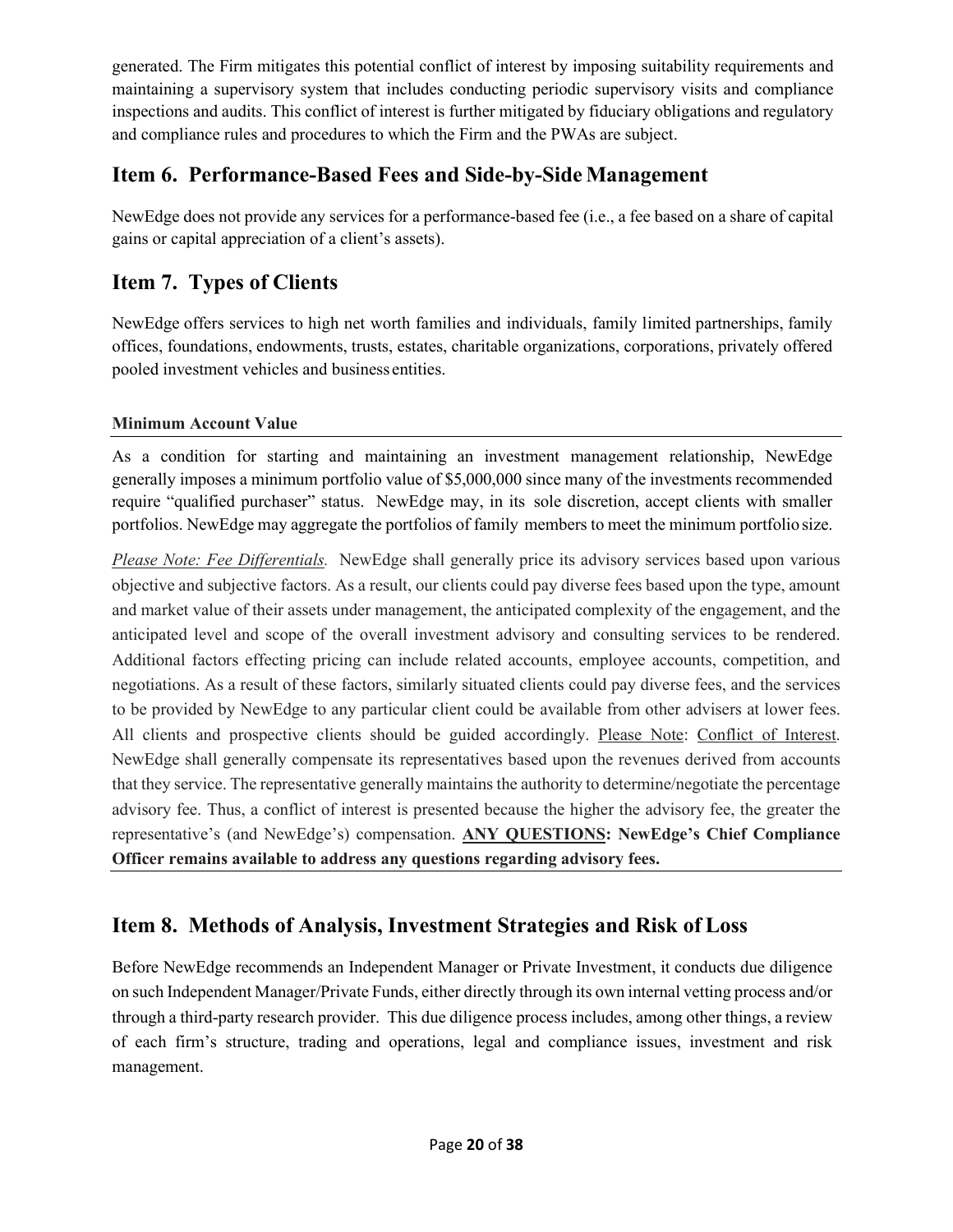All Independent Managers, Private Funds and Private Investments recommended by NewEdge undergo a due diligence process that includes:

- Initial Manager Evaluation
- Quantitative Analysis
- Ongoing Monitoring

For Independent Managers, clients have access to the investment management services of Independent Managers and their different investment portfolios, including equity, balanced and fixed income. As discussed above, your PWA will assist you in selecting an asset allocation and one or more Independent Managers and investment portfolios. Those investment portfolios and the methods of analysis utilized by their Independent Managers are described in more detail in each Independent Manager's Form ADV Part 2A. Information about a Fund's investment objective and policies is contained in its prospectus and statement of additional information.

#### **PWA Strategies**

Each PWA has access to various market, research, portfolio modelling and other tools and information to which he or she may refer in determining investment advice provided to clients. PWAs choose their own research methods, investment style, and management philosophy. Accordingly, the investment advice provided to each client may vary from one PWA to another. The investment strategies and advice may vary depending upon each client's specific financial situation. As such, PWAs determine investments and allocations based upon clients' predefined objectives, risk tolerance, time horizon, financial horizon, financial information, liquidity needs, and other various suitability factors. Clients' restrictions and guidelines may affect the composition of client portfolios.

NewEdge will implement its investment strategies by recommending the following types of investments:

- Equities
- Fixed Income
- Mutual Funds
- Exchange Traded Funds & Trusts
- Master Limited Partnerships
- REITs
- Options Strategies
- Structured Products
- Hedge Funds
- Private Equity Funds
- Private Credit Funds
- Trading (short and long-term purchases); and
- Margin transactions.

The foregoing is not a comprehensive list of the methods of analysis and strategies that may be employed by NewEdge, nor are the descriptions necessarily the only ways in which the methods of analysis and strategies may be implemented.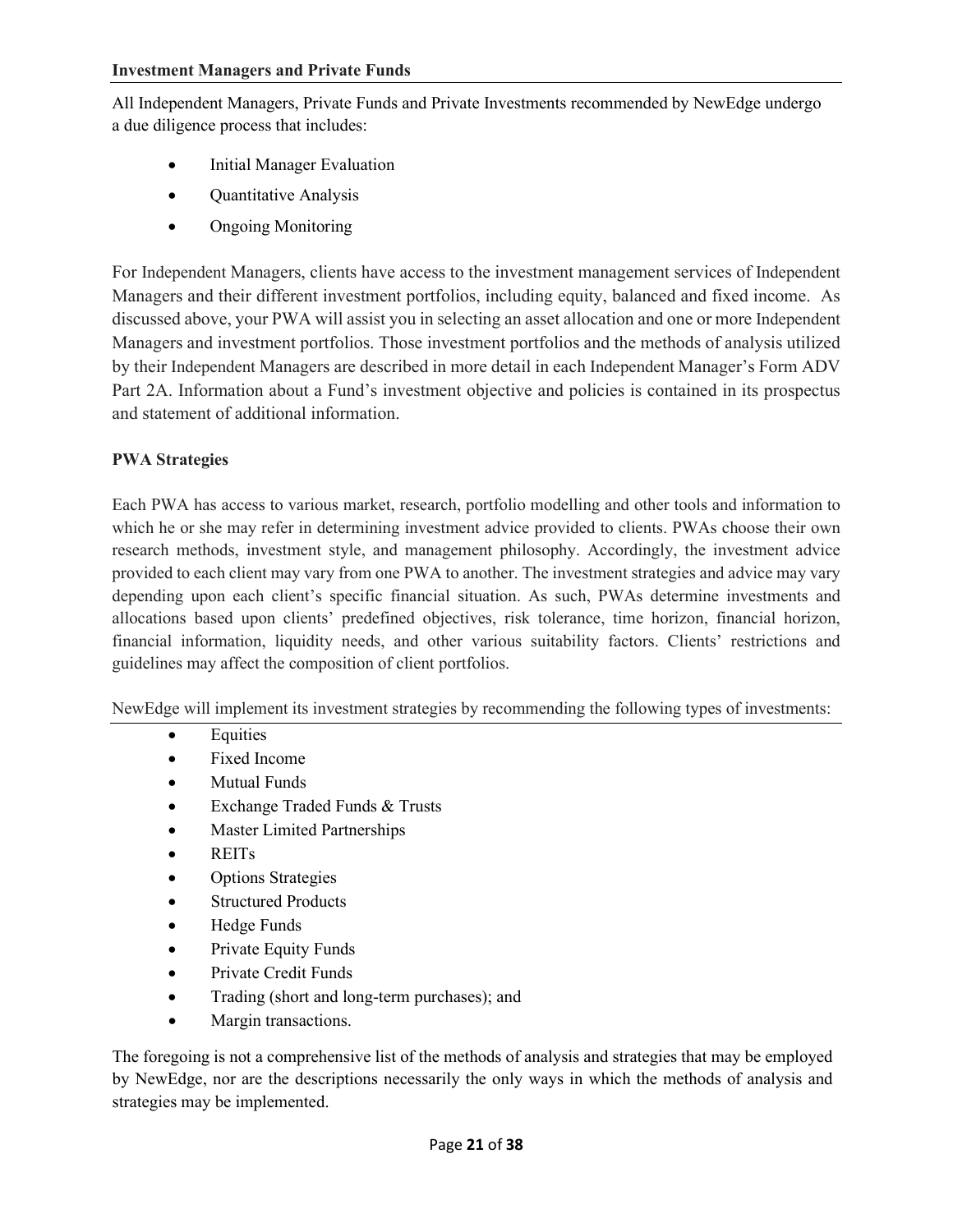PWA Managed Portfolios are not subject to the same review and approval process as Independent Managers, Private Investments or Private Funds.

#### **Asset Allocation**

New Edge believes that asset allocation and investor behavior are primary drivers of investment returns. When providing asset allocation advice, New Edge assists clients in the review and establishment of an asset allocation plan across a client's entire portfolio and makes recommendations based on the client's investment objectives, risk tolerance and market conditions. In the discretionary program, New Edge will monitor the client's portfolio for deviations from the asset allocation plan (within certain agreed upon parameters) and, for assets over which New Edge can exercise discretion, may make adjustments to bring the portfolio into conformity the client's plan.

New Edge uses a variety of sources to create its asset allocation models including third party research from financial institutions as well as independent research from unaffiliated investment advisers that provide proactive, investment consulting and advisory services to sophisticated investors.

#### **Risk of Loss**

Investing in securities involves risk of loss that you should be prepared to bear. All investment programs have certain risks that are borne by the investor. Investors face the following investment risks:

- *Interest-rate Risk*: Fluctuations in interest rates may cause investment prices to fluctuate. For example, when interest rates rise, yields on existing bonds become less attractive, causing their market values to decline.
- *Market Risks*: The profitability of a significant portion of NewEdge's recommendations and/or investment decisions may depend to a great extent upon correctly assessing the future course of price movements of stocks, bonds and other asset classes. There can be no assurance that NewEdge will be able to predict those price movements accurately or capitalize on any such assumptions.
- *Inflation Risk*: When any type of inflation is present, a dollar today will not buy as much as a dollar next year, because purchasing power is eroding at the rate of inflation.
- *Currency Risk*: Overseas investments are subject to fluctuations in the value of the dollar against the currency of the investment's originating country. This is also referred to as exchange rate risk.
- *Reinvestment Risk*: This is the risk that future proceeds from investments may have to be reinvested at a potentially lower rate of return (interest rate). This primarily relates to fixed income securities.
- *Business Risk*: These risks are associated with a particular industry or a particular company within an industry. For example, oil drilling companies depend on finding oil and then refining it, a lengthy process, before they can generate a profit. They carry a higher risk to profitability than an electric company, which generates its income from a steady stream of customers who buy electricity no matter what the economic environment is like.
- *Liquidity Risk*: Liquidity is the ability to readily convert an investment into cash. Generally, assets are more liquid if many traders are interested in a standardized product. For example, Treasuries are highly liquid, while real estate properties are not.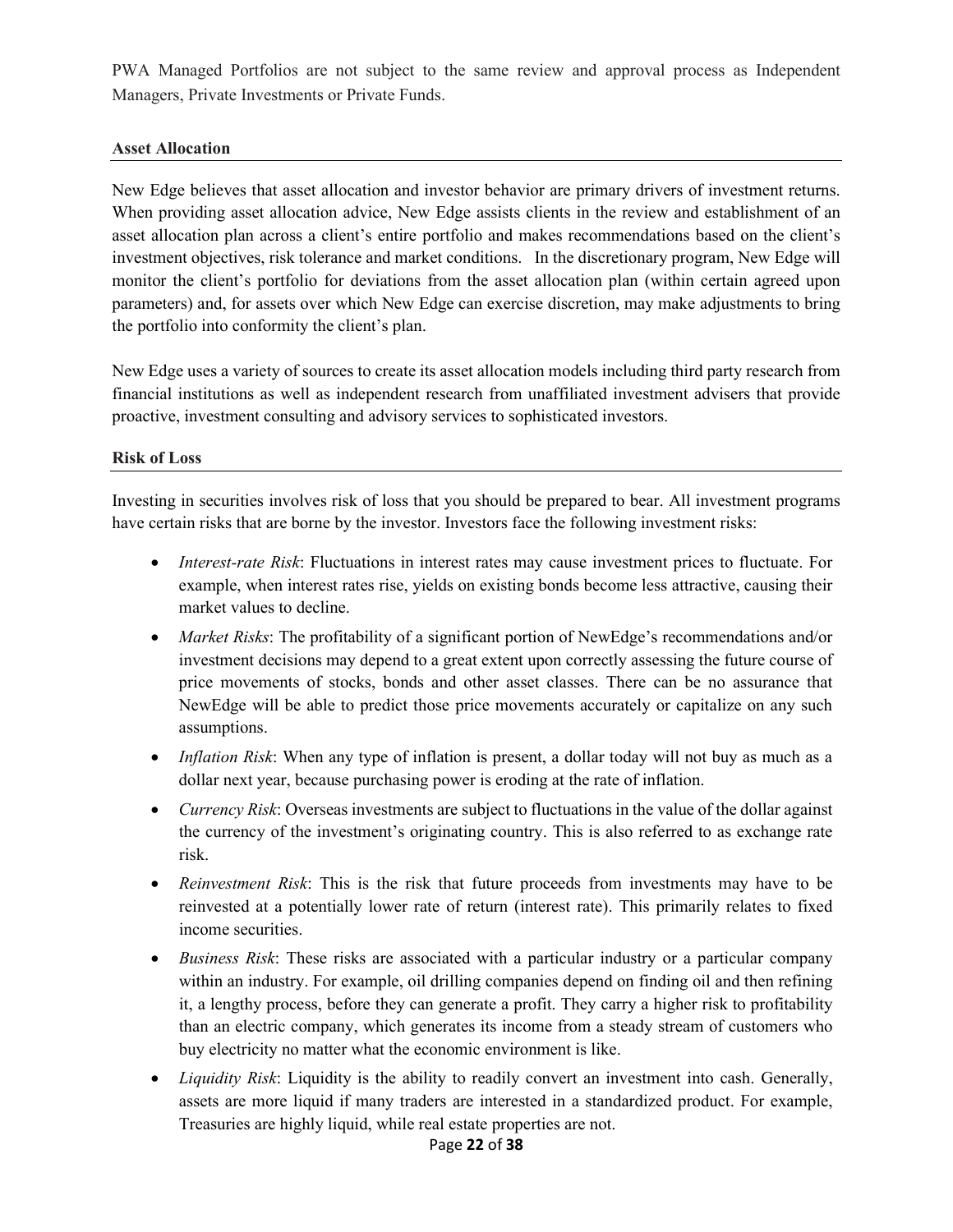- *Financial Risk*: Excessive borrowing to finance a business' operations increases the risk of profit loss, because the company must meet the terms of its obligations in good times and bad. During periods of financial stress, the inability to meet loan obligations may result in bankruptcy and/or a declining market value.
- *Correlation Risk*: This is the risk that the actual correlation (a statistical measure of how two or more variables move in relation to each other) between two assets (or variables) will be different than the correlation that was assumed or expected. Differences between the actual and expected correlation may result in a portfolio being riskier than was anticipated.
- *Counterparty/Default Risk*: This is the risk that a party to a contract will not live up to (or default on) its contractual obligations to the other party to the contract.
- *Valuation Risk*: This is the risk that an asset is improperly valued in relation to what would be received upon its being sold or redeemed at maturity.
- *Tax Risk*: This is the risk that tax laws may change and impact the underlying investment premise or profitability of an investment. For example, a client may invest in Master Limited Partnership ("MLP") units, which may result in unique tax treatment and may not be appropriate for tax qualified retirement accounts.

# *Exchange Traded Funds*

An investment in an ETF involves risk, including the loss of principal. ETF shareholders are necessarily subject to the risks stemming from the fund's underlying portfolio securities. Such shareholders are also liable for taxes on any fund-level capital gains, as ETFs are required by law to distribute capital gains in the event they sell securities for a profit that cannot be offset by a corresponding loss.

Shares of ETFs are listed on securities exchanges and transacted at negotiated prices in the secondary market. Generally, ETF shares trade at or near their most recent NAV, which is generally calculated at least once daily for indexed based ETFs and potentially more frequently for actively managed ETFs. However, certain inefficiencies may cause the shares to trade at a premium or discount to their pro rata NAV. There is also no guarantee that an active secondary market for such shares will develop or continue to exist. Generally, an ETF only redeems shares when aggregated as creation units (usually 20,000 shares or more). Therefore, if a liquid secondary market ceases to exist for shares of a particular ETF, a shareholder may have no way to dispose of such shares.

# *Use of Independent Managers*

As stated above, NewEdge may select certain Independent Managers to manage a portion of its clients' assets. In these situations, NewEdge continues to conduct ongoing due diligence of such managers, but such recommendations rely to a great extent on the Independent Managers' ability to successfully implement their investment strategies. In addition, NewEdge generally may not have the ability to supervise the Independent Managers on a day-to-day basis. The success of the third-party manager depends on the capabilities of its investment management personnel and infrastructure, all of which may be adversely impacted by the departure of key employees and other events. The future results of the third-party manager may differ significantly from the third-party manager's past performance. While the Firm intends to employ reasonable diligence in evaluating and monitoring third party managers, no amount of diligence can eliminate the possibility that a third-party manager may provide misleading, incomplete or false information or representations, or engage in improper or fraudulent conduct, including unauthorized changes in investment strategy, insider trading, misappropriation of assets and unsupportable valuations of portfolio securities.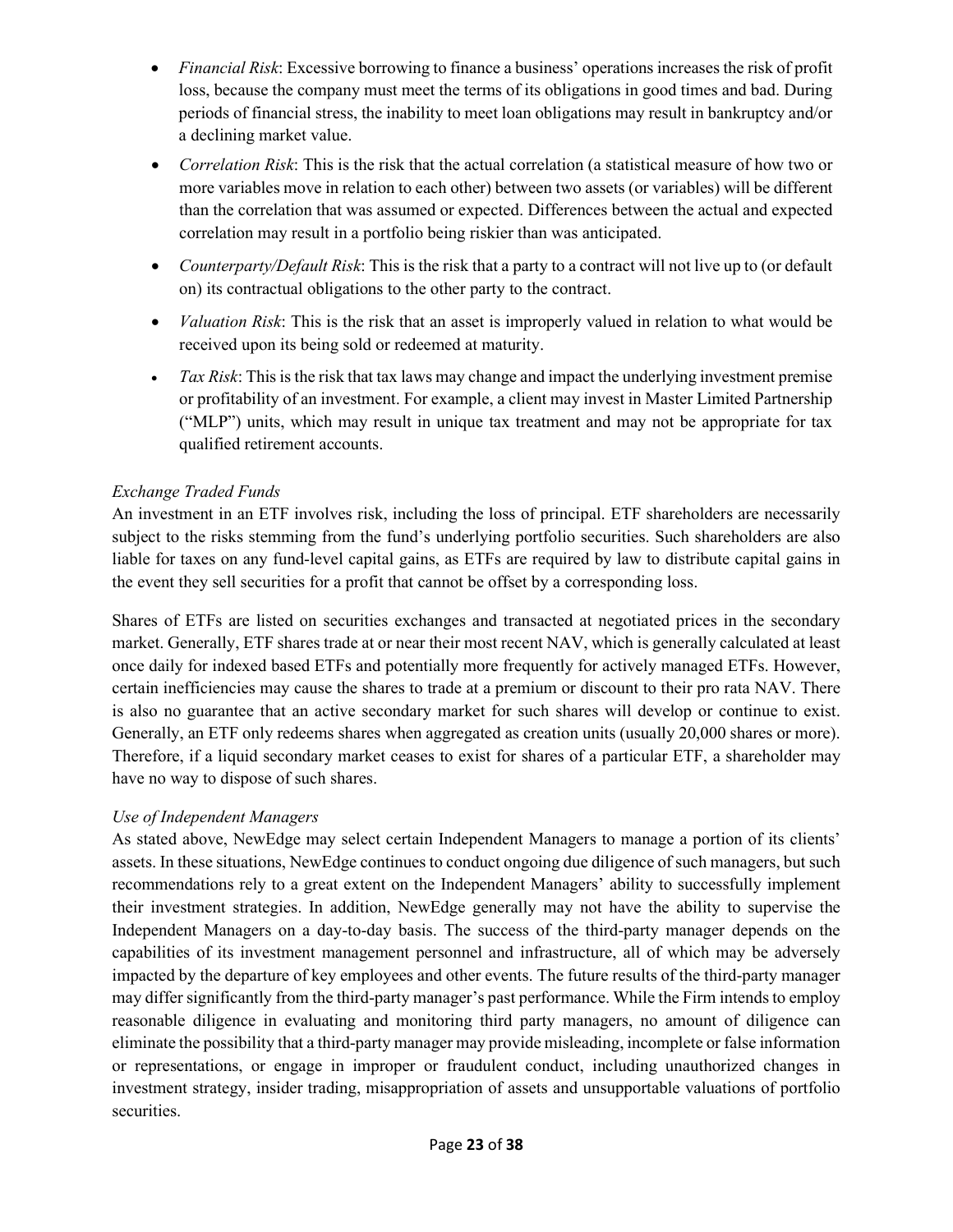## *Use of Private Collective Investment Vehicles and Other Alternative or Private Investments*

NewEdge may recommend that certain clients invest in alternative investments, including privately placed debt or equity of companies or investments in privately placed collective investment vehicles (e.g., hedge funds, private equity funds, etc.). These investments are less liquid than publicly traded securities with some having significant holding requirements. The managers of the collective vehicles have broad discretion in selecting the investments.

Often, the investments are not registered or subject to less registration. There are numerous other risks in investing in these securities. Clients should consult each investment's prospectus or private placement memorandum and/or other documents explaining such risks prior to investing.

Private investment funds generally involve various risk factors, including, but not limited to, potential for complete loss of principal, liquidity constraints and lack of transparency, a complete discussion of which is set forth in each fund's offering documents, which will be provided to each client for review and consideration. Unlike other liquid investments that a client may maintain, private investment funds do not provide daily liquidity or pricing. Each prospective client investor will be required to complete a Subscription Agreement, pursuant to which the client shall establish that he/she is qualified for investment in the fund and acknowledges and accepts the various risk factors that are associated with such an investment.

#### *Margin*

While the use of margin borrowing can substantially improve returns, it may also increase overall portfolio risk. Margin transactions are generally effected using capital borrowed from a financial institution, which is secured by a client's holdings. Under certain circumstances, the lending institution may demand an increase in the underlying collateral. If the client is unable to provide the additional collateral, the financial institution may liquidate account assets to satisfy the client's outstanding obligations, which could have adverse consequences. In addition, fluctuations in the amount of a client's borrowings and the corresponding interest rates may have a significant effect on the profitability and stability of a client's portfolio.

# *Derivatives*

The use of derivatives such as swaps, commodity-linked structured notes and futures entails substantial risk, including the risk of loss of a significant portion of their principal value, lack of a secondary market, increased volatility, correlation risk, counterparty risk, liquidity risk, interest-rate risk, market risk, credit risk, valuation risk and tax risk. Derivatives, primarily futures and forward contracts, generally have implied leverage (a small amount of money to make an investment of greater value). Because of this, extensive use of derivatives may magnify any gains or losses on those investments as well as the risk of any fund using derivatives.

#### *Alternatives*

Non-traditional investments strategies, including those that employ trading techniques to "short" the market, those that include exposure to nontraditional asset classes such as commodity futures and currency forwards. Clients should consider their overall allocation to alternative investments when determining the appropriateness of such a strategy. Alternatives entail substantial risk, including the risk of loss of a significant portion of their principal value, lack of a secondary market, increased volatility, correlation risk, counterparty risk, liquidity risk, interest-rate risk, market risk, credit risk, valuation risk and tax risk.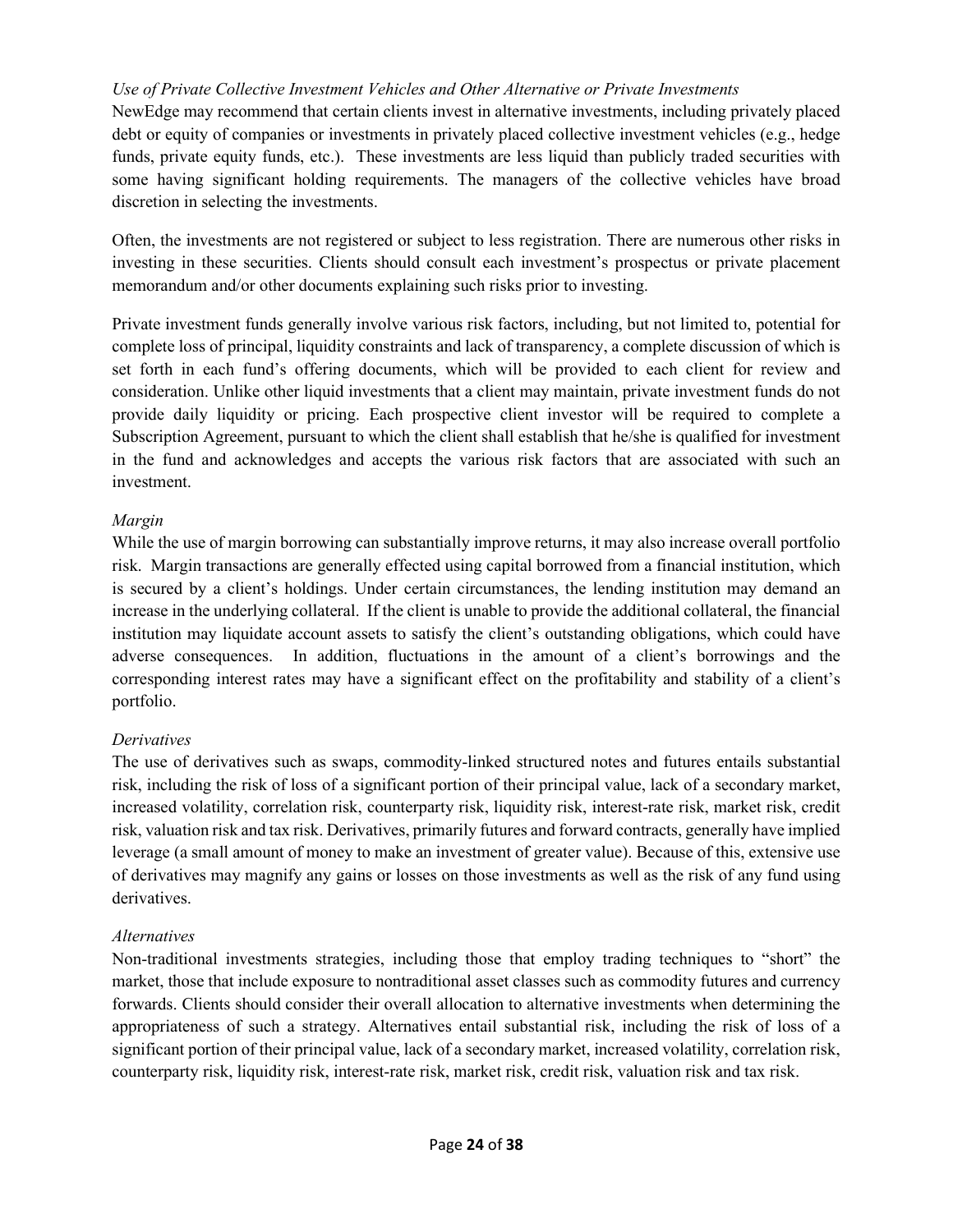#### *Risk Relating to REITs*

Certain investment strategies offer real estate-related investment disciplines, which typically invest in common stocks of U.S. corporations. Almost all such investments will be treated for tax purposes as investments in real estate investment trusts ("REITs"). Although it is unlikely that such investments will cause a tax-exempt investor to recognize "unrelated business taxable income" ("UBTI"), no assurances can be made that no UBTI will be recognized. If any investment causes a tax-exempt investor to recognize UBTI, and that tax-exempt investor is a charitable remainder trust, all of the income of the charitable remainder trust would be subject to federal income tax for the tax year in which the UBTI was recognized. Therefore, charitable remainder trusts should consult with a tax adviser before investing in real estate investment disciplines.

#### *Risks Relating to Money Market Funds*

You could lose money in money market funds. Although money market funds classified as government funds (i.e., money market funds that invest 99.5% of total assets in cash and/or securities backed by the U.S government) and retail funds (i.e., money market funds open to natural person investors only) seek to preserve value at \$1.00 per share, they cannot guarantee they will do so. The price of money market funds will fluctuate and when you sell shares, they may be worth more or less than originally paid. Money market funds may impose a fee upon sale or temporarily suspend sales if liquidity falls below required minimums. During suspensions, shares would not be available for purchases, withdrawals, check writing or ATM debits.

Moreover, in some circumstances, money market funds may be forced to cease operations when the value of a fund drops below \$1.00 per share. In that event, the fund's holdings are liquidated and distributed to the fund's shareholders. This liquidation process could take up to one month or more. During that time, these funds would not be available to you to support purchases, withdrawals and, if applicable, check writing or ATM debits from your account.

#### *Risks Relating to Differing Classes of Securities*

Different classes of securities have different rights as creditor if the issuer files for bankruptcy or reorganization. For example, bondholders' rights generally are more favorable than shareholders' rights in a bankruptcy or reorganization.

#### *Tax and Legal Considerations*

You are responsible for all tax liabilities and tax return filing obligations arising from the transactions in your account or any other investment advice offered by us. Changing your investment strategy or engaging in portfolio rebalancing transactions may result in sales of securities which may subject you to additional income tax obligations. Consult your independent tax or legal advisor with respect to the services described in this Brochure. NewEdge does not provide tax, legal, accounting, estate or actuary advice, and this Brochure or any other document received from NewEdge in connection with the Platform should not be construed as providing such advice.

#### *Cybersecurity Risks*

We must rely in part on digital and network technologies (collectively, "networks") to conduct our investment advisory business. Such networks, including those of service providers, are susceptible to cyberattacks that could potentially seek unauthorized access to digital systems for purposes such as misappropriating sensitive information, corrupting data or causing operational disruption. Cyber-attacks might potentially be carried out by persons using techniques that could range from efforts to electronically circumvent network security or overwhelm websites to intelligence gathering and social engineering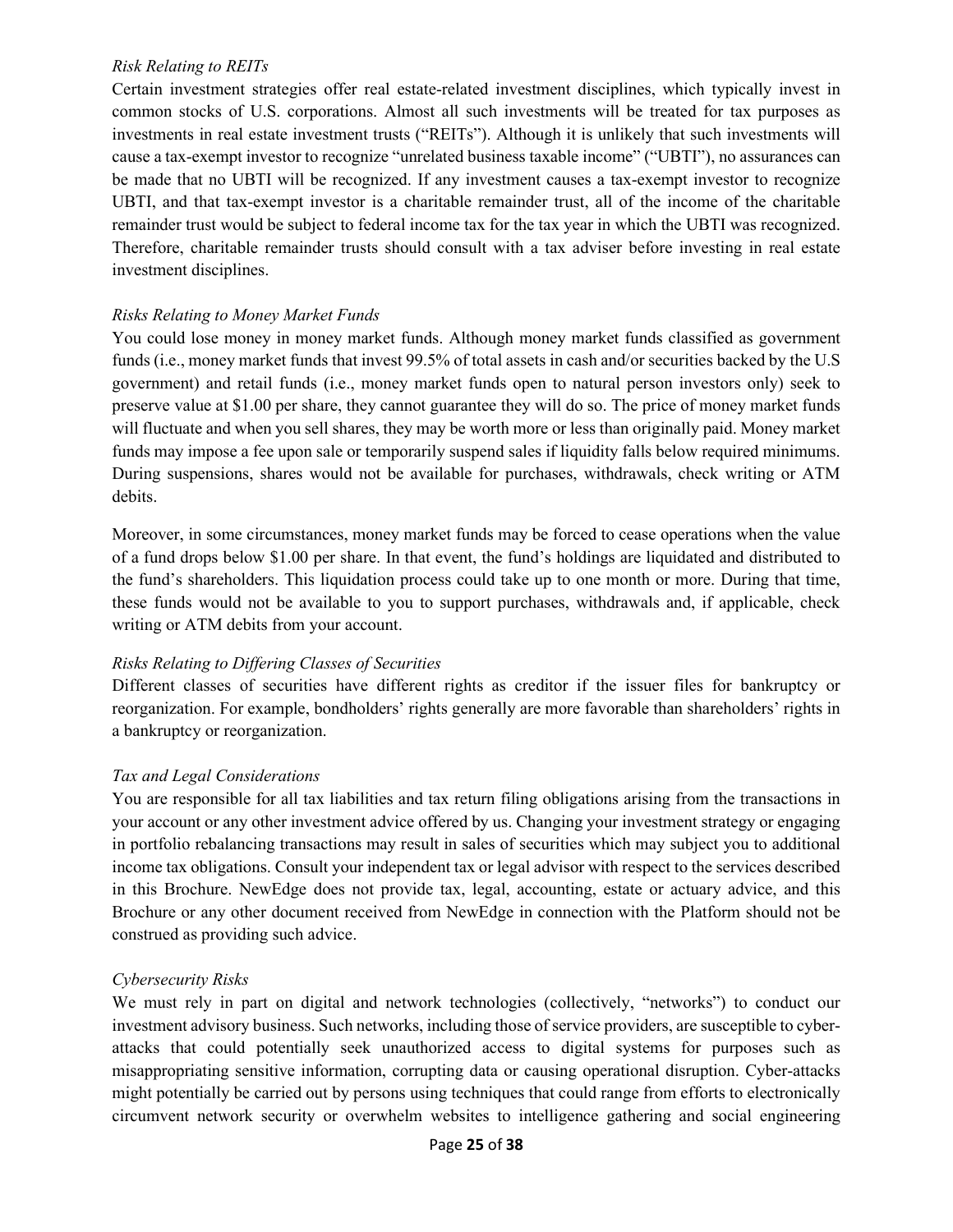functions aimed at obtaining information necessary to gain access. Cyber-attacks against, or security breakdowns, of us or our service providers, if applicable, may adversely impact us and our clients, potentially resulting in, among other things, financial losses; our inability to transact business on behalf of our clients; reputational damage; and/or additional costs. The Firm may incur additional costs related to cybersecurity risk management and remediation. In addition, cybersecurity risks may also impact issuers of securities in which we invest on behalf of our clients, which may cause our clients' investment in such issuers to lose value.

#### *Risks Relating to Structured Products*

Investments in structured products (generally Senior Unsecured Debt Obligations linked to the performance of an underlying market measure) (all such products, "Structured Products") are subject to a number of risks, including credit risk, market risk, and liquidity risk. Structured Products typically have a specified maturity date and payout profile determined by the performance of an underlying, or basket of underlying, market measures. Structured Products are generally designed to provide some level or combination of principal protection, downside market risk mitigation, enhanced income, or enhanced returns relative to the performance of the underlying market measure. As a Senior Unsecured Debt Obligation, the payout at maturity is dependent on the issuer's ability to pay off its debts as they mature. While there is generally liquidity provided by the issuer of a Structured Product prior to maturity, there is no guarantee of a secondary market. In the case that there is a secondary market provided, the sale price may be significantly less than what would be the maturity value due to factors such as volatility, interest rates, credit quality and risk appetite. The value of an investment in a Structured Product will reflect the then-current market value of the Structured Product as calculated by the issuer and will be subject to all of the risks associated with an investment in the underlying market measure along with the risks and factors described above. Investors in structured products will not own or have any claim to the underlying market measure directly and will therefore not benefit from general rights applicable to the holders of those assets, such as dividends and voting rights. Notes are not insured through any governmental agency or program and the return of principal and fulfillment of the terms negotiated by NewEdge on behalf of clients is dependent on the financial condition of the third party issuing the note and the issuer's ability to pay its obligations as they become due.

Structured notes purchased for clients will not be listed on any securities exchange. There may be no secondary market for such structured notes, and neither the issuer nor the agent will be required to purchase notes in the secondary market. Some of these structured financial products are callable by the issuer only, therefore the issuer (not the investor) can choose to call in the structured notes and redeem them before maturity. In addition, the maximum potential payment on structured notes will typically be limited to the redemption amount applicable for a payment date, regardless of the appreciation in the underlying index associated with the note. Since the level of the underlying index at various times during the term of the structured notes held by clients could be higher than on the valuation dates and at maturity, clients may receive a lower payment if redeemed early or at maturity than if a client would have invested directly in the underlying index.

Page **26** of **38** While the payment at maturity of any structured notes would be based on the full principal amount of any note sold by the issuer, the original issue price of any structured note purchased for clients includes an agent's commission and the cost of hedging the issuer's obligations under the note. As a result, the price, if any, at which an issuer will be willing to purchase structured notes from clients in a secondary market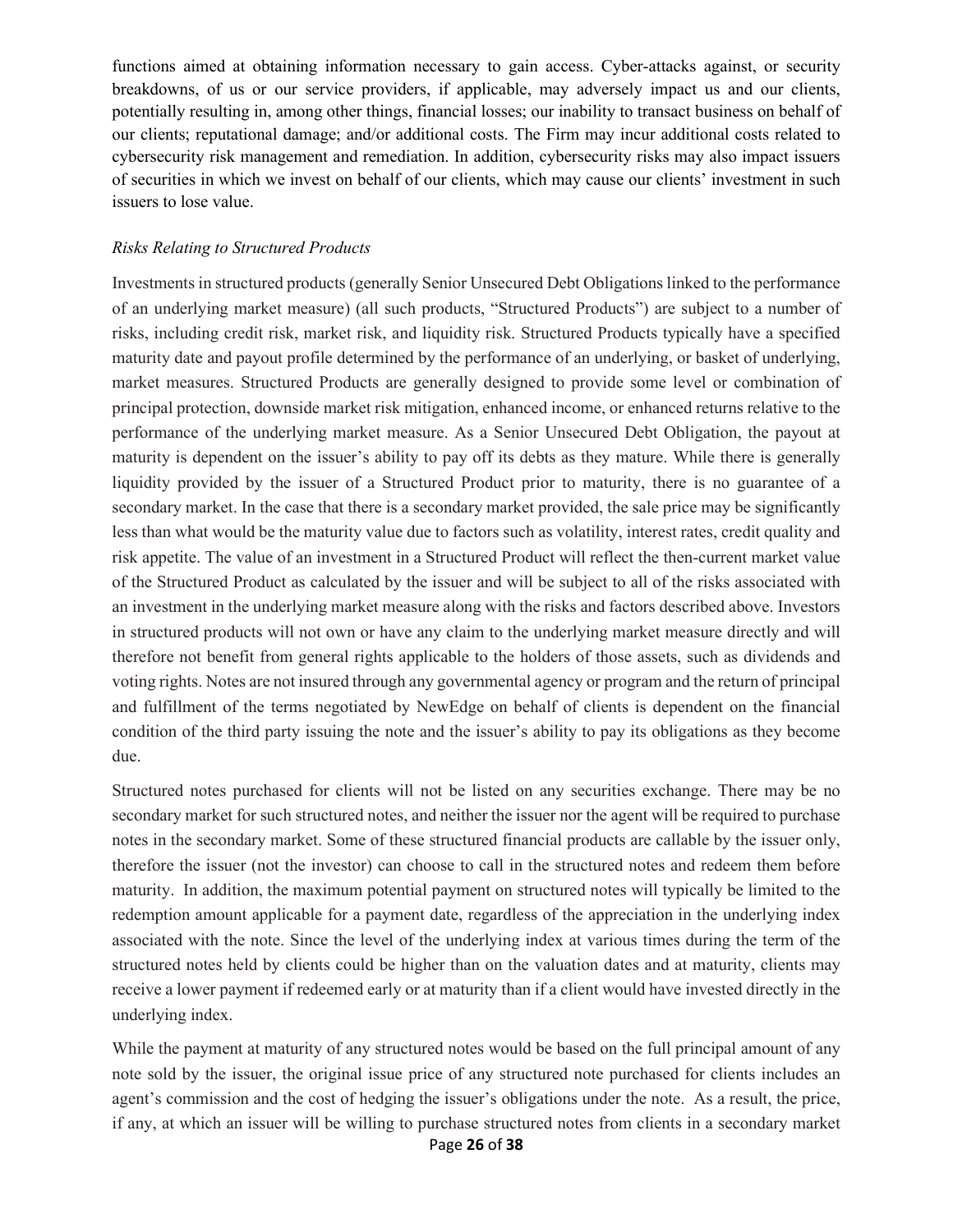transaction, if at all, will likely be lower than the original issue price and any sale before the maturity date could result in a substantial loss. Structured notes will not be designed to be short-term trading instruments so clients should be willing to hold any notes to maturity.

**In the event that the client seeks to prohibit or limit the purchase of structured notes for the client's account, the client can do so, in writing, addressed to NewEdge' Chief Compliance Officer. In the event that a client has any questions regarding structured notes, NewEdge' Chief Compliance Officer, David Schnier, remains available to address them.** 

## *Coronavirus Outbreak Risks*

The recent global outbreak of the 2019 novel coronavirus ("COVID-19"), together with resulting voluntary and U.S. federal and state and non-U.S. governmental actions, including, without limitation, mandatory business closures, public gathering limitations, restrictions on travel and quarantines, has meaningfully disrupted the global economy and markets. Although the long-term economic fallout of COVID-19 is difficult to predict, it has and is expected to continue to have ongoing material adverse effects across many, if not all, aspects of the regional, national and global economy. In particular, the COVID-19 outbreak has already, and will continue to, adversely affect certain investments and the industries in which they operate. Furthermore, our ability to operate effectively, including the ability of its personnel or its service providers and other contractors to function, communicate and travel to the extent necessary to carry out clients' investment strategies and objectives and our business and to satisfy its obligations to clients and pursuant to applicable law, has been, and will continue to be, impaired. The spread of COVID-19 among our personnel and service providers would also significantly affect our ability to properly oversee the affairs of clients (particularly to the extent such impacted personnel include key investment professionals or other members of senior management), which could result in a temporary or permanent suspension of a client's investment activities or operations.

# *Risks Related to Socially Responsible Investing Limitations*

Socially Responsible Investing involves the incorporation of Environmental, Social and Governance considerations into the investment due diligence process ("ESG). There are potential limitations associated with allocating a portion of an investment portfolio in ESG securities (i.e., securities that have a mandate to avoid, when possible, investments in such products as alcohol, tobacco, firearms, oil drilling, gambling, etc.). The number of these securities may be limited when compared to those that do not maintain such a mandate. ESG securities could underperform broad market indices. Investors must accept these limitations, including potential for underperformance. Correspondingly, the number of ESG mutual funds and exchange traded funds are few when compared to those that do not maintain such a mandate. As with any type of investment (including any investment and/or investment strategies recommended and/or undertaken by NewEdge), there can be no assurance that investment in ESG securities or funds will be profitable, or prove successful.

# *Cryptocurrency*

For clients who want exposure to cryptocurrencies, including Bitcoin, NewEdge will consider investments in corresponding exchange traded securities, and/or an allocation to separate account managers and/or private funds that provide cryptocurrency exposure. Crypto is a digital currency that can be used to buy goods and services, but uses an online ledger with strong cryptography (i.e., a method of protecting information and communications with codes) to secure online transactions. Unlike conventional currencies issued by a monetary authority, cryptocurrencies are generally not controlled or regulated and their price is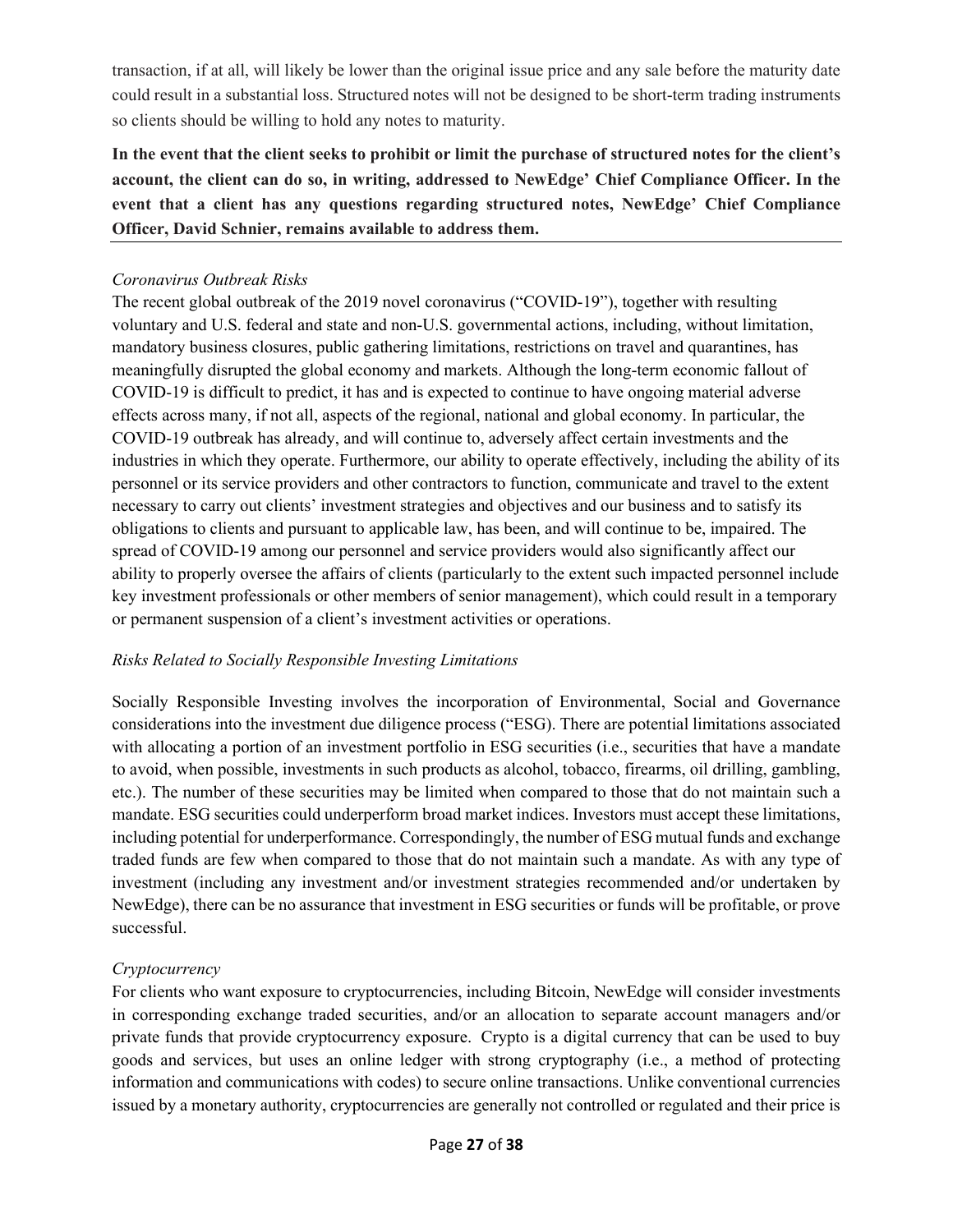determined by the supply and demand of their market. Cryptocurrency is currently considered to be a speculative investment. The speculative nature of cryptocurrencies notwithstanding, NewEdge may (but is not obligated to) utilize crypto exposure in one or more of its asset allocation strategies for diversification purposes. **Please Note**: Investment in cryptocurrencies is subject to the potential for liquidity constraints, extreme price volatility and complete loss of principal. Notice to Opt Out. Clients can notify the NewEdge, in writing, to exclude cryptocurrency exposure from their accounts. Absent NewEdge's receipt of such written notice from the client, NewEdge may (but is not obligated to) utilize cryptocurrency as part of its asset allocation strategies for client accounts.

### *Options Strategies*

The NewEdge may engage (or hire a separate account manager to engage) in options transactions for the purpose of hedging risk and/or generating portfolio income. The use of options transactions as an investment strategy can involve a high level of inherent risk. Option transactions establish a contract between two parties concerning the buying or selling of an asset at a predetermined price during a specific period of time. During the term of the option contract, the buyer of the option gains the right to demand fulfillment by the seller. Fulfillment may take the form of either selling or purchasing a security, depending upon the nature of the option contract. Generally, the purchase or sale of an option contract shall be with the intent of "hedging" a potential market risk in a client's portfolio and/or generating income for a client's portfolio. Please Note: Certain options-related strategies (i.e. straddles, short positions, etc.), may, in and of themselves, produce principal volatility and/or risk. Thus, a client must be willing to accept these enhanced volatility and principal risks associated with such strategies. In light of these enhanced risks, client may direct NewEdge, in writing, not to employ any or all such strategies for his/her/their/its accounts. Please Also Note: There can be no guarantee that an options strategy will achieve its objective or prove successful. No client is under any obligation to enter into any option transactions. However, if the client does so, he/she must be prepared to accept the potential for unintended or undesired consequences (i.e., losing ownership of the security, incurring capital gains taxes).

#### • Covered Call Writing.

Covered call writing is the sale of in-, at-, or out-of-the-money call options against a long security position held in a client portfolio. This type of transaction is intended to generate income. It also serves to create partial downside protection in the event the security position declines in value. Income is received from the proceeds of the option sale. Such income may be reduced or lost to the extent it is determined to buy back the option position before its expiration. There can be no assurance that the security will not be called away by the option buyer, which will result in the client (option writer) to lose ownership in the security and incur potential unintended tax consequences. Covered call strategies are generally better suited for positions with lower price volatility.

# • Long Put Option Purchases.

Long put option purchases allow the option holder to sell or "put" the underlying security at the contract strike price at a future date. If the price of the underlying security declines in value, the value of the long put option can increase in value depending upon the strike price and expiration. Long puts are often used to hedge a long stock position to protect against downside risk. The security/portfolio could still experience losses depending on the quantity of the puts bought, strike price and expiration. In the event that the security is put to the option holder, it will result in the client (option seller) to lose ownership in the security and to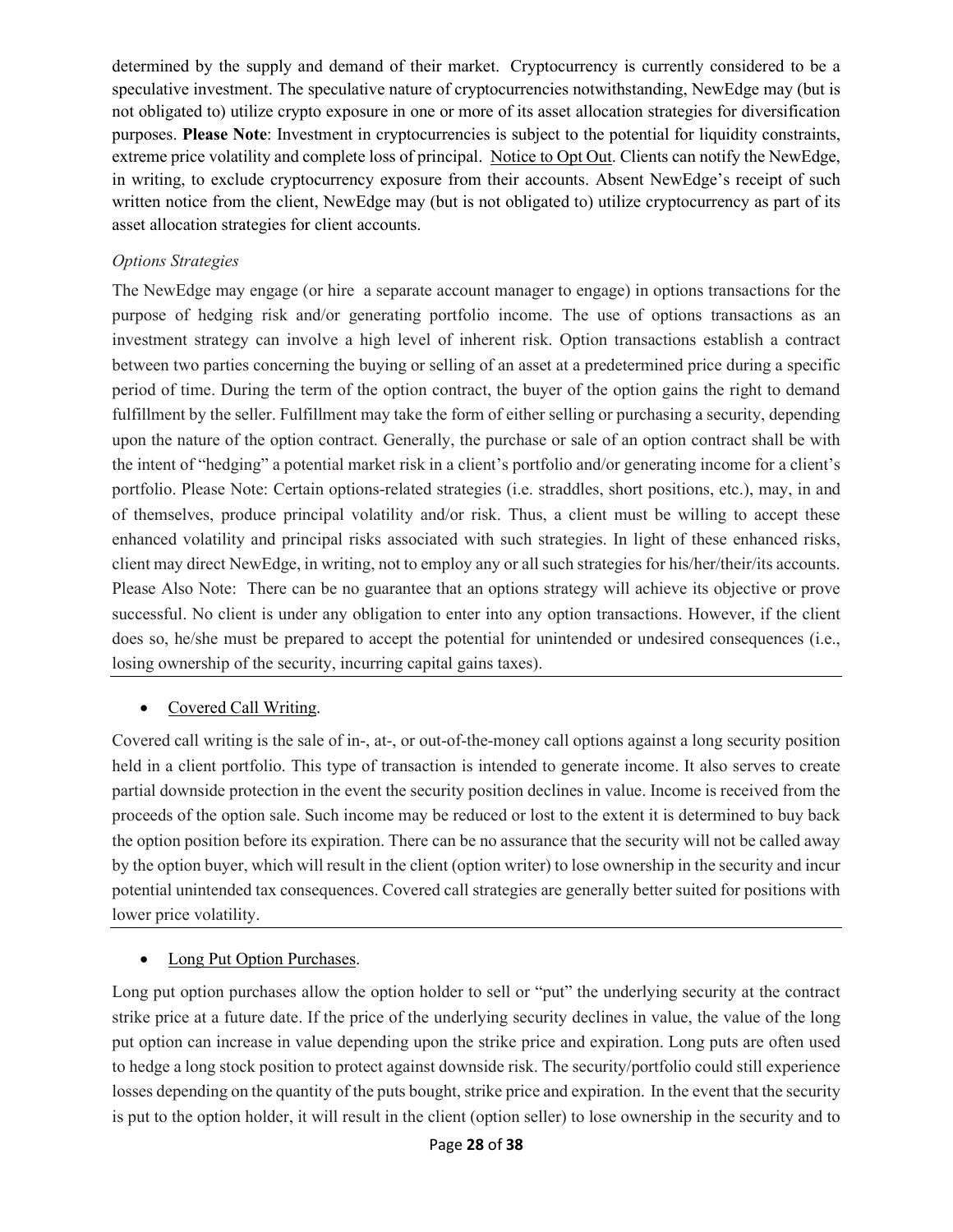incur potential unintended tax consequences. Options are wasting assets and expire (usually within months of issuance).

**\*\*\* This list of risk factors does not purport to be a complete enumeration or explanation of the risks involved in connection with the Firm's investment offerings or the management of client accounts. In addition, prospective clients should be aware that, as a client's investment portfolio develops and changes over time, the account may be subject to additional and different risks. ANY QUESTIONS: NewEdge's Chief Compliance Officer remains available to address any questions that a client or prospective client may have regarding these and any other risks of concern.** 

# <span id="page-28-0"></span>**Item 9. Disciplinary Information**

NewEdge has not been involved in any legal or disciplinary events that are material to a client's evaluation of its advisory business or the integrity of itsmanagement.

# <span id="page-28-1"></span>**Item 10. Other Financial Industry Activities and Affiliations**

This item requires investment advisers to disclose certain financial industry activities and affiliations.

As indicated at Item 4 above, NewEdge does not serve as an attorney, accountant, or insurance agent, and no portion of our services should be construed as same. Accordingly, NewEdge does not prepare legal documents, prepare tax returns, or sell insurance products. To the extent requested by a client, we may recommend the services of other professionals for non-investment implementation purpose (i.e. attorneys, accountants, insurance, etc.), including NewEdge's representatives in their separate individual capacities as registered representatives of New Edge's affiliated broker-dealer, NewEdge Securities, Inc. ("Securities" or "NES"), an SEC registered and FINRA member broker-dealer, and as licensed insurance agents. The client is under no obligation to engage the services of any such recommended professional.

Please Note-Conflict of Interest: The recommendation that a client purchase a securities or insurance commission product from a NewEdge representative in his/her individual capacity as a representative of Securities and/or as an insurance agent, presents a *conflict of interest*, as the receipt of commissions may provide an incentive to recommend investment and/or insurance products based on commissions to be received, rather than on a particular client's need. The fees charged and compensation derived from the sale of such insurance and/or securities products is separate from, and in addition to, NewEdge's investment advisory fee. No client is under any obligation to purchase any securities or insurance commission products from any of the NewEdge's representative. Clients are reminded that they may purchase securities and insurance products recommended by a NewEdge representative through other, non-affiliated broker-dealers and/or insurance agents.

ANY QUESTIONS: NewEdge's Chief Compliance Officer remains available to address any questions that a client or prospective client may have regarding the above conflicts of interest.

Management personnel of our firm are also officers of NES. In their capacity as supervisory principals of NES, they also devote time to the oversight of the operations of the broker/dealer.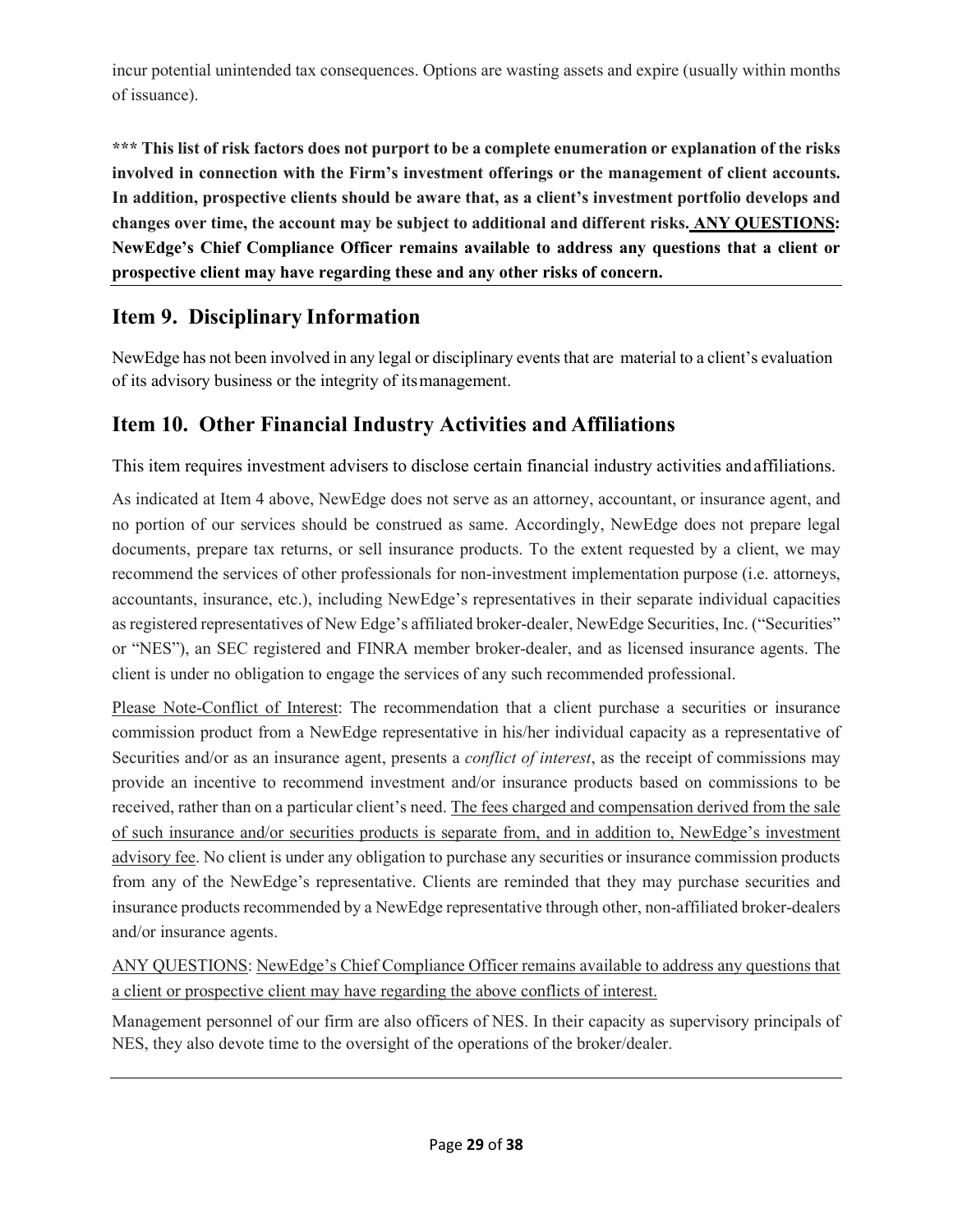#### *NES's Bank Deposit Program (closed to new accounts opened on or after July 1, 2021)*

The Bank Deposit Sweep Program (the "Program" or "BDP") is a sweep investment vehicle used to hold cash balances in accounts held at NFS. In the Program, cash balance in eligible accounts are deposited or "swept" into interest-bearing FDIC-insurance eligible Program deposit accounts ("Deposit Accounts") at one or more FDIC insured depository institutions that participate in the Program (collectively, "Program Banks").

Each Deposit Account constitutes a direct obligation of the Program Bank to the depositor and is not directly or indirectly an obligation of NES or NFS. Neither NES nor NFS guarantee in any way the financial condition of the Program Banks or the accuracy of any publicly available financial information concerning such Banks. The establishment of a Deposit Account does not create a direct account relationship between the depositor and the Program Banks. To the extent available in your account NFS, as your agent and custodian, will establish the Deposit Accounts for you at each Program Bank and make deposits to and withdrawals from the Deposit Accounts.

Depending on the interest rate environment, the Program can create financial benefits for NES and NFS. NES seeks to receive a fee from NFS in connection with the Program (equal to a percentage of all participants' average daily deposits at the Program Banks). Amounts will vary but in no event will be more than 1.75% (net of third-party fees) on an annualized basis, as applied across all Deposit Accounts (including brokerage accounts introduced by NES). In our discretion, we may reduce our fee and may vary the amount of the reductions among clients. The fee we receive may vary from bank to bank. The amount of fee received will affect the interest rate paid to customers by NFS. In addition to our fee, other service providers with respect to the Program will receive fees from NFS (collectively, with the fees paid to us and/or NFS, "Program Fees"). Your PWA will not receive a portion of these fees or credits. In addition, NewEdge will not receive cash compensation or credits in connection with the BDP for assets in the deposit accounts for Retirement Plans or Coverdell Education Savings accounts.

The revenue generated by NES through the Program may be greater than revenues generated by other sweep options at the firm or other brokerage firms and may be greater than other core account investment vehicles currently available to you or possible core account investment vehicles that we have used in the past or may consider using in the future. As a result of the fees and benefits described above, the Program may be significantly more profitable to NES than other available sweep options, if any. NES and/or NFS may also benefit from the possession and temporary investment of cash balances prior to the deposit of such balances in the Program.

In certain rate environments, Program Banks may also have the opportunity to earn income on the BDP assets through lending activity. Through the Program, each Program Bank will receive a stable, costeffective source of funding. Each Program Bank intends to use deposits in the Deposit Accounts at the Program Bank to fund current and new businesses, including lending activities and investments. The profitability on such loans and investments is generally measured by the difference, or "spread," between the interest rate paid on the Deposit Accounts at the Program Banks and other costs of maintaining the Deposit Accounts, and the interest rate and other income earned by the Program Banks on those loans and investments made with the funds in the Deposit Accounts.

NewEdge seeks to address the foregoing conflicts by disclosing them to clients, such as in this Brochure, and by not directly sharing the revenue generated from client cash sweeps with PWAs. Clients should refer to the "Fees and Compensation – Other Firm Compensation" section below for further information on such compensation and any conflicts of interests that may arise as a result thereof and steps NewEdge takes to mitigate such conflicts.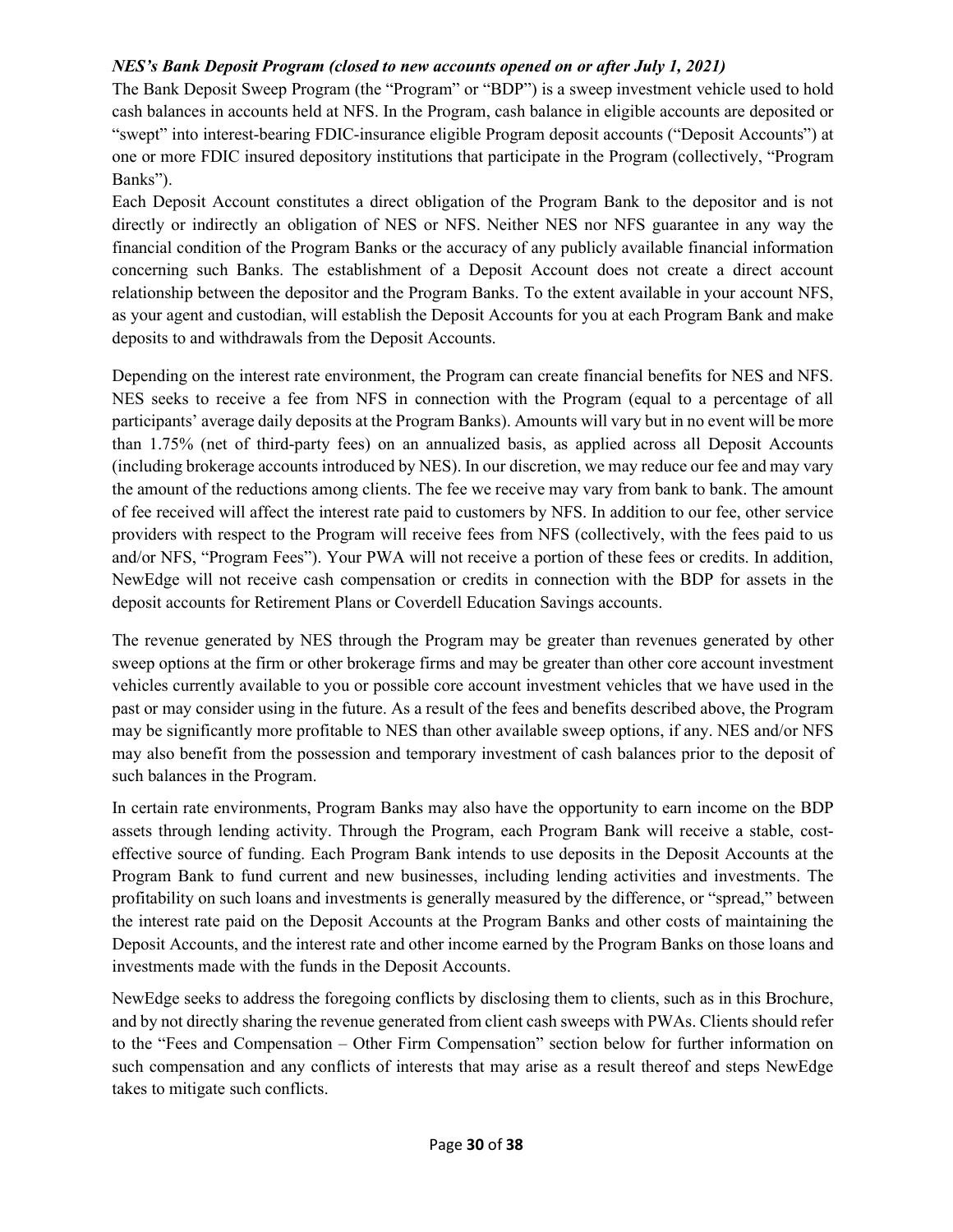A list of participating Program Banks is available from your PWA. A current version of the Bank Deposit Seep Disclosure Document can be found at [https://www.macg.com/app/uploads/BDSP-Disclosure-](https://www.macg.com/app/uploads/BDSP-Disclosure-Document-8-6-2021-Clean.pdf)[Document-8-6-2021-Clean.pdf.](https://www.macg.com/app/uploads/BDSP-Disclosure-Document-8-6-2021-Clean.pdf) Should you have any questions regarding the Program, Program Banks, current interest rates or our compensation, please refer to www.macg.com or direct any questions you may have to your PWA.

### **Mid Atlantic Trust Company**

NewEdge is under common control with Mid Atlantic Trust Company ("MATC"), a South Dakota nondepository trust company which could handle the custody, directed trustee, paying agent, and reporting services for corporate retirement plans, and custody of mutual fund and ETF assets for some clients of NewEdge to the extent recommended by their PWA. While NewEdge is not directly compensated by MATC for revenue generated due to this arrangement, it does benefit indirectly, due to the companies being under common control.

While NewEdge and its PWAs at all times to put the interest of the clients first as part of our fiduciary duty, clients should be aware that the receipt of additional compensation itself creates a conflict of interest and may affect the judgment of these individuals when making recommendations.

## **NEWEDGE ADVISORS, LLC**

Effective November 1, 2021, Mid Atlantic Financial Management ("MAFM") was merged with and into GWM Advisors, LLC. The company was renamed NewEdge Advisors, LLC. NewEdge Advisors, LLC is an investment adviser registered with the SEC that provides investment advisory services to retail investors.

### **Licensed Insurance Agents**

A number of the Firm's Supervised Persons are licensed insurance agents and may offer certain insurance products on a fully disclosed commissionable basis. A conflict of interest exists to the extent that NewEdge recommends the purchase of insurance products where its Supervised Persons may be entitled to insurance commissions or other additional compensation. The Firm has procedures in place whereby it seeks to ensure that all recommendations are made in its clients' best interest regardless of any such affiliations.

#### **Relationship with Fidelity**

NES maintains a business relationship with Fidelity, a broker-dealer registered with the SEC and a member of FINRA and the Securities Investor Protection Corporation (SIPC), which provides the Firm with operational and back-office support including access to a network of service providers. In addition, certain of the Firm's Supervised Persons are registered representatives of NES and/or principals of the Firm's parent company and may provide clients with securities brokerage services under a separate commission-based arrangement.

Through Fidelity's network of service providers, the Firm has access to trading technology, transition support, reporting, custody, brokerage, investments, compliance and other related services. The Firm reviews all such relationships, including the service providers engaged through NES, on an ongoing basis to ensure clients are receiving competitive rates in relation to the quality and scope of the services provided.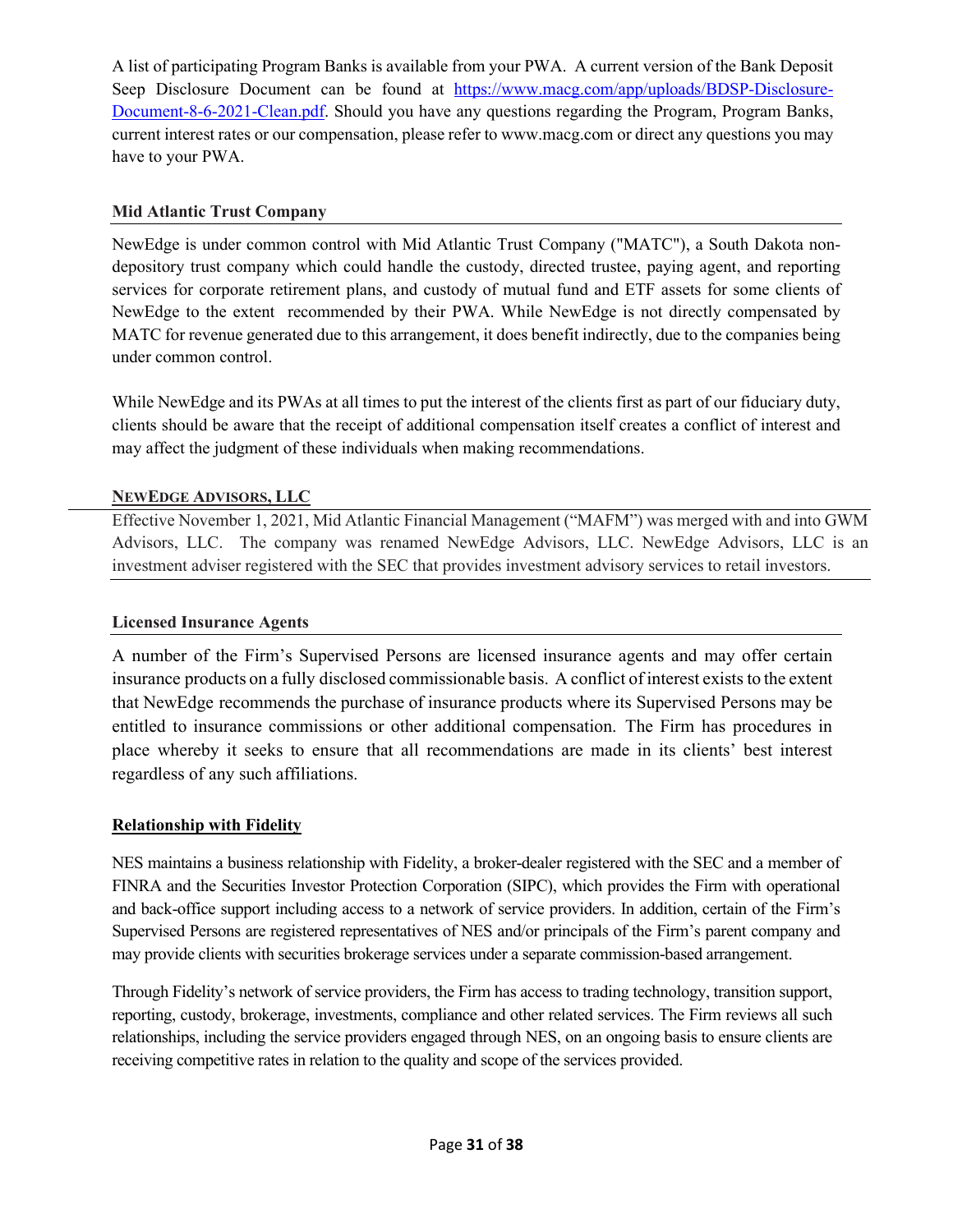# **Conflicts of Interest**

Clients should be aware that the receipt of additional compensation by NewEdge and its management persons or employees creates a conflict of interest that may impair the objectivity of our firm and these individuals when making advisory recommendations. NewEdge endeavors at all times to put the interest of its clients first as part of our fiduciary duty as a registered investment adviser; we take the following steps to address this conflict:

- we disclose to clients the existence of all material conflicts of interest, including the potential for our firm and our employees to earn compensation from advisory clients in addition to our firm's advisory fees;
- we disclose to clients that they are not obligated to purchase recommended investment products from our employees or affiliated companies;
- we collect, maintain and document accurate, complete and relevant client background information, including the client's financial goals, objectives and risk tolerance;
- our firm's management conducts regular reviews of each client account to verify that all recommendations made to a client are suitable to the client's needs and circumstances;
- we require that our employees seek prior approval of any outside employment activity so that we may ensure that any conflicts of interests in such activities are properly addressed;
- we educate our employees regarding the responsibilities of a fiduciary, including the need for having a reasonable and independent basis for the investment advice provided to clients.

# <span id="page-31-0"></span>**Item 11. Code of Ethics**

NewEdge has adopted a code of ethics in compliance with applicable securities laws ("Code of Ethics") that sets forth the standards of conduct expected of its Supervised Persons. The Code of Ethics contains written policies reasonably designed to prevent certain unlawful practices such as the use of material nonpublic information by the Firm or any of its Supervised Persons and the trading by the same of securities ahead of clients in order to take advantage of pending orders.

The Code of Ethics also requires certain of NewEdge personnel to report their personal securities holdings and transactions and obtain pre-approval of certain investments (*e.g*., initial public offerings, limited offerings). However, the Firm's Supervised Persons are permitted to buy or sell securities that it also recommends to clients if done in a fair and equitable manner that is consistent with the Firm's policies and procedures. This Code of Ethics has been established recognizing that some securities trade in sufficiently broad markets to permit transactions by certain personnel to be completed without any appreciable impact on the markets of such securities. Therefore, under limited circumstances, exceptions may be made to the policies stated below.

When the Firm is engaging in or considering a transaction in any security on behalf of a client, no Supervised Person with access to this information may knowingly affect for themselves or for their immediate family (i.e., spouse, minor children and adults living in the same household) a transaction in that security unless:

- the transaction has been completed;
- the transaction for the Supervised Person is completed as part of a batch trade with clients; or
- a decision has been made not to engage in the transaction for the client.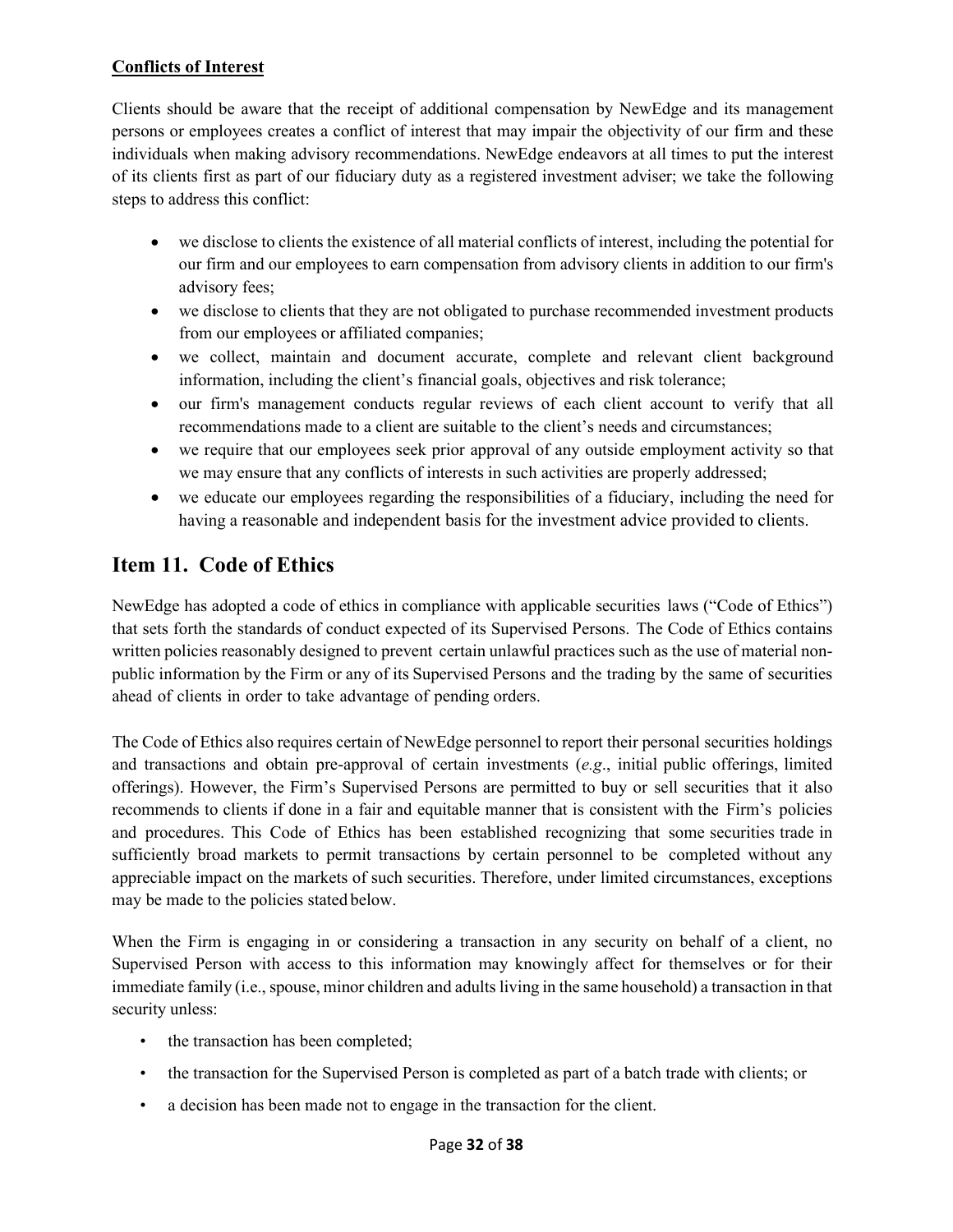These requirements are not applicable to certain types of securities. Clients and prospective clientsmay contact NewEdge to request a copy of its Code of Ethics.

# <span id="page-32-0"></span>**Item 12. Brokerage Practices**

## **Recommendation of Broker/Dealers for Client Transactions**

In the event that the client requests that NewEdge recommend a broker-dealer/custodian for execution and/or custodial services, NewEdge currently recommends that investment advisory accounts generally be maintained with Securities, NFS, and/or Fidelity. Prior to engaging NewEdge to provide investment management services, the client will be required to enter into a formal Investment Advisory Agreement with NewEdge setting forth the terms and conditions under which NewEdge shall advise on the client's assets, and a separate custodial/clearing agreement with each designated broker-dealer/custodian.

Factors that NewEdge considers in recommending Securities, NFS and/or Fidelity (or any other brokerdealer/custodian to clients) include historical relationship with NewEdge, financial strength, reputation, execution capabilities, pricing, research, and service. To the extent that a transaction fee is payable, NewEdge shall have a duty to obtain best execution for such transaction. However, that does not mean that the client will not pay a transaction fee that is higher than another qualified broker-dealer might charge to effect the same transaction where NewEdge determines, in good faith, that the transaction fee is reasonable. In seeking best execution, the determinative factor is not the lowest possible cost, but whether the transaction represents the best qualitative execution, taking into consideration the full range of a brokerdealer's services, including the value of research provided, execution capability, transaction rates, and responsiveness. Accordingly, although NewEdge will seek competitive rates, it may not necessarily obtain the lowest possible rates for client account transactions.

# **Software and Support Provided by Financial Institutions**

NewEdge may receive without cost from Fidelity computer software and related systems support, which allow NewEdge to better monitor client accounts maintained at Fidelity. NewEdge may receive the software and related support without cost because the Firm renders investment management services to clients that maintain assets at Fidelity. The software and support is not provided in connection with securities transactions of clients (i.e., not "soft dollars"). The software and related systems support may benefit NewEdge, but not its clients directly. In fulfilling its duties to its clients, NewEdge endeavors at all times to put the interests of its clients first. Clients should be aware, however, that NewEdge's receipt of benefits from a broker/dealer creates a conflict of interest since these benefits may influencethe Firm's choice of broker/dealer over another that does not furnish similar software, systems support or services.

Specifically, NewEdge may receive the following benefits fromFidelity:

- Receipt of duplicate client confirmations and bundled duplicate statements;
- Access to a trading desk that exclusively services its institutional traders;
- Access to block trading which provides the ability to aggregate securities transactions and then allocate the appropriate shares to client accounts; and
- Access to an electronic communication network for client order entry and account information.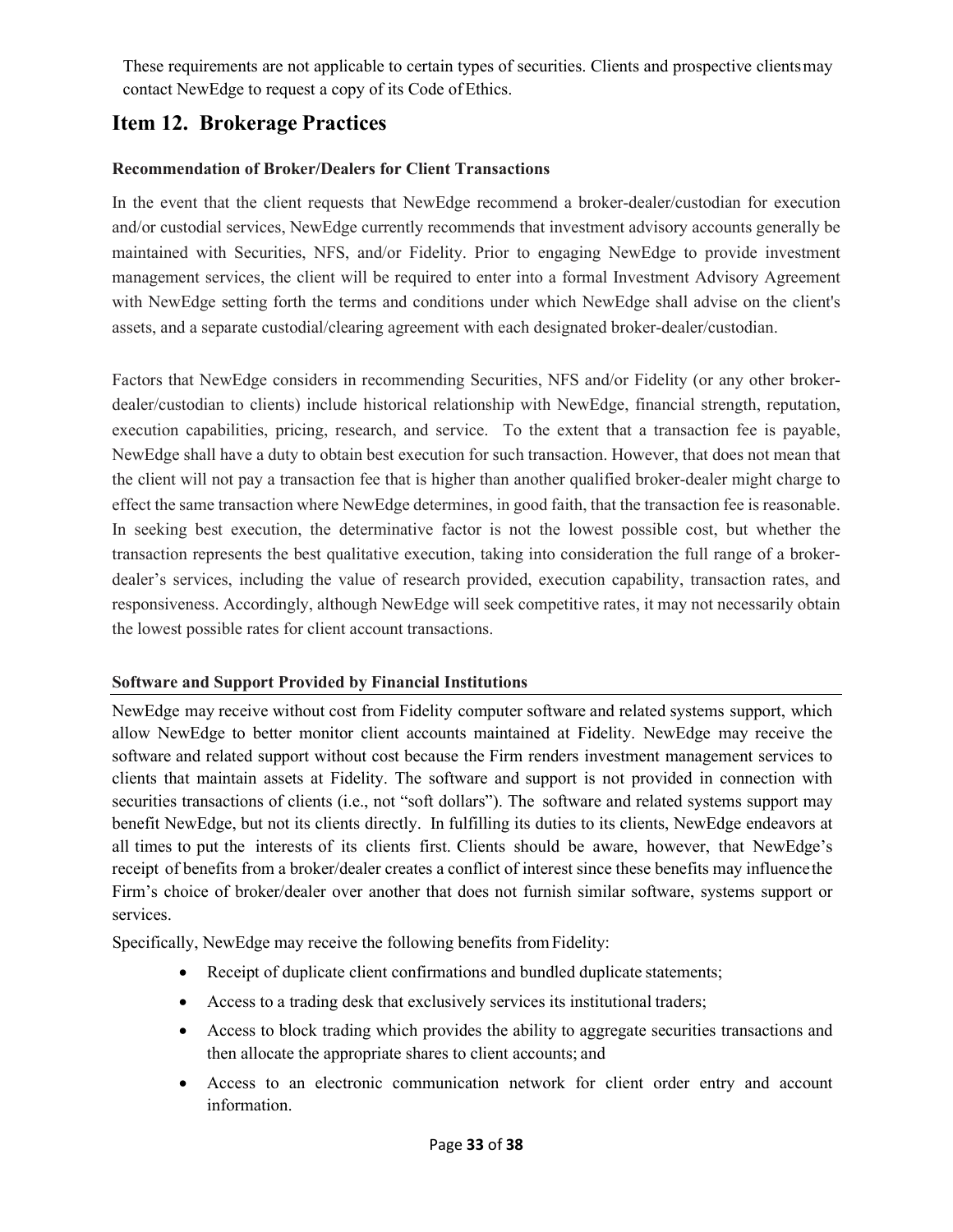#### **Research and Benefits**

Although not a material consideration when determining whether to recommend that a client utilize the services of a particular broker-dealer/custodian, NewEdge can receive from Securities and/or Fidelity (or another broker-dealer/custodian, investment manager, platform sponsor, mutual fund sponsor, or vendor) without cost (and/or at a discount) support services and/or products, certain of which assist NewEdge to better monitor and service client accounts maintained at such institutions. Included within the support services that can be obtained by NewEdge can be investment-related research, pricing information and market data, software and other technology that provide access to client account data, compliance and/or practice management-related publications, discounted or gratis consulting services (including those provided by unaffiliated vendors and professionals), discounted and/or gratis attendance at conferences, meetings, and other educational and/or social events, marketing support (including client events), computer hardware and/or software and/or other products used by NewEdge in furtherance of its investment advisory business operations. Certain of the benefits that could be received can also assist NewEdge to manage and further develop its business enterprise and/or benefit NewEdge's representatives.

There is no corresponding commitment made by NewEdge to Securities and/or Fidelity, or any other any entity, to invest any specific amount or percentage of client assets in any specific mutual funds, securities or other investment products as result of the above arrangement.

**ANY QUESTIONS: NewEdge's Chief Compliance Officer remains available to address any questions that a client or prospective client may have regarding the above arrangements and the corresponding conflicts of interest presented by such arrangements.** 

#### **Brokerage for Client Referrals**

NewEdge does not consider, in selecting or recommending broker/dealers, whether the Firm receives client referrals from the Financial Institutions or other third party.

#### **Directed Brokerage**

NewEdge recommends that its clients utilize the brokerage and custodial services provided by Securities and NFS. The Firm generally does not accept directed brokerage arrangements (but could make exceptions). A directed brokerage arrangement arises when a client requires that account transactions be effected through a specific broker-dealer/custodian, other than one generally recommended by NewEdge. In such client directed arrangements, the client will negotiate terms and arrangements for their account with that broker-dealer, and Firm will not seek better execution services or prices from other broker-dealers or be able to "batch" the client's transactions for execution through other broker-dealers with orders for other accounts managed by NewEdge. As a result, a client may pay higher commissions or other transaction costs or greater spreads, or receive less favorable net prices, on transactions for the account than would otherwise be the case. **Please Note:** In the event that the client directs NewEdge to effect securities transactions for the client's accounts through a specific broker-dealer, the client correspondingly acknowledges that such direction may cause the accounts to incur higher commissions or transaction costs than the accounts would otherwise incur had the client determined to effect account transactions through alternative clearing arrangements that may be available through NewEdge. **Please Also Note**: Higher transaction costs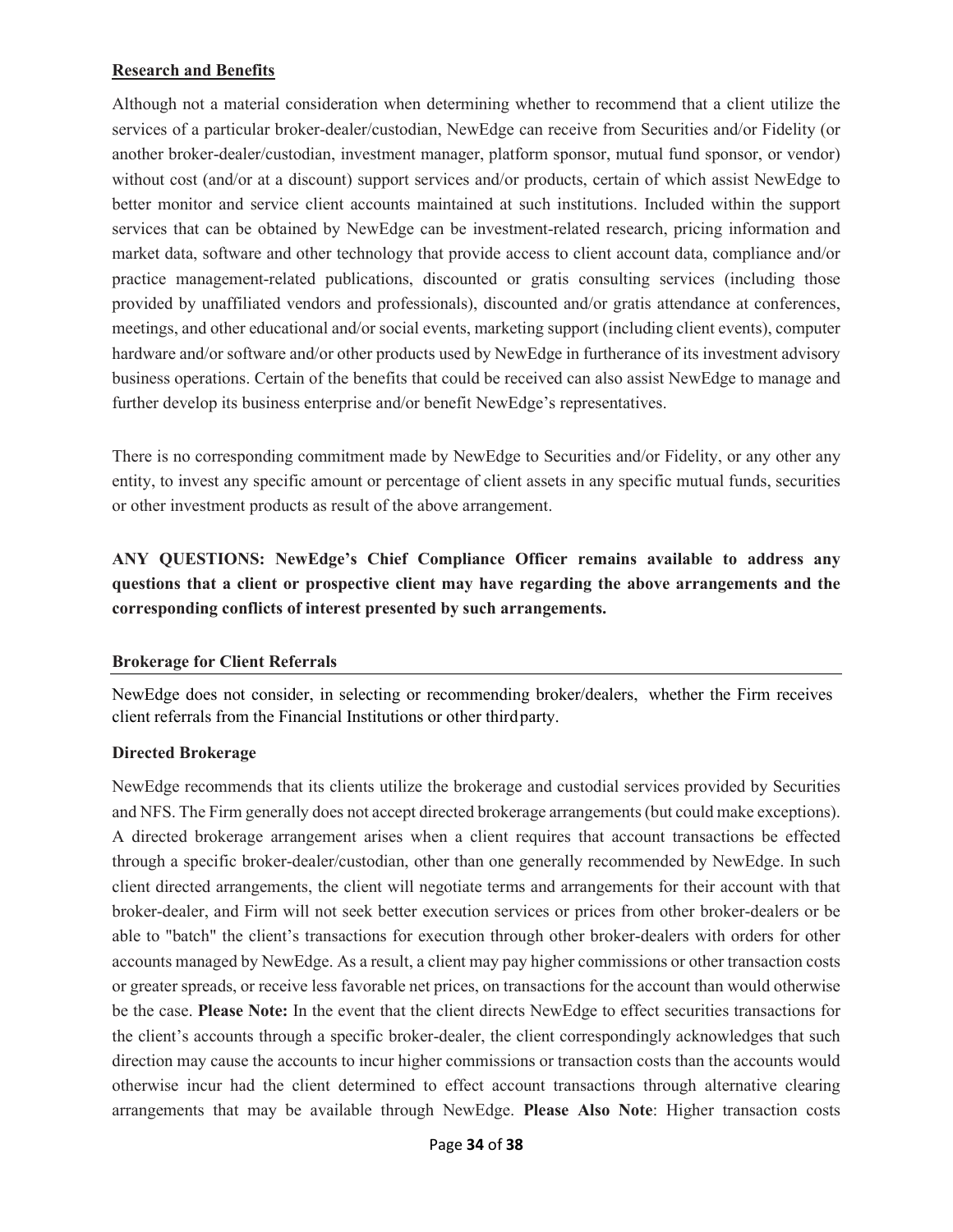adversely impact account performance. **Please Further Note:** Transactions for directed accounts will generally be executed following the execution of portfolio transactions for non-directed accounts.

#### **Commissions or Sales Charges for Recommendations of Securities**

As discussed in Item 5 above, certain Supervised Persons in their respective individual capacities are registered representatives of NES. These Supervised Persons are subject to FINRA Rule 3040 which restricts registered representatives from conducting securities transactions away from their broker-dealer unless NES provides written consent. Therefore, clients are advised that certain Supervised Persons may be restricted to conducting securities transactions through NES if they have not secured written consent from NES to execute securities transactions though a different broker-dealer. Absent such written consent or separation from NES, these Supervised Persons are prohibited from executing securities transactions through any broker-dealer other than NES under its internal supervisory policies. The Firm is cognizant of its duty to obtain best execution and has implemented policies and procedures reasonably designed in such pursuit.

#### **Trade Aggregation**

Transactions for each client account generally will be effected independently, unless the Firm decides to purchase or sell the same securities for several clients at approximately the same time. The Firm may (but is not obligated to) combine or "batch" such orders for individual equity transactions (including ETFs) with the intention to obtain better price execution, to negotiate more favorable commission rates, or to allocate more equitably among the Firm's clients differences in prices and commissions or other transaction costs that might have occurred had such orders been placed independently. Under this procedure, transactions will be averaged as to price and will be allocated among clients in proportion to the purchase and sale orders placed for each client account on any given day. In the event that the Firm becomes aware that a Firm employee seeks to trade in the same security on the same day, the employee transaction will either be included in the "batch" transaction or transacted after all discretionary client transactions have been completed. The Firm shall not receive any additional compensation or remuneration as the result of such aggregation.

# <span id="page-34-0"></span>**Item 13. Review of Accounts**

#### **Portfolio Reviews**

NewEdge monitors client portfolios on a regular and ongoing basis. Client reviews are conducted periodically. Such reviews are conducted by the Firm's PWAs. All investment advisory clients are encouraged to discuss their needs, goals and objectives with NewEdge and to keep the Firm informed of any changes thereto. The Firm contacts ongoing investment advisory clients at least annually to review its previous services and/or recommendations and quarterly to discuss the impact resulting from any changes in the client's financial situation and/or investment objectives.

#### **Account Statements and Reports**

Clients are provided with transaction confirmation notices and regularsummary account statements directly from the Financial Institutions where their assets are custodied. From time-to-time or as otherwise requested, clients may also receive written or electronic reports from NewEdge and/or an outside service provider, which contain certain account and/or market-related information, such as an inventory of account holdings or account performance. Clients should compare the account statements they receive from their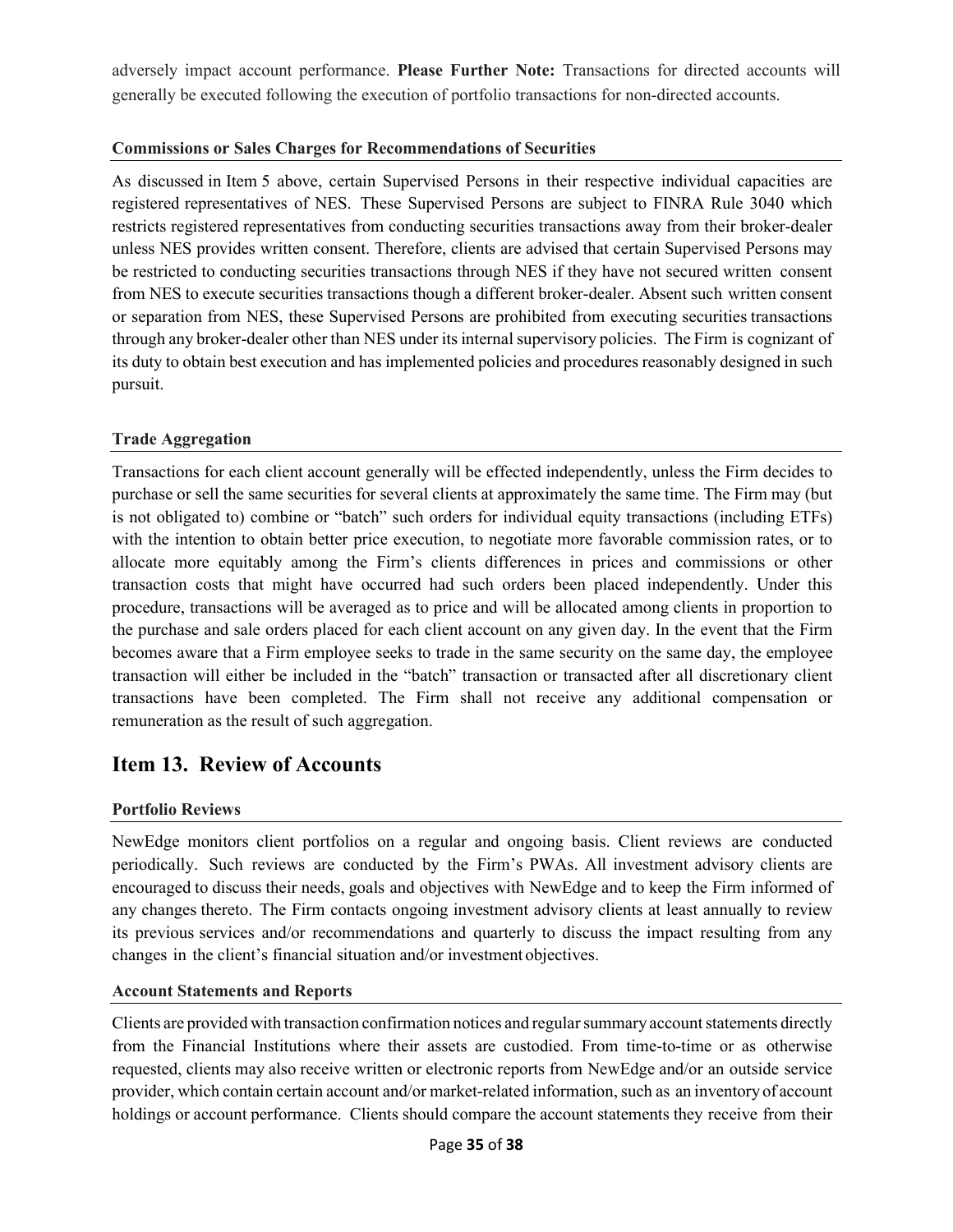# <span id="page-35-0"></span>**Item 14. Client Referrals and Other Compensation**

NewEdge does not maintain solicitor arrangements/pay referral fee compensation to non-employees for new client introductions.

PWAs may refer clients to unaffiliated third-party firms for certain services, such as lines of credits, mortgages and other investment related services. In making such referrals, will seek to identify reputable unaffiliated third parties who offer commercially reasonable terms, but does not undertake to perform any level of due diligence on or ongoing monitoring of such third parties or to search for the providers who offer the most favorable terms to clients. Clients should carefully evaluate these unaffiliated third parties and their terms of service relative to other providers in the marketplace before entering into a service relationship with them.

In certain cases, these referral arrangements will involve the payment of referral fees to, or participation in revenue sharing arrangements with, NewEdge and potentially the PWAs making the referral.

In addition to receiving fees in their capacity as an investment adviser or solicitor, NewEdge and its PWAs may receive reimbursements or marketing allowances for marketing expenses and business development costs incurred by the PWA. In addition, PWAs may receive invitations to conferences and meetings that are sponsored by firms that offer third-party programs to the advisor. Portfolio strategists, investment managers, and product manufacturers may contribute to the cost of the conferences and meetings, may be identified as a sponsor of the conference or meeting, and may have the opportunity to promote their products, programs, and services directly to NewEdge and its PWAs. Additionally, the advisor's travelrelated costs and expenses, meals, and entertainment may be paid or subsidized by the firms. These payments to NewEdge and its PWAs present a conflict of interest because they provide a financial incentive for advisors to recommend clients to the products of the payers.

As indicated at Item 12 above*,* NewEdge can receive from Securities and/or Fidelity (and others) without cost (and/or at a discount), support services and/or products. NewEdge's clients do not pay more for investment transactions effected and/or assets maintained at Schwab (or any other institution) as result of this arrangement. There is no corresponding commitment made by NewEdge to any entity to invest any specific amount or percentage of client assets in any specific mutual funds, securities or other investment products as the result of the above arrangement.

# **Recruiting & Transition Expenses**

As a part of our business, the firm hires outside parties (recruiters) to help find investment advisers interested in joining NewEdge or using our platform services. The recruiters are typically paid a fee based on a percentage of the total revenue of the investment adviser or business referred to NewEdge. At times, others will contribute to the recruiting expense NewEdge might incur, including custodians of client assets such as Fidelity. When a third-party custodian contributes to the recruiting expense, it presents a conflict of interest, as NewEdge has an incentive to refer the client to the third-party custodian sharing the cost of the recruitment expense over another custodian.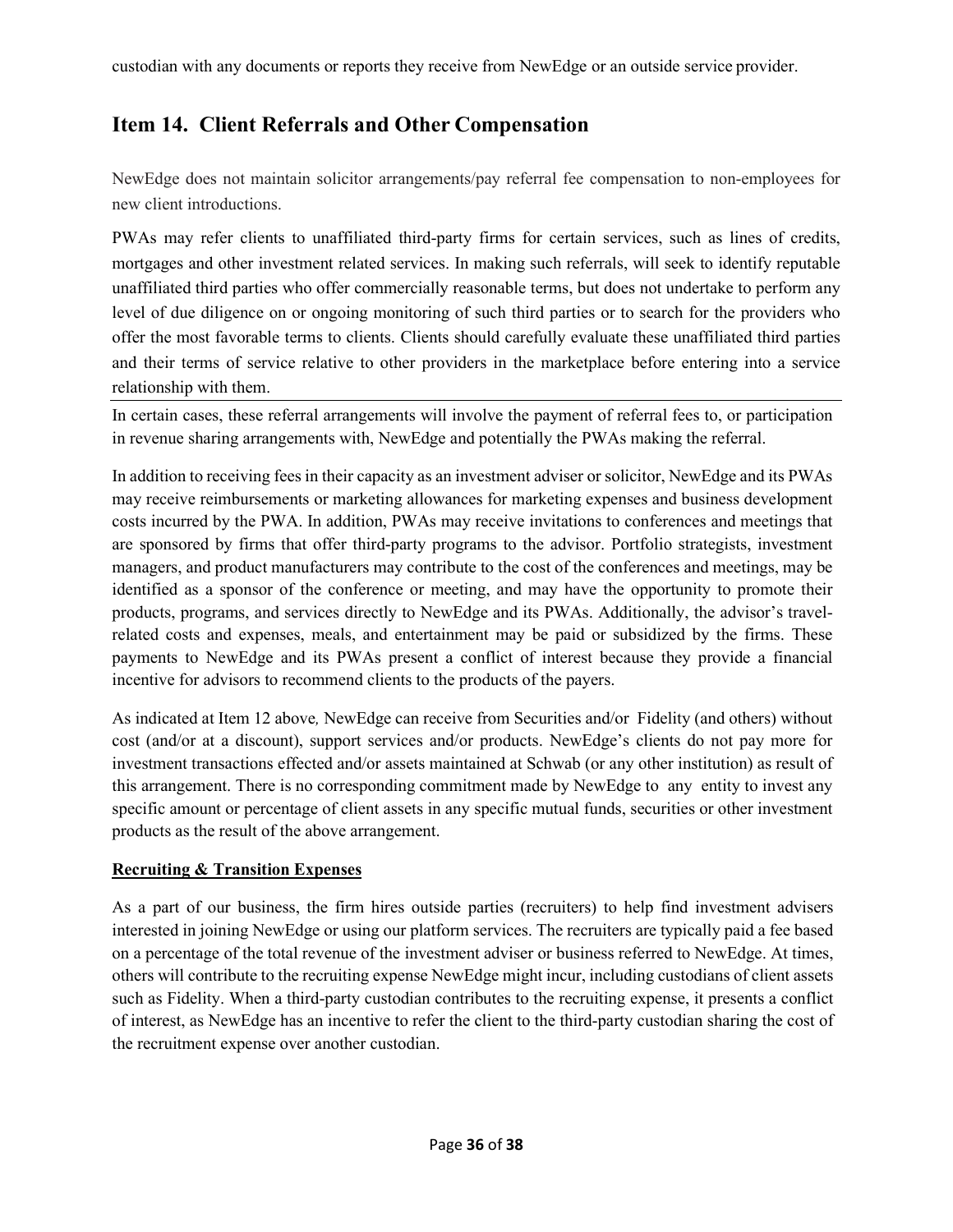# <span id="page-36-0"></span>**Item 15. Custody**

NewEdge shall have the ability to deduct its advisory fee from the client's custodial account. Clients are provided with written transaction confirmation notices, and a written summary account statement directly from the custodian at least quarterly. Please Note: To the extent that NewEdge provides clients with periodic account statements or reports, the client is urged to compare any statement or report provided by NewEdge with the account statements received from the account custodian. Please Also Note: The account custodian does not verify the accuracy of NewEdge's advisory fee calculation.

In addition, NewEdge and/or certain of its members engage in other services and/or practices (i.e., bill paying, password possession, trustee service, etc.) requiring disclosure at Item 9 of Part 1 of Form ADV. These services and practices result in NewEdge having custody under Rule 206(4)-2 of the Advisers Act. Per the Rule, having such custody requires NewEdge to undergo an annual surprise CPA examination, and make a corresponding Form ADV-E filing with the SEC, for as long as NewEdge provides such services and/or engages in such practices. **ANY QUESTIONS: NewEdge's Chief Compliance Officer, David Schnier, remains available to address any questions that a client or prospective client may have regarding custody-related issues.**

# <span id="page-36-1"></span>**Item 16. Investment Discretion**

NewEdge may be given the authority to exercise discretion on behalf of clients. NewEdge is considered to exercise investment discretion over a client's account if it can effect and/or direct transactions in client accounts without first seeking their consent. NewEdge is given this authority through a power-of-attorney included in the Advisory Agreement between NewEdge and the client. Clients may request reasonable limitations on this authority (such as certain securities not to be bought or sold). NewEdge takes discretion over the following activities:

- the individual securities to be purchased or sold;
- the amount of securities to be purchased or sold;
- when transactions are made; and
- the hiring and firing of Independent Managers.

# <span id="page-36-2"></span>**Item 17. Voting Client Securities**

NewEdge will accept the authority to vote a client's securities (i.e., proxies) on their behalf in discretionary advisory accounts. This authority is generally granted through the client's execution of our Advisory Agreement. If a client elects to vote proxies themselves, they shall receive proxies directly from their custodians and may contact the Firm at the contact information on the cover of this brochure with questions about any such issuer solicitations. Clients may also be able to delegate proxy voting authority to Independent Managers.

# **THIRD PARTY SERVICE**:

When NewEdge is responsible for voting client proxies, it shall do so in conjunction with the proxy voting administrative and due diligence services provided by Glass Lewis ("GL") an unaffiliated nationally